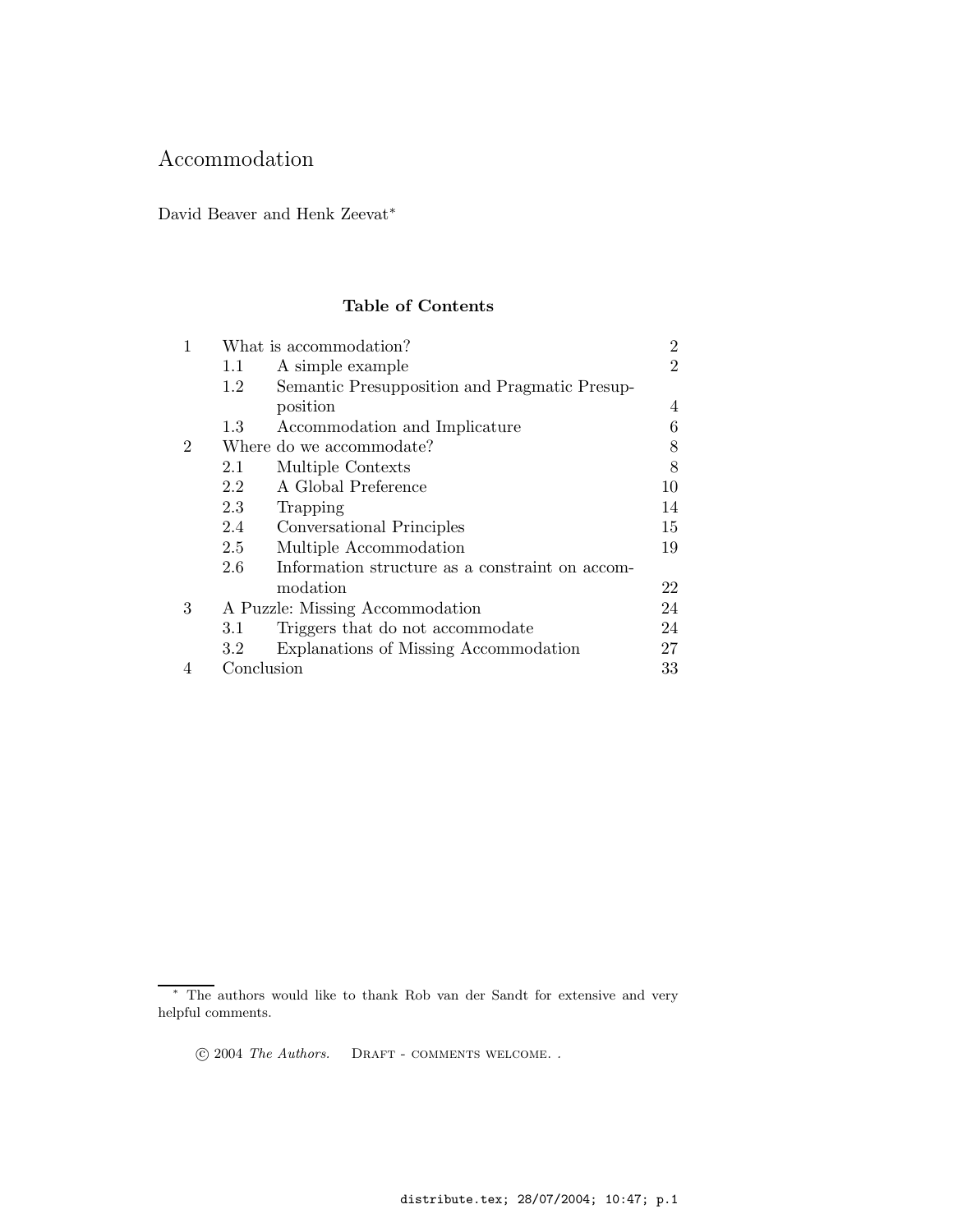### 1. What is accommodation?

### 1.1. A simple example

Our heroine has landed herself in a difficult spot. From all sides dangerous criminals are approaching. She reports (1).

(1) I knew they would show no mercy.

Innocent as it may seem, this example is problematic for theories of presupposition that assume that whatever is presupposed must be known to speaker and hearer prior to utterance. (1) contains the word know and the use of this verb is generally assumed to presuppose its complement. But our example may well be the first time that our heroine informs us of the treatment she expects at the hands of the villains. The operation that helps us out here is accommodation, and involves making it common ground between us and the speaker that the complement is true. Lewis (1979), who brought the term accommodation into use among philosophers of language and semanticists, conceived of it as a repair strategy: the hearer recognizes that something is wrong, sees that the day can be saved by adding the missing presupposition and proceeds to do just that.<sup>1</sup>

Accommodation is something you do in deference to the wishes of another. This explains why the word accommodation is used frequently in the tourist industry. More worrying is that there is also another technical linguistic use of accommodation, namely that in sociolinguistics (Giles et al., 1987). Here it refers to conscious or unconscious attempts by interlocutors to adapt their linguistic habits (e.g. in pronunciation, choice of words and constructions, posture) to the habits of other interlocutors, typically by taking over some of the other interlocutors behavior. While both the sociolinguistic and semantic/pragmatic uses of accommodation describe adaptations made to enhance communicational success, the two coinages are distinct and historically unconnected.

<sup>&</sup>lt;sup>1</sup> Burton-Roberts (1989) and Gauker (1998, 2003) exemplify those who take the existence of cases like (1) to undermine theories of presupposition, particularly the account of pragmatic presupposition developed by Stalnaker (1972, 1973, 1974). See von Fintel (2000) for discussion of these arguments. Note that in the 1970s both Stalnaker and Karttunen (1974) gave examples of informative presupposition, and independently described an accommodation-like process, although at that time they did not describe the process as accommodation. See also Simons (2003) for discussion of how Stalnaker's views on accommodation depart from those of Lewis. Note that Lewis also introduced the standard technical notion of common ground as mutual knowledge — see Lewis (1969) and also Clark and Marshall (1981).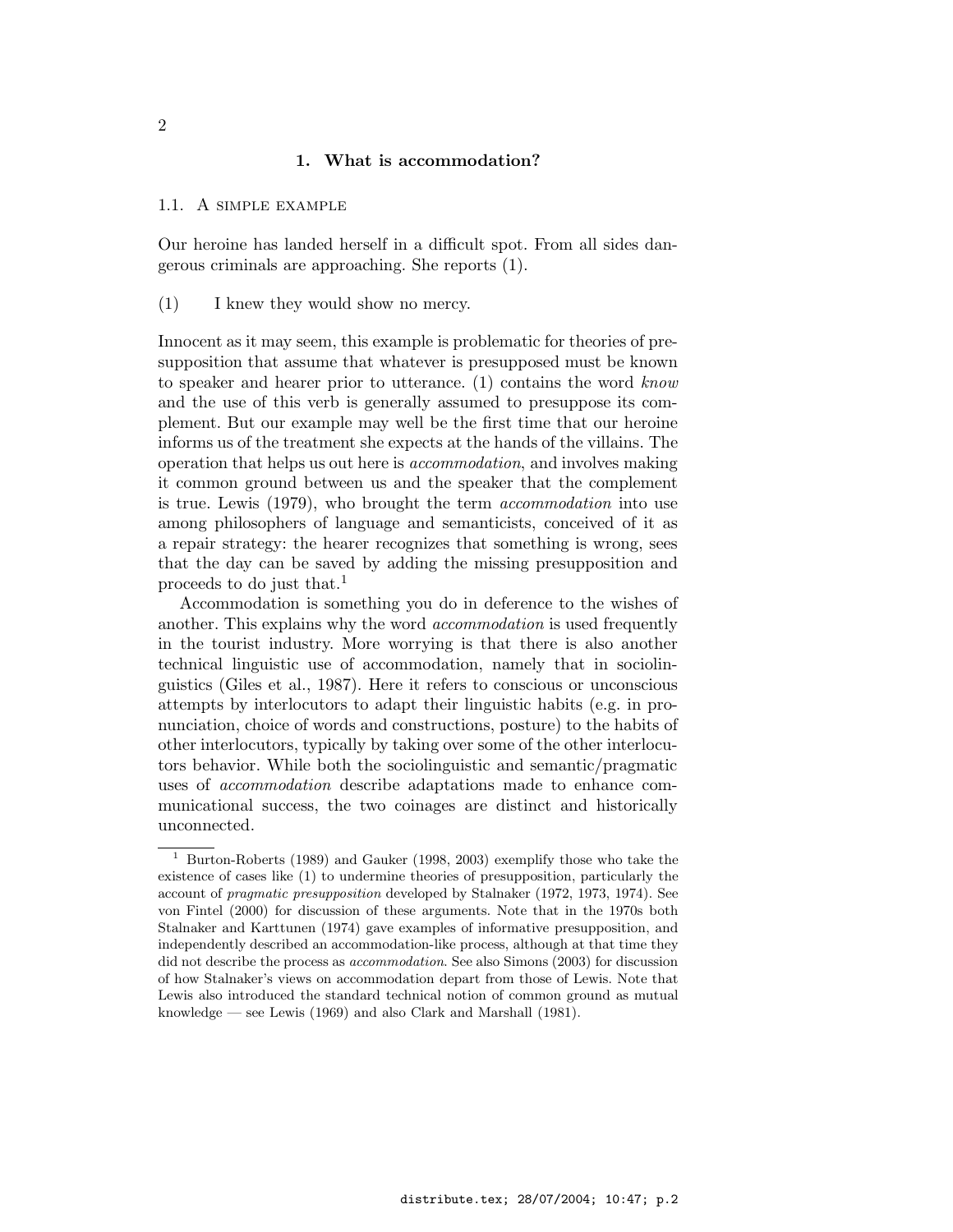For the most part, cases of accommodation discussed in this article pertain to presuppositions that are identifiable via a standard set of diagnostics, in particular *projection tests*. The primary evidence that (2a) presupposes (2b) is that (2b) follows not only from utterances of (2a), but also from sentences in which (2a) is embedded. Typically presuppositions follow from embeddings under negation as in  $(2c)$ , from embeddings under modals as in (2d), and also from embeddings involving questions, conditionals and various other constructions.<sup>2</sup>

- (2) a. Mary realizes it is raining.
	- b. It is raining.
	- c. Mary does not realize that it is raining.
	- d. Perhaps Mary realizes that it is raining.

Examples of constructions which, according to projection tests, carry presuppositions include a huge range of constructions, such as definite descriptions, factive verbs, aspectual markers, demonstratives, politeness markers, names and various discourse functional markers. Collectively, these are known as presupposition triggers.

Given that accommodation happens, two questions arise: what is accommodated, and where?<sup>3</sup> The *where* question arises because in processing a complex sentence multiple contexts may be involved — for example a belief sentence will involve both a global context which the speaker is proposing as the new common ground, and an embedded belief context. We will turn to the complexities that arise when there are a multiplicity of possible accommodation sites in section 2.

As will be discussed below, accommodation is an inferential process which is subject to pragmatic constraints. On the other hand, presuppositions, which accommodation operates on, are standardly (though not universally) taken to arise as a part of lexical meaning, and to engage in complex interactions with semantic operators such as quantifiers, attitudinal predicates and conditionals. Thus the discussion in this chapter will concern one linguistic interface in particular, that between semantics and pragmatics.

<sup>&</sup>lt;sup>2</sup> There are by now a large number of handbook articles discussing presupposition, all of which introduce the projection tests. See e.g. the extended articles of Soames (1989), Beaver (1997), or the pithier overviews of Horn (1994;1995) and Roberts (1999).

 $3$  Note that in our technical sense the verb *accommodate* takes as its direct object information, i.e. information which is missing and must be added. This contrasts with the everyday use of *accommodate* for which the direct object is the person for whom we are making adaptations, not the adaptations themselves. Perhaps the contrast reflects a bias of semanticists towards propositions rather than people.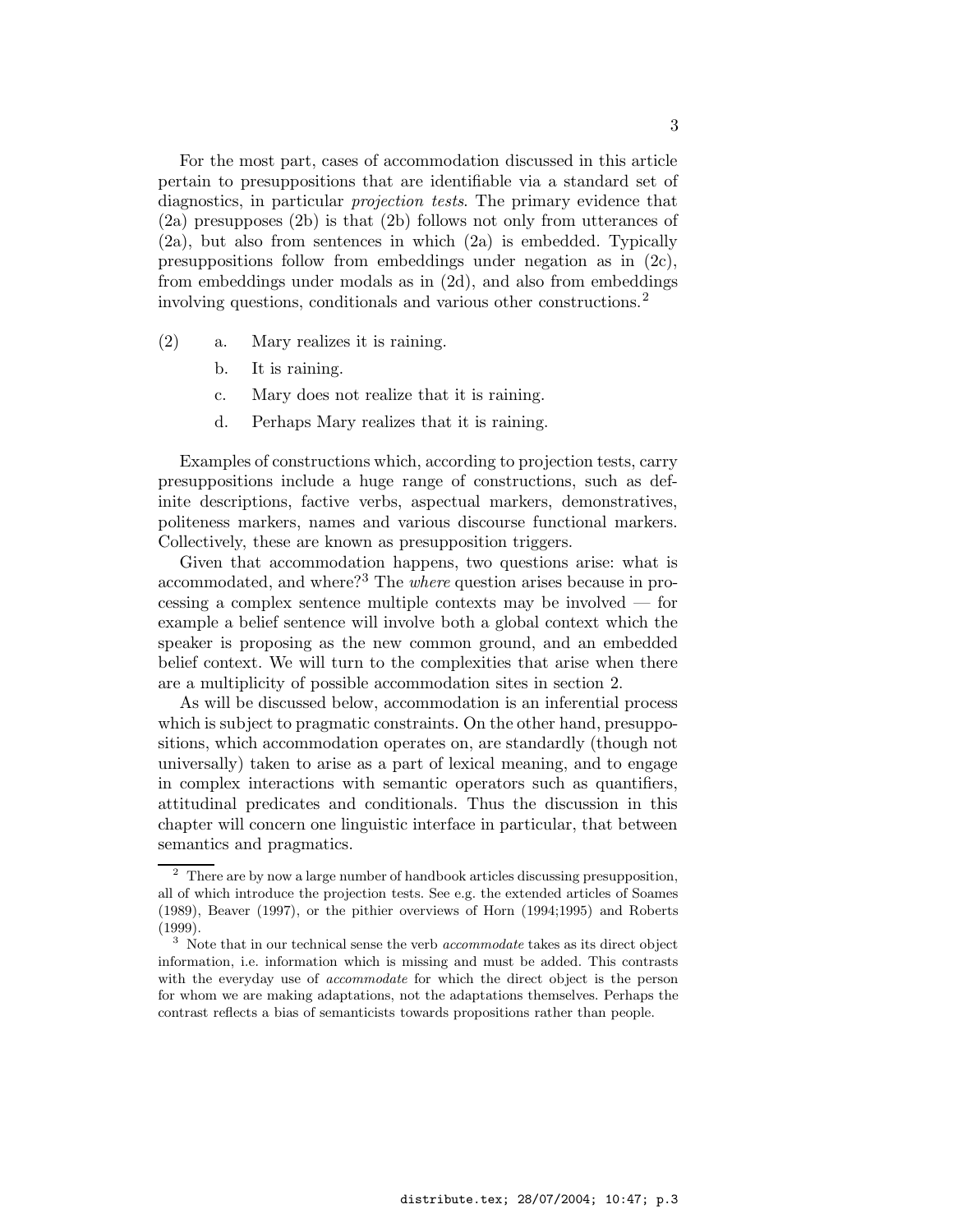### 1.2. Semantic Presupposition and Pragmatic Presupposition

As regards what is accommodated, Lewis took a broad view, not limited to classic cases of presupposition. He considered also accommodation of a point of view (e.g. as when by using coming or going we take an implicit position near the destination or departure point, respectively), accommodation of a standard of precision in cases of vagueness (c.f. (Barker, 2002)), accommodation of domains of possibilities involved in modal statements, and even accommodation of a getaway car during the formulation of a plan to steal plutonium.

Thomason (1990) is easily read as providing a quite different answer than Lewis to the question of what is accommodated. Thomason takes accommodation to be a move a hearer can make in order that the cooperative intent of the speaker is realized. For him, accommodation is motivated by a need to "Adjust the conversational record to eliminate obstacles to the detected plans of your interlocutor." Thus accommodated material may include not only facts about the subject-matter of the discourse but also facts about the joint or individual plans of the interlocutors. In contrast, Lewis seems to suggest the simplest possible answer to the question of what is accommodated: accommodate only what is needed.

Suppose we accept the Frege-Strawson view (contra e.g. (Gazdar, 1979)) that presuppositions are necessary conditions on meaningfulness associated with particular expression types (presupposition triggers, as we now call such expressions). Then Lewis seems to suggest that hearers would accommodate whatever is the minimum information needed to satisfy those conditions. That is, if an expression presupposes  $p$ , and  $p$ is not satisfied, what we accommodate is just  $p$ . This is close to what is found in the account of van der Sandt (1992) (see also Zeevat (1992) and Geurts (1999) for developments of the theory). But Thomason's account implies that what is accommodated could stand in a much more nebulous relation to what is conventionally presupposed: we accommodate whatever seems most appropriate to make sense of the speaker's intentions in the light of our joint communicational goals. That is, while what we accommodate must satisfy conventionally signaled presuppositions, it may also incorporate other information. Much of what Grice calls conversational implicature might fall under Thomason's notion of accommodation.<sup>4</sup>

 $^4\,$  Hobbs' abductive account of comprehension is related to Thomason's, and also subsumes accommodation and implicature within a broader computational setting. Much of the relevant work remains unpublished, but see Hobbs et al. (1990). Another inferential framework which unites implicature and accommodation is that set out by Asher and Lascarides (1998, 1999, 2003), who take presupposition accommodation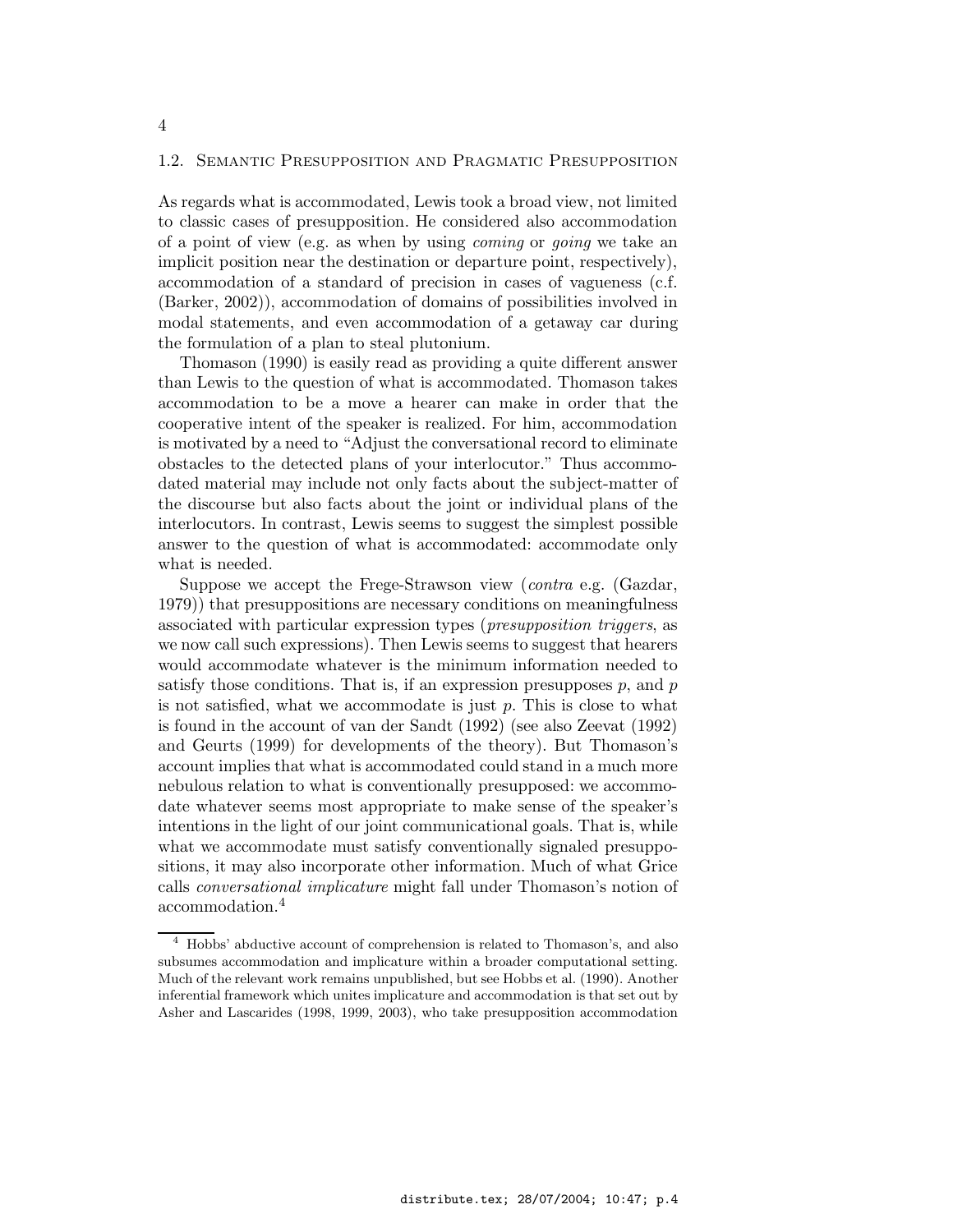To adopt standard terminology, let us term necessary conditions on meaningfulness semantic presuppositions, something close to that described by Frege (1892) and Strawson (1952). Following Stalnaker  $(1972)$ , let us term what a speaker takes for granted *pragmatic presup*positions. Then the idea of accommodating more than is presupposed may be sharpened as follows: whatever is semantically presupposed is pragmatically presupposed, but semantic presuppositions are only a weak reflection of the full set of assumptions made by speakers. When a hearer detects a semantic presupposition, the hearer tries to understand what set of speaker's assumptions lie behind it. The hearer accommodates a best guess as to what these assumptions are.

This view of accommodation is compatible with that developed in the Context Change model of presupposition developed by Heim (1982, 1983), a model which builds on that of Karttunen (1973, 1974) as well as Stalnaker's and Lewis' work. In the Context Change model, semantic presupposition corresponds not to conditions on meaningfulness, but rather to conditions on appropriateness of the update: normally, we only use a sentence to update our information state if the presuppositions of the sentence are satisfied in our existing information state. Accommodation must occur whenever our existing information state does not satisfy the presuppositions associated with the sentence being processed — a view very much in tune with Lewis's. However, Heim is not explicit as to whether what is accommodated corresponds to what is semantically presupposed or what is pragmatically presupposed (if either). Beaver (1999, 2001) argues that the Context Change model must be extended such that pragmatic presuppositions are accommodated, and ends up with a model which has much in common with Thomason's. Examples which Beaver attempts to account for include the following:

(3) If Spaceman Spiff lands on Planet X, he'll notice that he weighs more than on Earth.

The semantic presupposition of (3) depends upon whose theory of semantic presupposition is adopted. It might be either that Spiff weighs/will weigh more than on Earth, or that if Spiff lands on X he'll weigh more than on Earth. However, Beaver maintains that what we accommodate corresponds to neither of these. Rather, it seems that the speaker might plausibly be assuming that Planet X has a particularly high gravitational field, such that whenever someone lands on X, that person weighs a lot. Beaver suggests that a hearer might accommodate

to be subsumed under a more general operation they term "binding [...] to the context with a rhetorical relation."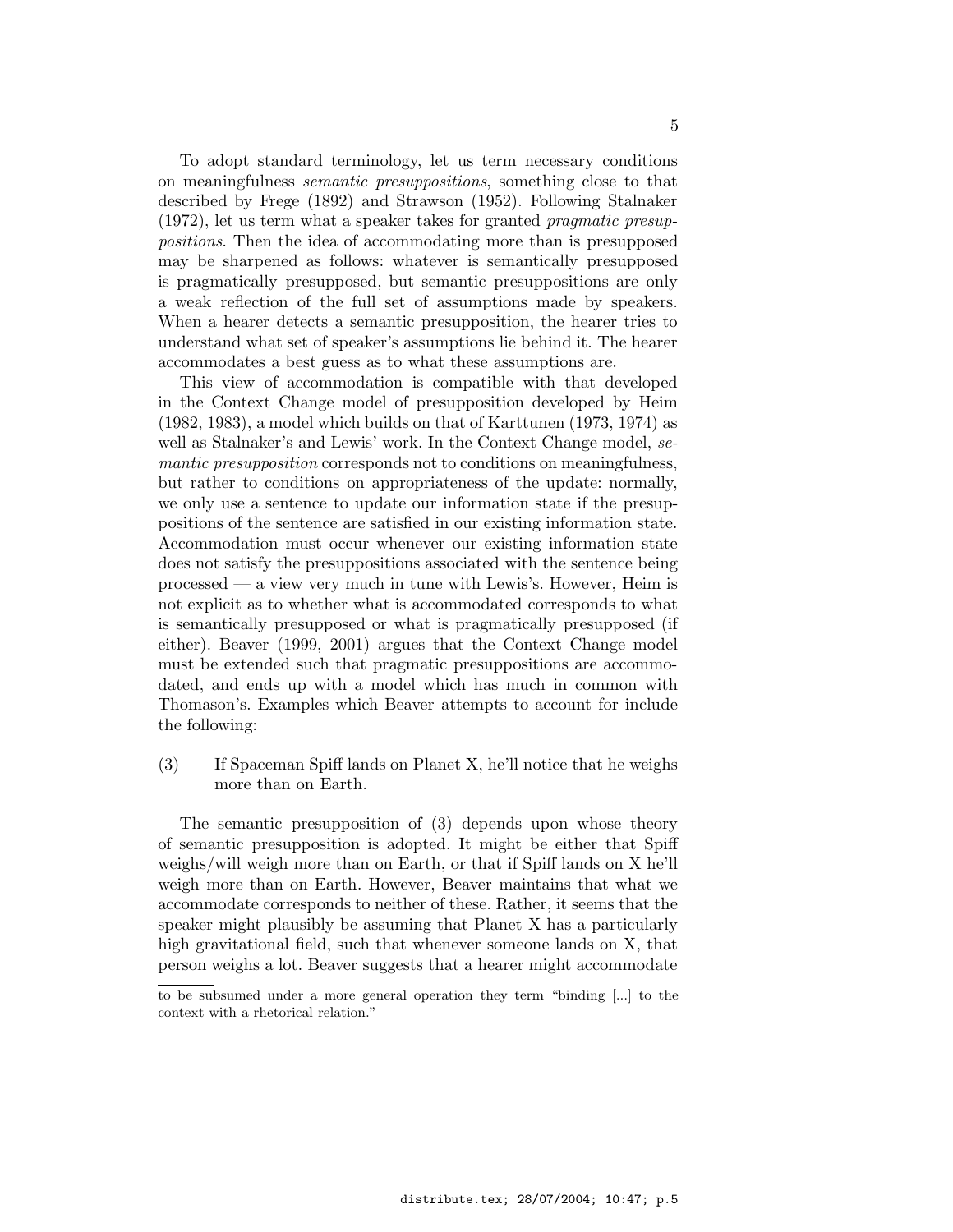this stronger, universal proposition, or some other set of assumptions which entail what is semantically presupposed.<sup>5</sup>

### 1.3. Accommodation and Implicature

Accommodation involves a hearer's inference. But not all hearer's inferences count as accommodation. It is worth considering to what extent accommodation is distinguished from conversational implicature, especially since work like Thomason's ties accommodation and conversational implicature closely together.

When discussing conversational implicatures it is helpful to restrict attention to generalized implicatures such as those associated with scales, e.g. "Mary is content" implicating that Mary is not in a state of ecstasy. Thus we ignore for the moment particularized implicatures, those which follow from specific facets of a given conversational context rather than from general properties of language or the lexicon. None of the cases of accommodation we consider here are candidates for particularized implicatures, since they are inferences which regularly occur whenever certain lexical items are used. Particularized implicatures tend to be independent of specific lexical items: they are detachable in the terminology of Grice (1989) — see also Levinson (1983) on detachability, or Levinson (2000) for an extensive recent study of conversational implicature, though he concentrates on generalized rather than particularized implicatures.

Generalized conversational implicatures resemble accommodation in that they involve inferences that go beyond the ordinary content of the sentence. The main property differentiating these two types of inference concerns the role of context and what is taken for granted. Generalized conversational implicatures concern new information: the speaker typically believes that the hearer was unaware of the content of the implicature prior to the utterance, and does not assume the implicature would have been contextually available to the hearer if there had been no utterance. On the other hand, accommodation concerns information that the speaker assumes is independently available to the hearer (or, pace Stalnaker (1974), that the speaker pretends to assume is available.)

There is a grey area between accommodation and implicature. In the classic case of a sign like that in (4), the author of the sign need not assume that the fact that cheques are unacceptable is common ground.

(4) The management regrets that this establishment cannot accept cheques.

<sup>5</sup> See Geurts (1999) for critical discussion of Beaver's model. The accounts of Hobbs and of Lascarides and Asher (see fn. 4) also allow that more information is accommodated than is minimally necessary to satisfy semantic presuppositions.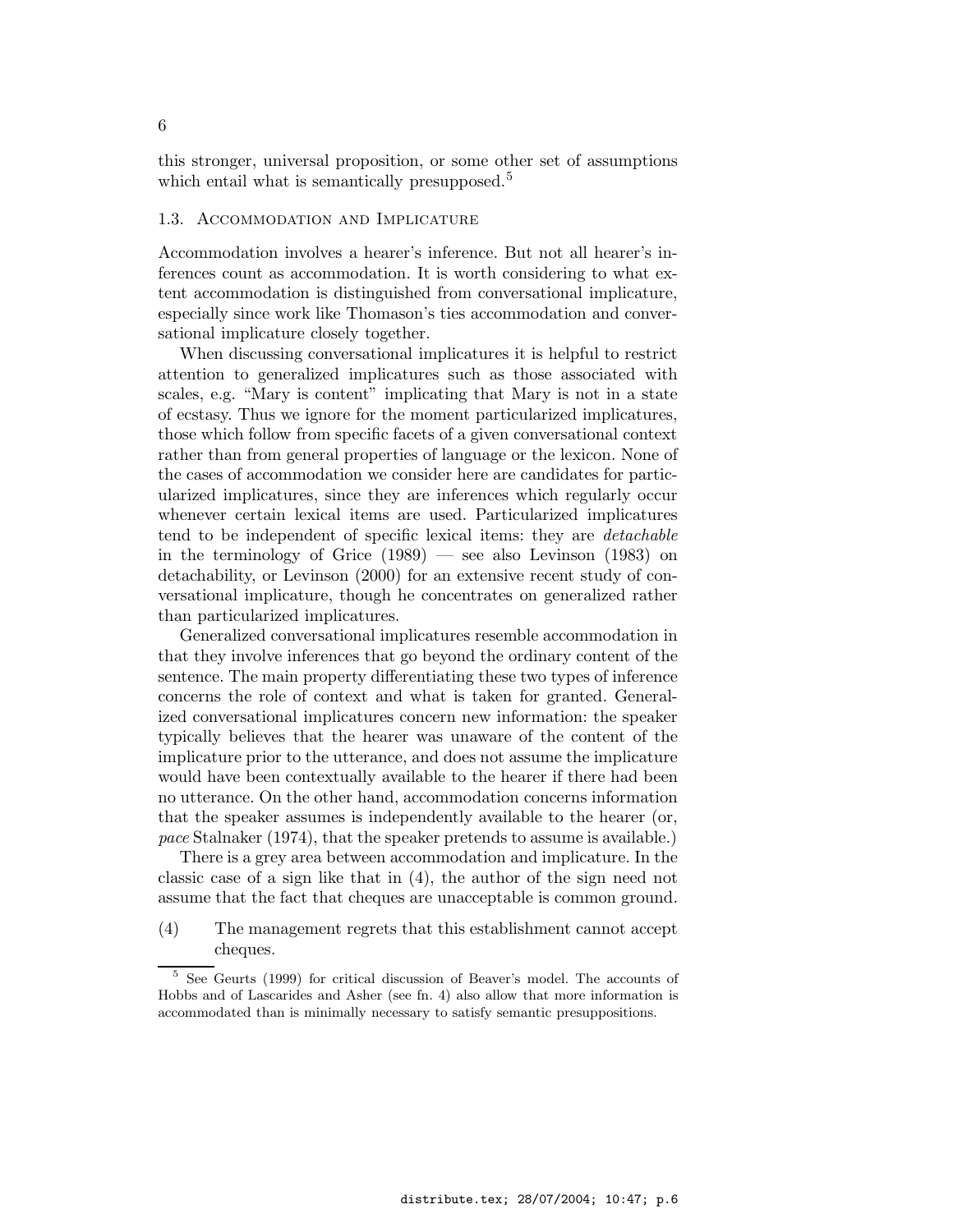Similarly, once we move to particularized implicatures, there is often such a mixture of presupposition and implicature that the two cannot be cleanly distinguished. The utterer of (5) appears to presuppose ownership of a bike, but does the speaker presuppose or implicate that the bike was the method of transport that was (or would have been) used to transport the speaker? How about the implication that if the bike had been in working order, the speaker would not have been late? Quite possibly, both presupposition and implicature are involved at every stage. For example, the speaker may take it for granted that most hearers know the bike was to have been used, and yet believe that there are also further hearers who will have to infer this information.

(5) I am sorry I am late. My bike has a flat.

In spite of the existence of individual cases that are hard to classify, the bulk of inferences we will consider in this paper clearly concern accommodation rather than Gricean implicature: they concern adaptation on the part of the hearer in the face of assumptions that the speaker has made, and are not obviously derivable using arguments based on Grice's maxims.<sup>6</sup>

If accommodation occurs in response to assumptions that the speaker has made, then we might expect that anything which indicates that something has been assumed could trigger accommodation. Lewis has often been taken to say as much:

Say something that requires a missing presupposition and straightaway that presupposition springs into existence, making what you have said acceptable after all.(Lewis, 1979, 339)

Contra Lewis, accommodation is a tightly constrained process. For one thing, hearers do not like to accommodate what is plainly implausible: given the opportunity they would normally express disquiet at being asked to do so. Also, hearers do not accommodate destructively, which would overwrite something which has already been accepted as the common ground  $-$  a principle we shall return to in section 3.2. As we shall see, constraints on what can be accommodated and where the accommodation takes place go a lot further than just a tendency to avoid contradiction.

<sup>&</sup>lt;sup>6</sup> In asserting that the accommodated material could not easily be derived from Grice's maxims (Grice, 1989), we are taking a standard position, but not an uncontroversial one. Rob van der Sandt (p.c.) suggests that the most obvious support for this standard position is the fact that, contra presuppositions "implicatures normally do not project [...] but are computed on the basis of a full utterance." Despite such prima facie difficulties, many authors have tried to derive presuppositional behavior using neo-Gricean argumentation. For a recent example, see Simons (2001).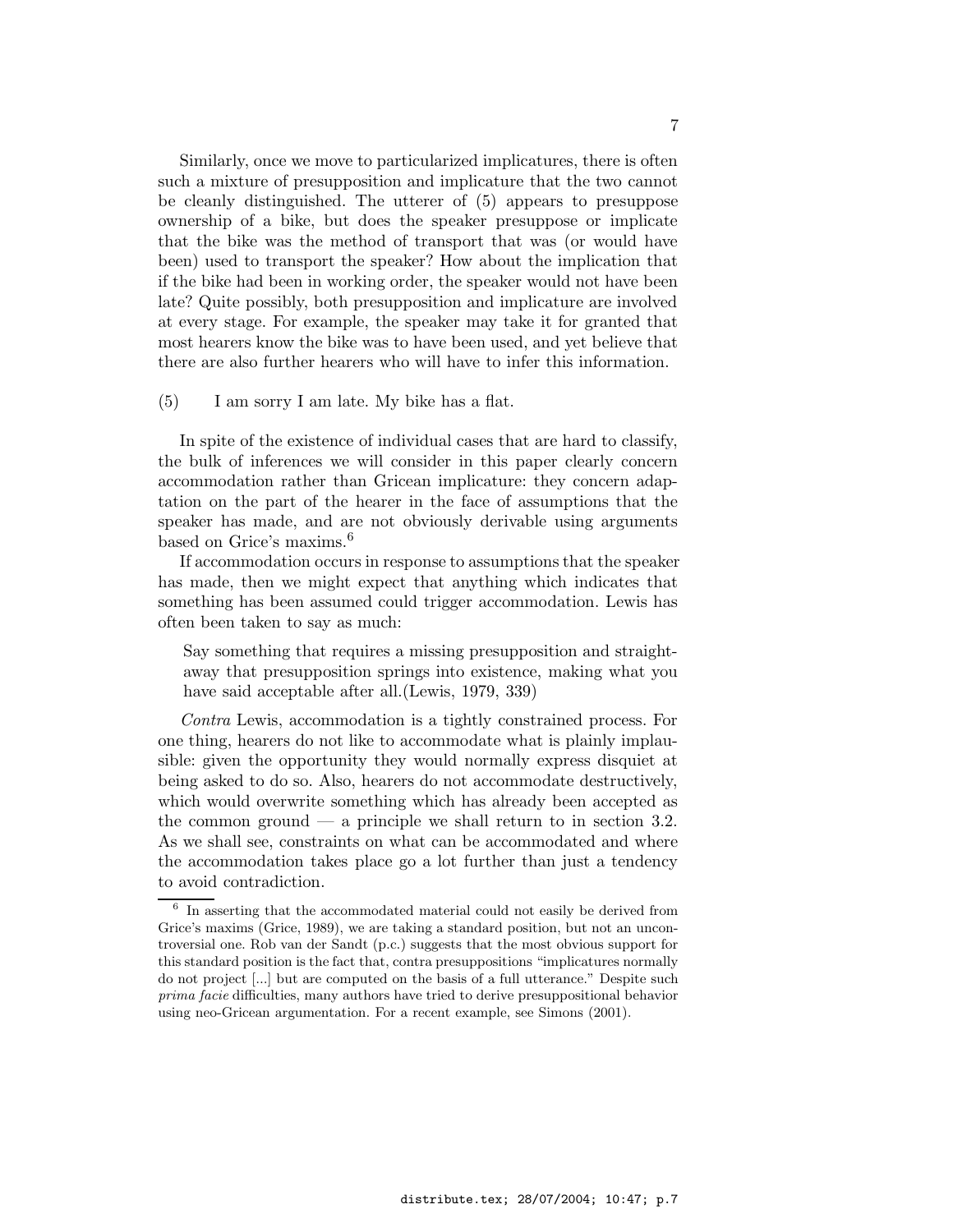The core of this article, section 2, consists of a discussion of the different contexts in which accommodation can take place, and the pragmatic principles which select between those contexts. In section 3 we consider a puzzle: Lewisian accommodation applies equally to all presuppositional constructions, so it cannot easily explain why, as a mater of empirical fact, some presuppositions are accommodated much more easily than others. We review the data, and consider some lines of explanation. Finally, in section 4 we draw some general conclusions about progress that has been made in understanding accommodation, discuss its significance for the study of presupposition and other phenomena, and consider what remains to be done.

### 2. Where do we accommodate?

#### 2.1. MULTIPLE CONTEXTS

Consider (6), which involves a definite description "his first child", and contexts  $|1|, |2|, |3|$  and  $|4|$ . These contexts correspond, respectively, to what the speaker proposes (or assumes) as the common ground, what the speaker proposes John is convinced of, what the speaker proposes John considers a hypothetical possibility, and what the speaker proposes John considers to be consequences of such a hypothetical.

(6) 1 John is convinced that  $\boxed{2}$  if  $\boxed{3}$  his first child is diligent,  $\boxed{4}$ she'll grow up to become president.

A first clue as to where accommodation is possible is obtained by considering variants of the example in which the presupposition is added explicitly, as if it were part of the ordinary content of the sentence.

- (7) a. John has one or more children, and he is convinced that if his first child is diligent, then that child will grow up to become president. *(Accommodation in*  $|1|$ .)
	- b. John is convinced that he has one or more children and that if his first child is diligent, then that child will grow up to become president. (Accommodation in  $(2)$ .)
	- c. John is convinced that if he has one or more children and his first child is diligent, then that child will grow up to become president. *(Accommodation in*  $|3|$ .)
	- d. ?? John is convinced that if his first child is diligent, then he has one or more children and that (the first) child will grow up to become president. (Accommodation in  $\vert 4 \vert$ .)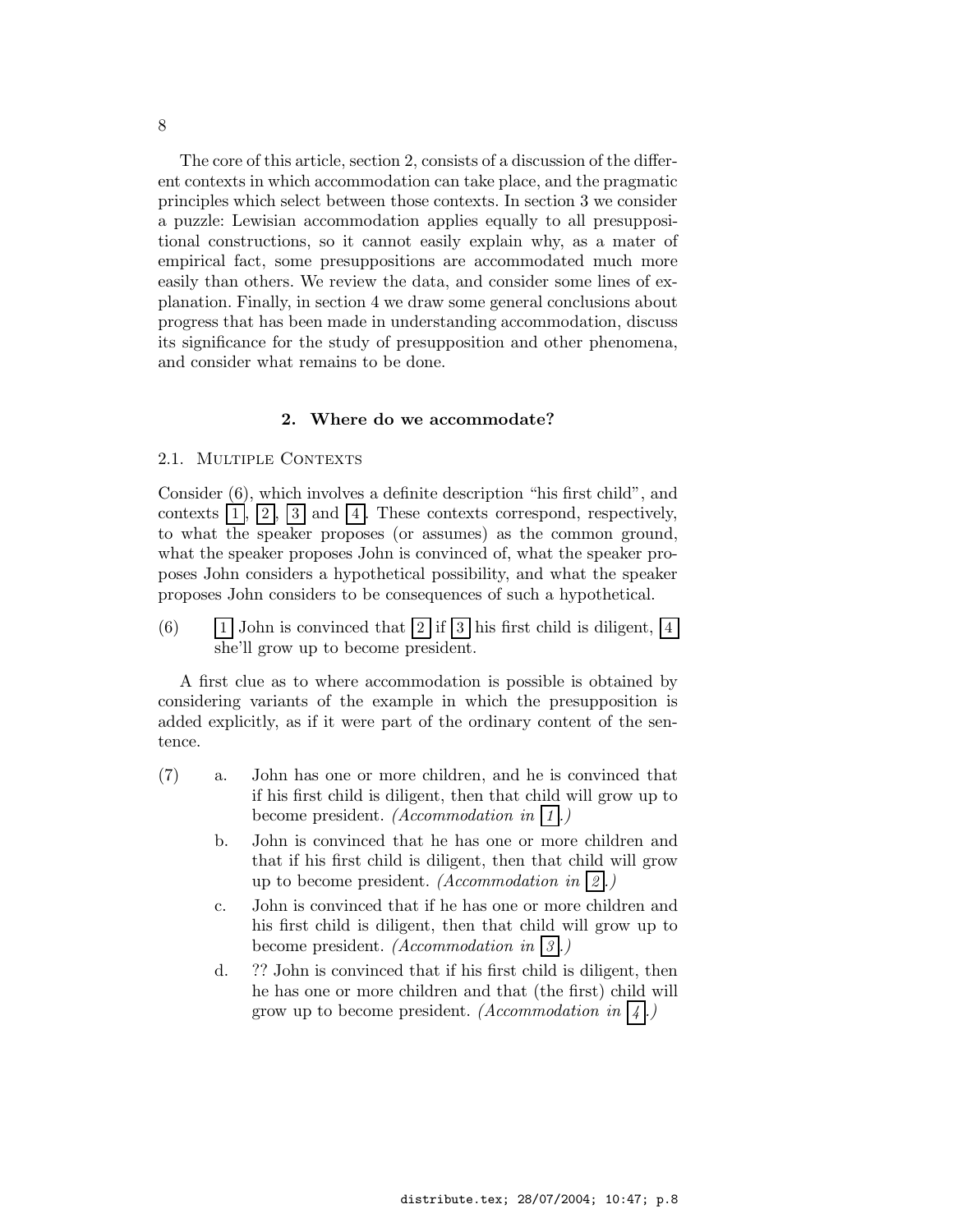What we observe is that accommodation in context  $\vert 4 \vert$  would not produce a felicitous discourse, and it certainly wouldn't reduce the sentence's presuppositions. However, accommodation in contexts |1|  $-3$  would result in a common ground analogous to that produced directly by update with the first three sentences in (7). Consideration of the four alternatives leads us to suggest a general principle which we believe is implicit in much prior work on accommodation:

The Principle of Explicit Addition Accommodation is only possible in contexts where explicit addition of the accommodated material would (i) produce a felicitous discourse, and (ii) result in a text which lacked the original presupposition.

This principle is of great generality. It applies not only to accommodation of standard presuppositional material, as detected by the projection test, but also to accommodation of material which may not be explicitly presupposed. A plausible example is the form of accommodation introduced by Roberts (1987, 1989). She considered data involving modal subordination, whereby anaphoric reference between separate non-factual contexts is possible. This phenomenon is exhibited by (8), where the pronoun she refers back to John's hypothetical daughter, in a way that would be impossible on many standard accounts of anaphoric reference such as Kamp (1981). There are various ways of understanding how this example functions, but one possibility is that the pronoun *she* is associated with a presupposition that there is a discourse marker available for a salient female. Since this presupposition is not met, accommodation must occur. Yet what is accommodated is not merely a discourse marker for an arbitrary female (the presupposition of the pronoun as given by standard projection tests), but a discourse marker for John's daughter.

(8) Perhaps John has a daughter.  $|1|$  If  $|2|$  she is over 18, she has probably left home.

Now note that in principle there are at least two places where accommodation might occur, the global context represented by 1 , and the local context of the trigger, given by  $|2|$ . Accommodation in either of these locations would satisfy the requirement of the pronoun that there is an accessible female antecedent. Accommodation at site 1 would produce the infelicitous text in (9a), whereas accommodation at site  $|2|$  produces a quite acceptable text as in  $(9b)$ . The Principle of Explicit Addition then correctly (but not very surprisingly) predicts that, provided we could somehow narrow the choice to the two alter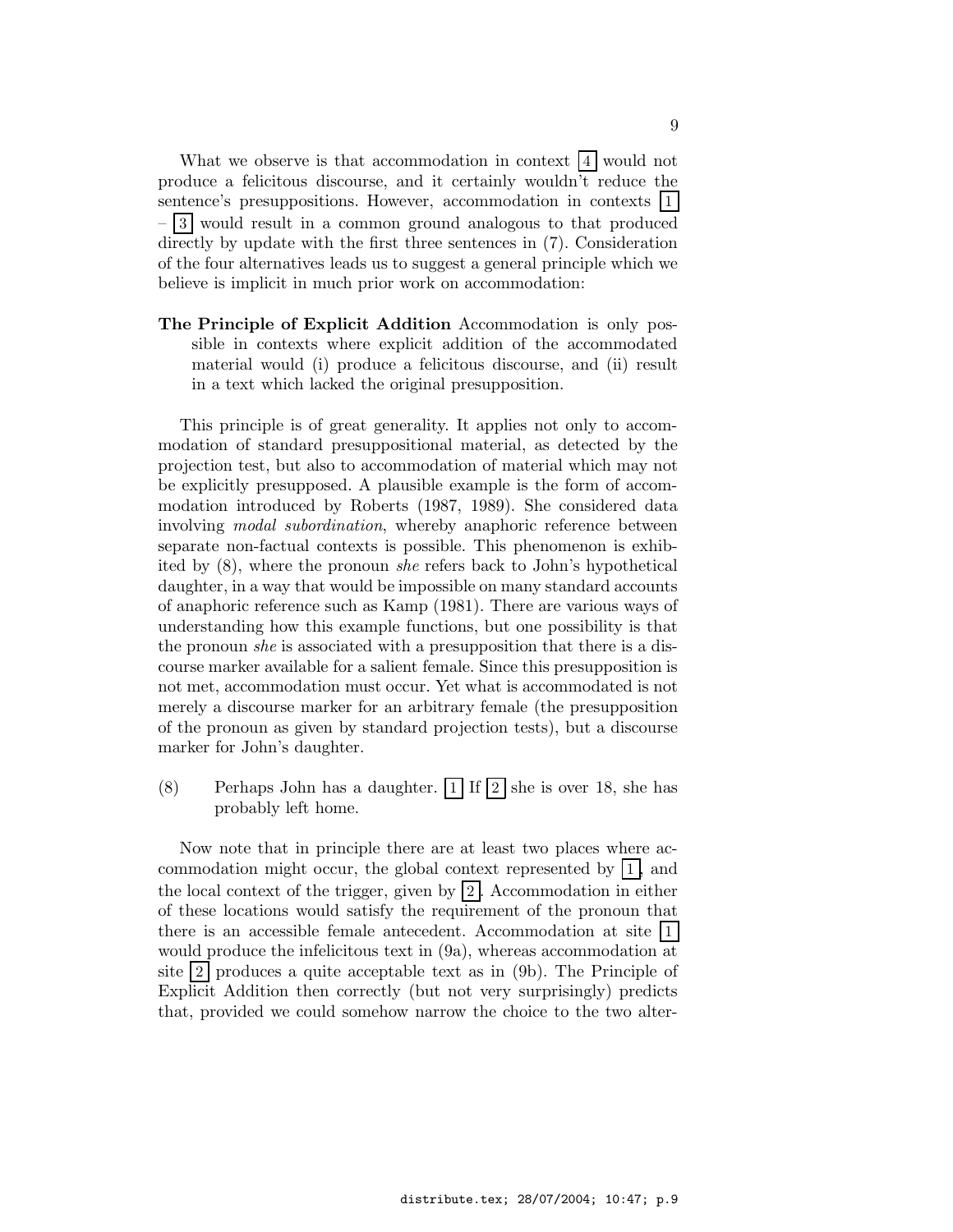native interpretations in (9a) and (9b), the second must be the correct interpretation.<sup>7</sup>

- (9) a. ? Perhaps John has a daughter. John has a daughter and if she is over 18, she has probably left home.
	- b. Perhaps John has a daughter. If John has a daughter and she is over 18, she has probably left home.

# 2.2. A Global Preference

Our proposed principle of explicit addition is closely related to a generalization made explicit by van der Sandt (1982, 1988) and Seuren (1985). They observed that an utterance of a sentence leads to presupposition projection only when explicit statement of the presupposition prior to the utterance would have yielded a felicitous discourse. For example, given that the fact that (7a) is felicitous, this generalization leads us to predict that the presupposition that John has one or more children will project from (6).

Rather than saying that the presupposition projects to produce the interpretation in (7a), we will say that the presupposition is globally accommodated. Similarly, we describe the interpretation in (7c) as involving local accommodation in the context of the trigger. The interpretation in (7b) involves accommodation is a context intermediary between the trigger and the global context, and we refer to the process that produces this interpretation as *intermediate accommodation*.<sup>8</sup>

Fronting Principle Global accommodation, or, equivalently, presupposition projection, is preferred to other forms of accommodation just in case fronted addition of the presupposition would produce a felicitous discourse.

The most developed theory governing where accommodation might take place is that of van der Sandt (1992) (and secondary literature such as Zeevat (1992), Krahmer (1998), Beaver (2002) and, especially, Geurts (1999)), and we will rely heavily on van der Sandt's framework in the following discussion. First, let us return to Gazdar (1979), who is not ordinarily thought of as presenting a theory of accommodation.

What Gazdar proposed is that by default presuppositions are added to the global context, and otherwise they are cancelled. Being cancelled

<sup>7</sup> For an account of modal subordination in terms of a theory of presupposition accommodation, see Geurts (1999).

<sup>&</sup>lt;sup>8</sup> What most authors term *global accommodation*, Seuren (1985) describes as backward suppletion, and van der Sandt (1982;1988) terms contextualization.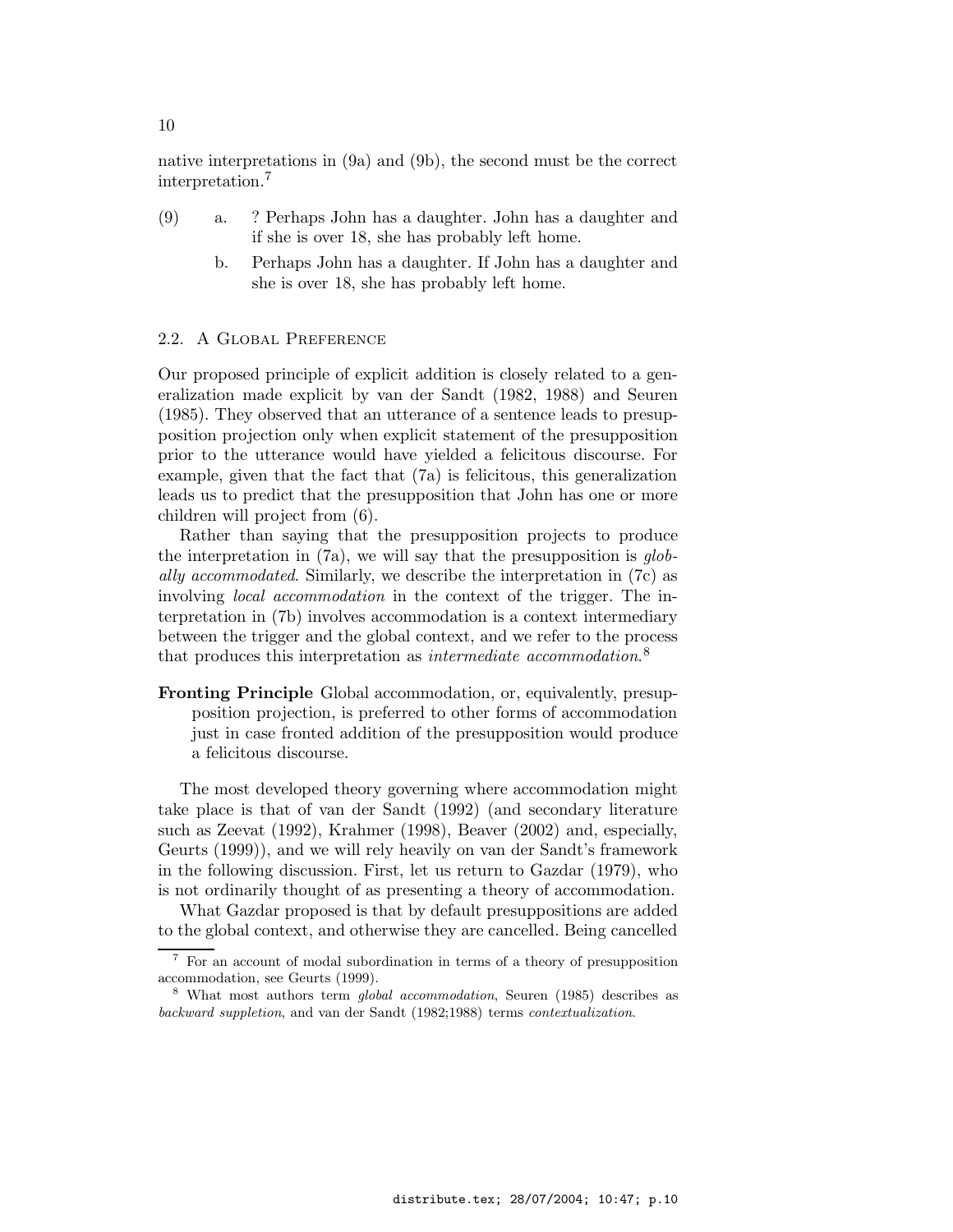is almost like disappearing, but, crucially, not quite. Gazdar argues that almost all presupposition triggers entail what they presuppose, so when a presupposition cannot be added to the global context, its content remains in the local context of the trigger. Thus for the cases that have been most discussed in the literature, such as factives and definites, the effect of cancellation in Gazdar's theory is typically indistinguishable from the effect of local accommodation in accounts such as van der Sandt's and Heim's. Furthermore, the fact that Gazdar predicts projection by default, and cancellation only under threat of inconsistency, is equivalent to a general preference for global above local accommodation, as Heim (1983) makes clear.<sup>9</sup> This takes us to a bolder statement of the above Fronting Principle:

Globality Principle Global accommodation is preferred to local accommodation.

The preference for global accommodation, or an equivalent principle, is central to almost all accounts of presupposition: Atlas (1976), Wilson (1975) and Kempson (1975) try to derive the same effect as the Globality Principle from general considerations of conversational pragmatics; followers of Gazdar (e.g. Mercer (1987)) follow him in assuming global accommodation as a default and innovate primarily by exploring alternative notions of what a default is; and van der Sandt (1992) and following work (e.g. Geurts (1999)) explicitly assumes a preference for global over local accommodation. In fact, van der Sandt (1992) extrapolates from the preference for global over local accommodation, and claims that a similar principle applies when we throw intermediate accommodation into the mix, an alternative not present in any earlier work except Heim's. Van der Sandt uses a (defeasible) principle like the following:  $10$ 

Generalized Globality Principle One accommodation alternative is preferred to another if the first is more global (i.e. further from the site of the trigger, and nearer to the global context).

There are two issues that arise with this attractive principle. First, it is unmotivated. Indeed, the simpler preference for global over local

<sup>9</sup> Although Heim is right that Gazadar's strategy (of cancelling only in the face of inconsistency) is in principle equivalent to a preference for global accommodation, this does not imply that Heim's model is equivalent to Gazdar's. Heim only explicitly considers blocking of global accommodation through inconsistency with the common ground, whereas Gazdar also considers inconsistency with implicatures.

<sup>&</sup>lt;sup>10</sup> Geurts (2000) terms his procedural variant of Generalized Globality buoyancy. As he says, "all *backgrounded* material tends to float up to the main DRS."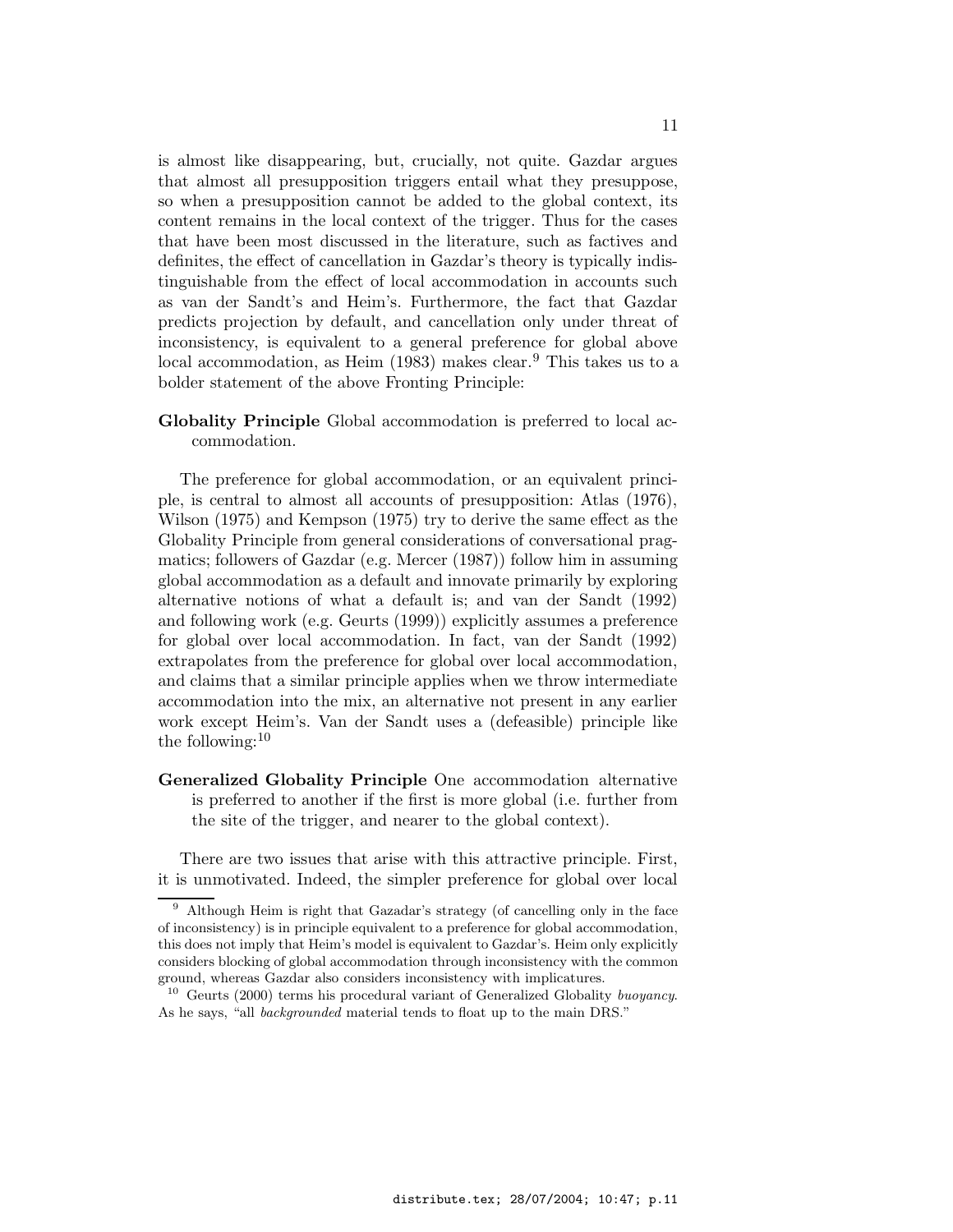accommodation in Gazdar's theory is also unmotivated, although plausible. Second, it is not clear that van der Sandt's preference describes the facts, as argued by Beaver (2001).

Consider the following example in which contexts are tagged with numbers for ease of reference:

 $(10)$  I don't know whether it is raining, but |1 Fred thinks that |2 if  $3$  Mary is carrying an umbrella then  $4$  she knows that it is raining.

In (10), the use of *know* in the consequent triggers the presupposition that it is raining. Global accommodation in context  $|1|$  is blocked since it would produce inconsistency. Van der Sandt's preference for maximally global accommodation would then predict that intermediate accommodation in context  $|2|$  is preferred over intermediate accommodation in context  $\boxed{3}$ , which in turn is produced over local accommodation (in  $\vert 4 \vert$ ). So the prediction is that (10) is understood as meaning "I don't know whether it is raining, but Fred thinks that it is raining and that if Mary is carrying an umbrella she knows that it is raining." It is not clear to us that this prediction is right. First, in spoken form, the example seems odd unless pronounced with stress within the final "is raining", and this oddity is unaccounted for. Second, even with this stress pattern, the predicted reading is not available. There seems to be a preference for local accommodation over either of the intermediate possibilities. Thus the preferred reading is ". . . Fred thinks that if Mary is carrying an umbrella then it's raining and she knows it".

In response to examples showing that the Generalized Globality Preference produces incorrect predictions, we might consider retreating to the basic Globality Preference, and perhaps stipulating a separate principle to decide between local and intermediate forms of accommodation when global accommodation is unavailable. However, an alternative principle has also been considered, e.g. by Blutner (2000), here, as in Beaver (2001), named for Atlas who uses a similar principle as the cornerstone of all his explanations of presuppositional behavior: $^{11}$ 

The Atlas Principle One accommodation alternative is preferred to another if the first produces a logically stronger meaning.

<sup>11</sup> A similar principle favoring strong over weak readings is motivated by Dalrymple et al. (1998). An alternative but related idea which we will not explore here is that what must be maximized is not logical strength but informativity or relevance — see e.g. Sperber and Wilson (1984) and van Rooy (2003).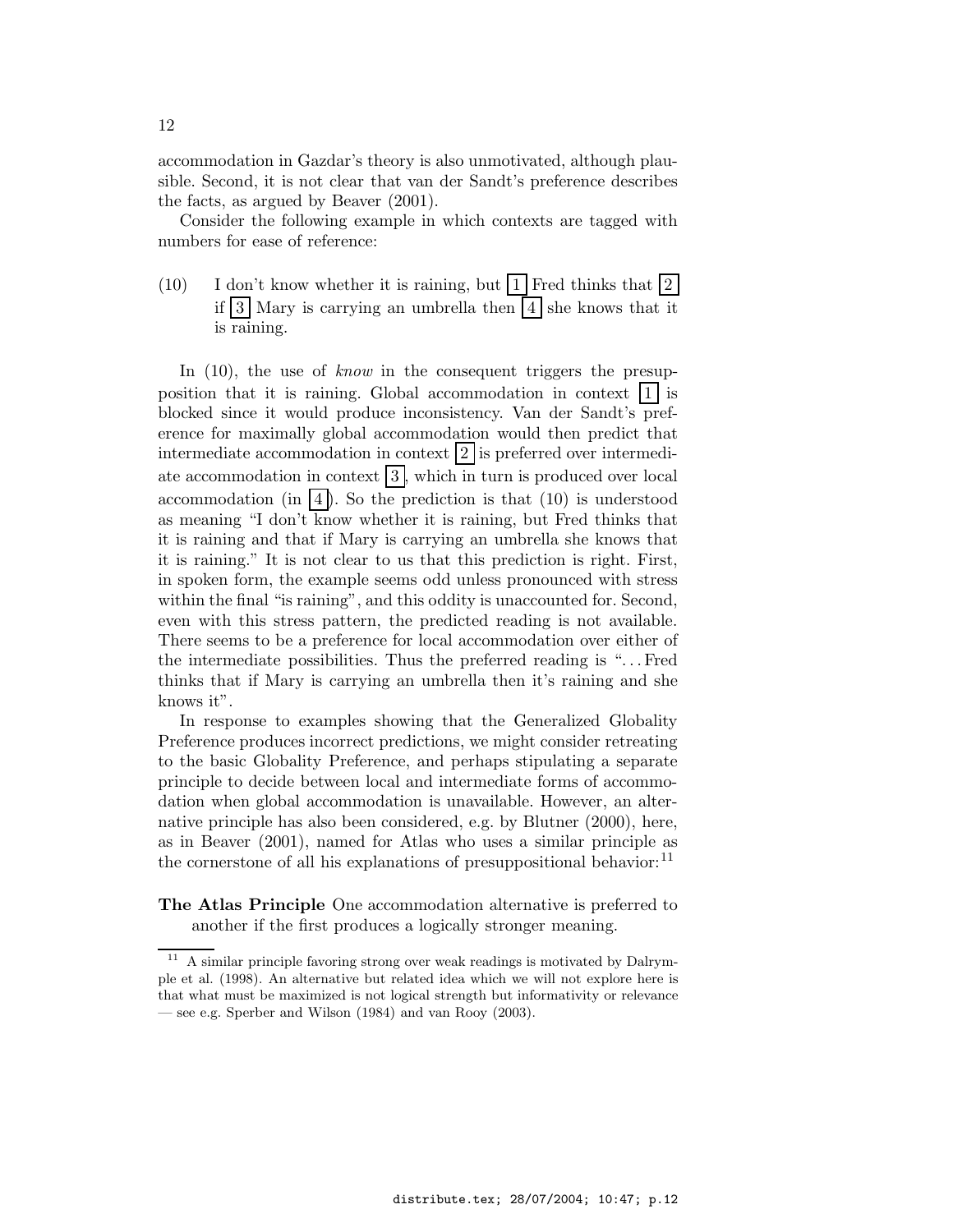In many cases this principle produces reasonable results. For example, in (11), the principle correctly predicts a preference for global accommodation. And if global accommodation was blocked (e.g. by an earlier admission of the speaker's ignorance as to whether it is raining), then local accommodation would be predicted over intermediate accommodation.

(11)  $\boxed{1}$  If  $\boxed{2}$  Mary's carrying an umbrella then  $\boxed{3}$  she knows that it is raining.

Note that slight changes in the logical properties of a sentence can produce big changes in what the Atlas principle predicts. Consider the following minimal pair:

- (12) Every woman fed her cat.
- (13) Not every woman fed her cat.

The Atlas Principle faces problems if we extend it from global accommodation — essentially what Atlas was considering — to local and intermediate accommodation.<sup>12</sup> Combined with the Trapping principle (see below), it predicts local accommodation for (12), i.e. "every woman had a cat and fed it". But intermediate accommodation would be predicted for (13): "not every woman who had a cat fed it." Thus it is predicted that (12) and (13) could both be true at the same time. Specifically, if all women who own cats feed them but not all women own cats, then, according to the predictions of the Atlas Principle, both sentences are true. While intuitions are subtle, we are dubious about this prediction: given that there are cat owning women at all, (12) and (13) seem intuitively to contradict each other, so that at least one must be false.

The principle also does not seem to help with cases like (10), for here it makes the same incorrect prediction as the generalized Accommodation Principle. Indeed, although the Atlas Principle often predicts a preference for global accommodation, it does not even do this all of the time. In (14), no preference is predicted between global accommodation and local accommodation, since neither of (14a) and (14b), the two accommodation alternatives, is logically stronger than the other.

(14) Fred thinks Mary knows that it is raining.

 $12$  For problems with the Atlas Principle, see also the discussion of Geurts (2000). Geurts considers the case of non-monotone contexts, such as the restrictor of the quantifier most.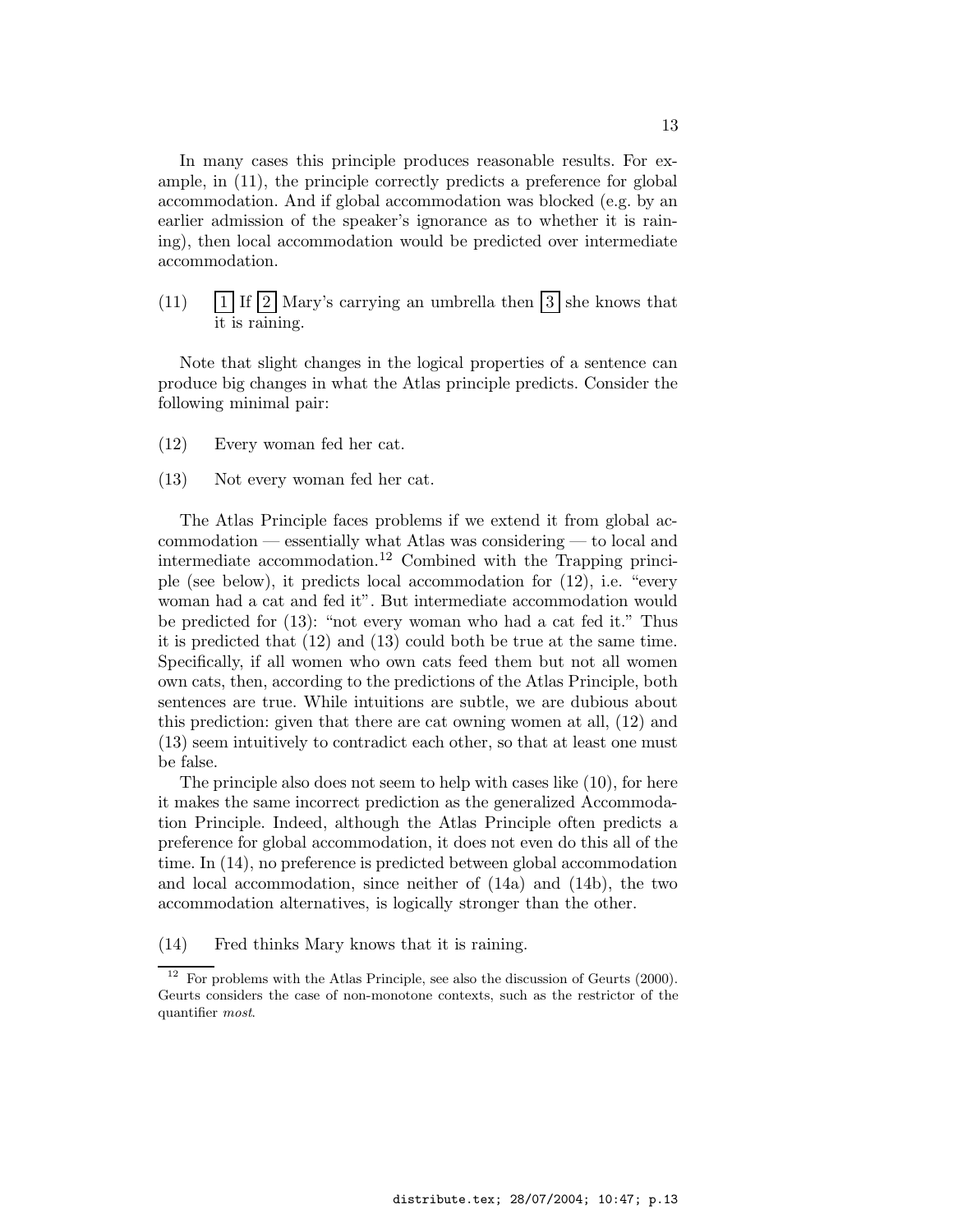- a. It is raining and Fred thinks Mary knows that it is raining.
- b. Fred thinks it is raining and Mary knows that it is raining.

### 2.3. Trapping

The following example from Heim (1983) is of a standard type involving what we might call *quantifying in* to a presupposition, a phenomenon first discussed by Karttunen and Peters (1979):

### (15) Every man loves his king.

Here the presuppositional his king occurs within the scope of Every man. Many models of presupposition, such as Karttunen (1973, 1974), Gazdar (1979), lack any treatment of this type of example. Other models, such as those of Heim (1983) and Karttunen and Peters (1979) suffer from well known problems, for which the reader is referred to the discussion in Beaver (1997). Van der Sandt's account of the interaction between quantification and presupposition requires stipulation of the following absolute constraint on accommodation<sup>13</sup>:

**The Trapping Principle** If a presupposition containing a variable  $x$ is triggered in an environment where  $x$  is bound by a quantifier  $Q$ , the presupposition will be accommodated in such a way that  $x$ remains bound by Q.

Regarding (15), the possibilities of global, intermediate and local accommodation must be considered. The trapping constraint prevents the presupposition  $[y][\text{king-of}(y,x)]$  from being accommodated globally — this would cause the variable  $x$  in the presupposition to become unbound. So we are left with only intermediate and local accommodation. Intermediate accommodation would produce the reading *every* man who has a king loves him, while local accommodation would lead to every man has a King and loves him. Both readings are plausible. However, note that in the context of a previous sentence "There are 17 men in the room," the intermediate accommodation reading for (15) vanishes: it seems that every one of the men under discussion must have a king. $^{14}$ 

 $^{13}\,$  It can be reduced to the Explicit Addition Principle, since not following it would create unbound anaphors.

<sup>&</sup>lt;sup>14</sup> The objection that intermediate accommodation is not available in a properly contextualized version of (15) was made in Beaver (1994). In response, Geurts and van der Sandt (1999) detail a version of their theory which produces predictions more in line with Beaver's in this type of case.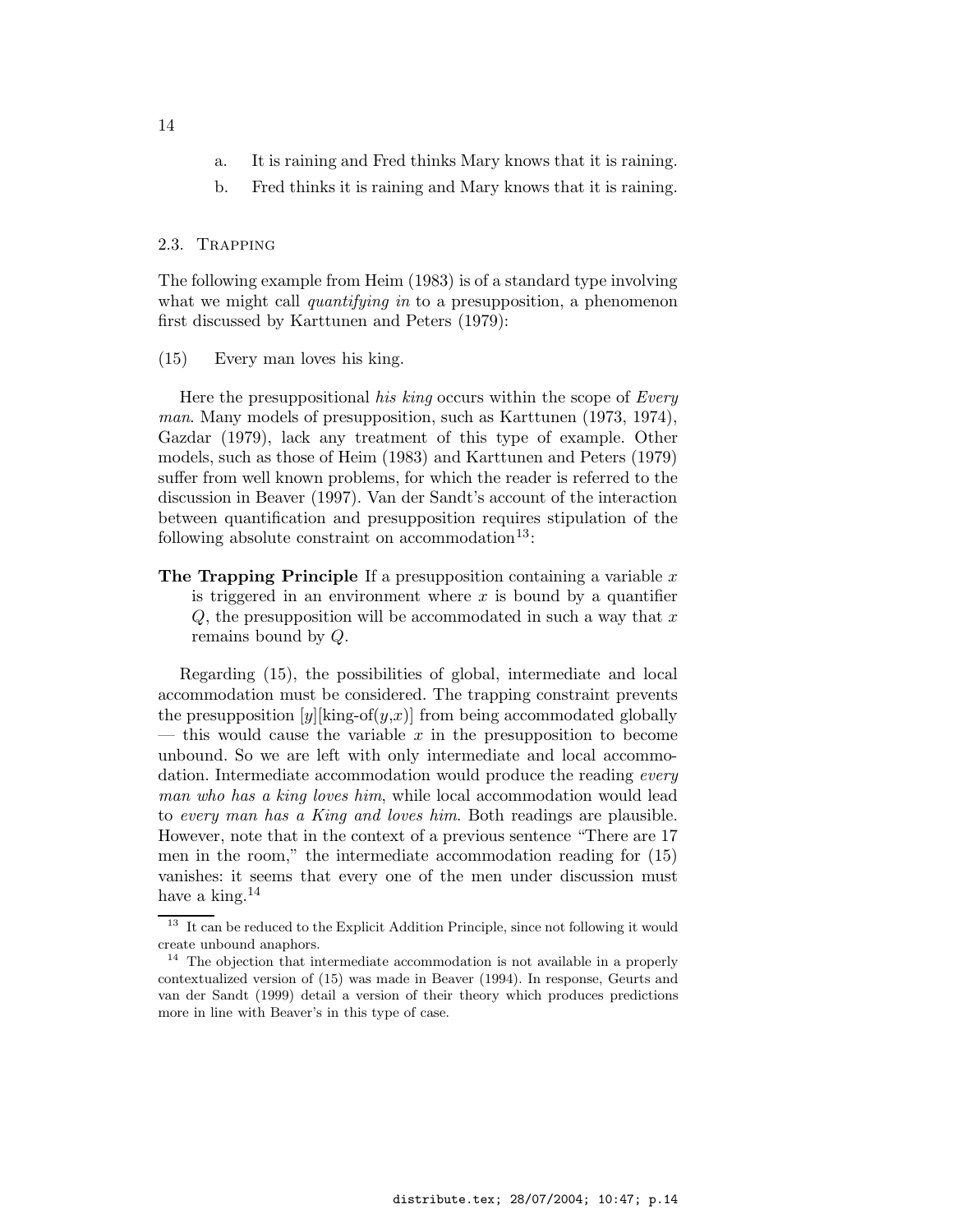### 2.4. Conversational Principles

Allowing that for current purposes we can take projection and global accommodation to be identical, there is a large literature suggesting that the major constraint on global accommodation is that it must respect general conversational principles, e.g. Grice's maxims. Stalnaker (1974) used this as the basis of an informal pragmatic explanation of why certain factive presuppositions are cancelled, and Gazdar (1979), Soames (1982) and van der Sandt (1988) provided the first formal statements of how the interaction might work.<sup>15</sup> Note that the idea formalized by these latter three authors, is distinct from the suggestion found in work such as Atlas (1976), Wilson (1975) and Simons (2001). What they suggest is not merely that presuppositions must respect conversational principles, but that many or all types of presupposition actually result from conversational principles, so that no conventional stipulation of presuppositions is needed in the lexicon.

Gazdar's account is based upon a principle like the following:

# Gazdar's Principle When in conflict, implicatures always prevent global accommodation (i.e. projection) of presuppositions.

As a descriptive generalization, Gazdar's Principle covers a range of standard cases, although many counterexamples are known — see e.g. Beaver  $(2001, 2004)$  for empirical discussion.<sup>16</sup> To see the principle in action, consider our now injured heroine's brave words to her comrades, as they valiantly attempt escape from the enemy's evil clutches (to be

<sup>15</sup> Assuming Thomason's notion of accommodation, an explanation of the significance of Gricean principles for accommodation may be attempted along the following lines. Whereas all places of accommodation are equally good for making the presupposition trigger meaningful or pragmatically appropriate, not all of them need to be consistent with the attempt to reconstruct the speaker's intentions. The Gricean maxims are part of what relates the speaker's intentions to the speaker's utterance. So presupposition accommodation has to give way to Gricean maxims, at least when there is no independent reason to think that the speaker is intentionally flouting the maxims.

<sup>16</sup> Rob van der Sandt (p.c.) points out that Gazdar's account of presupposition cancellation relies almost entirely upon a single subtype of implicatures, namely clausal implicatures, the inference that an embedded clause is neither known to be true nor known to be false. Gazdar himself introduced the terminology. Clausal implicatures were not isolated as a subtype in Grice's original work, although there is some antecedent to Gazdar's work: Stalnaker (1974) considers this type of inference without using the term *implicature*. Clausal implicatures may be seen as arising from the maxim of quantity. However, van der Sandt points out that ignorance of the truth-value of an embedded clause is typically a shared assumption of the interlocutors, and not, as would be typical for a Gricean implicature, an extra inference that the speaker intends as new information.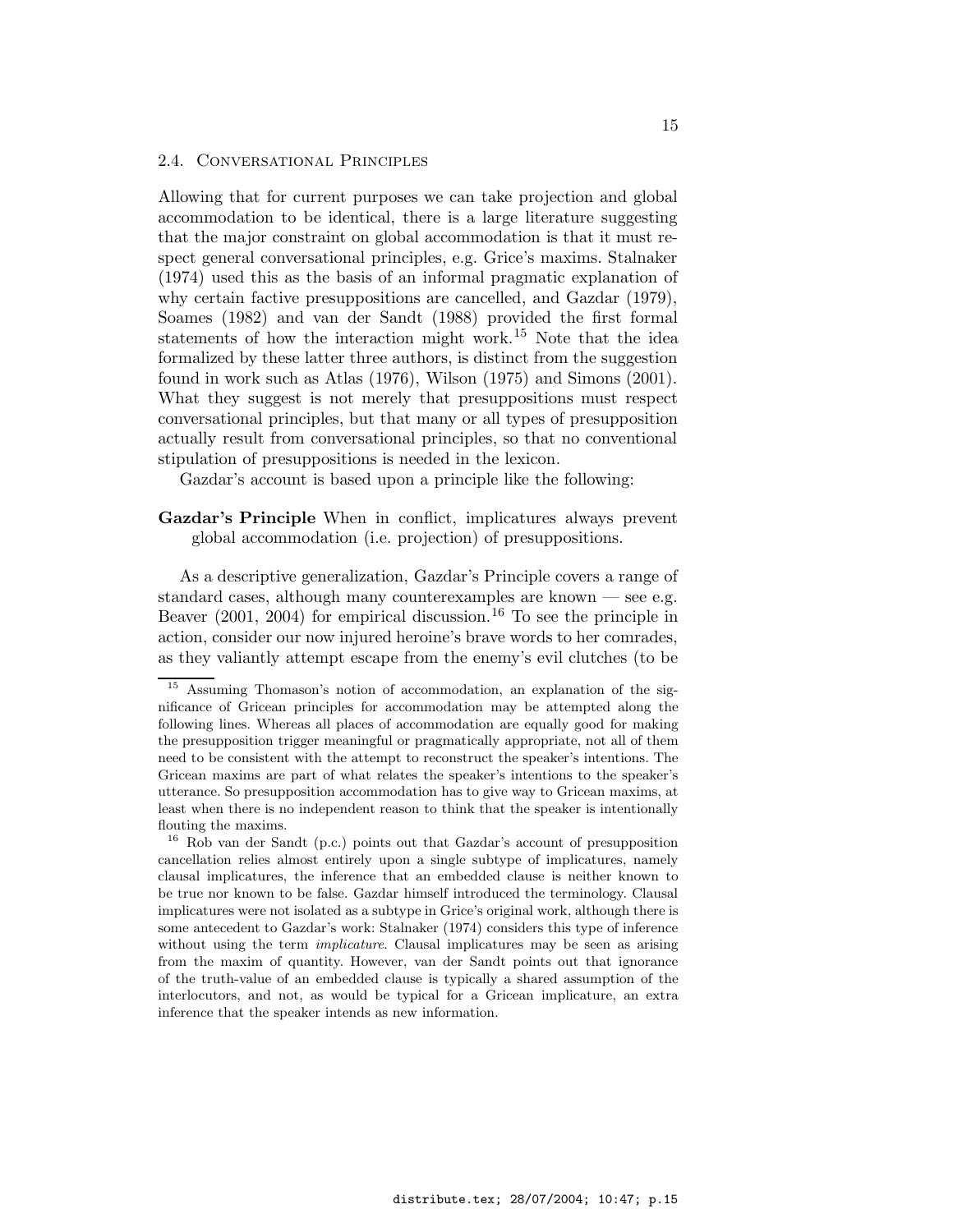uttered with stress on make rather than realize in the antecedent, and e.g. go and without in the consequent):

(16) If I realize that I can't make it, I'll need you to go on without me.

Gazdar, Stalnaker and others take utterances of conditionals to be associated with an implication that the speaker does not know the truth value of either the antecedent or the consequent. For Gazdar, this implication is a clausal implicature. To be precise, Gazdar predicts that, unless something blocks this implicature, an utterance of (16) implicates that the speaker does not yet know whether she will realize that she cannot make it, and hence does not yet know whether she can or not. Gazdar's principle says that this implicature prevents global accommodation of the presupposition that she cannot, and so correctly predicts that an utterer of (16) does not take not making it to be a certainty.<sup>17</sup>

While descriptively interesting, Gazdar's principle seems, in his work, mysterious: why should implicatures defeat presuppositions rather than the other way around?<sup>18</sup> However, within the framework of a theory based around accommodation, Gazdar's Principle becomes more natural. For in such a framework we no longer need to claim that implicatures defeat presuppositions. Rather, we can say that presuppositions must always be satisfied for a discourse to be felicitous, independently of other conversational principles, but that implicatures help us decide on the best way to satisfy the presuppositions. Rather than saying that implicatures and presuppositions are in conflict, we can say that the same conversational principles underly both presupposition accommodation

ii Fred is always prompt and exhibits great penmanship, but I do not know that he will make a wonderful brain surgeon.

<sup>&</sup>lt;sup>17</sup> We know of no explicit discussion in the literature showing that non-clausal implicatures can defeat presupposition. Examples would be:

i Mary ate two donuts, so Bill obviously doesn't know that she ate three.

In (i), it could be argued that a scalar implicature (that Mary ate no more than two donuts) cancels the presupposition that she ate three. Example (ii), following in Grice's footsteps, is intended to be thought of as part of a recommendation letter. In this context a particularized implicature is generated that Fred has no skills of relevance beyond penmanship and promptness, and thus that the speaker has insufficient evidence that Fred will make a wonderful neurosurgeon. This apparently defeats the presupposition triggered by the cognitive factive know.

<sup>18</sup> Gazdar's account in fact depends on a series of interesting but theoretically unjustified principles. For example, not only are implicatures claimed to defeat presuppositions, but also clausal implicatures are claimed to defeat scalar implicatures.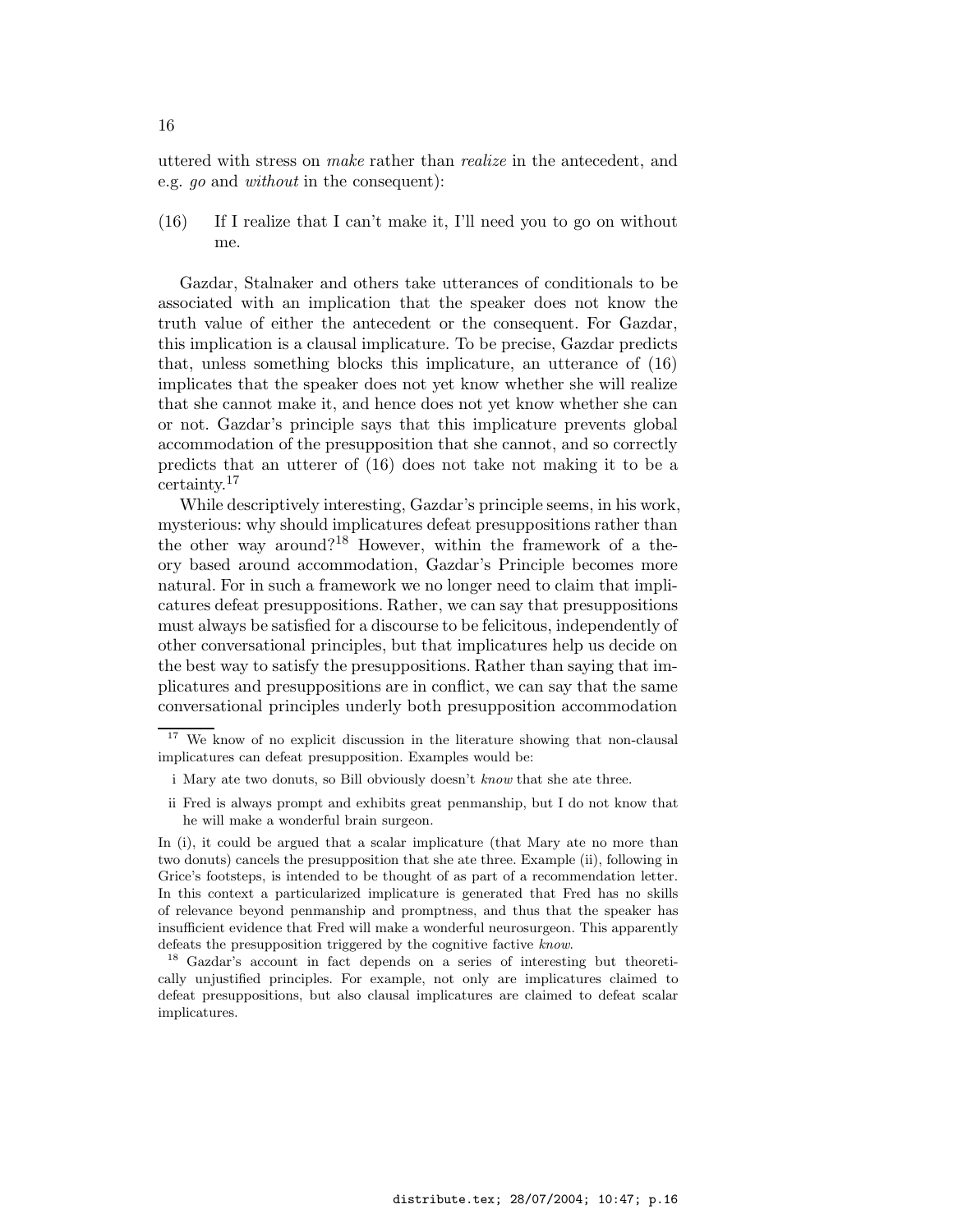and implicature. The same principles that produce implicatures help us decide where to accommodate presuppositions. Such an approach forms the basis of the theory of van der Sandt (1992). In his work and its descendants, accommodation constraints are stated in terms of Discourse Representations. However, we can also understand the constraints in terms of explicit addition of presupposed material to the original utterance.

Informativity Principle Do not accommodate in such a way as to make existing parts of the sentence truth-conditionally redundant.<sup>19</sup>

For example, consider again (16). Ignoring the non-trivial issue of tense, we have to decide between local accommodation as in (17a) and global accommodation, as in (17b).

- (17) a. If I can't make it and I realize that I can't make it, I'll need you to go on without me.
	- b.  $\#$  I can't make it, and if I realize that I can't make it, I'll need you to go on without me.
	- c. # I can't make it, and if  $1 + 1 = 2$ , I'll need you to go on without me.
	- d. I can't make it, and I'll need you to go on without me.

Example (17b), the global accommodation reading, is odd because once our heroine has asserted that she cannot make it, the question of whether she realizes that she cannot is settled. Thus the antecedent

 $^{19}\,$  In van der Sandt's statement of the accommodation constraints, the Informativity Principle corresponds to several different principles, all of which are requirements on DRSs. Beaver (2001) reformulates these principles so as to solve some minor technical problems, resulting in the following formulation:

Update Informativity If some DRS K is incremented with information from a new sentence, such that after resolution of all presuppositions the new DRS is K', then  $K \not\models K'$ 

Local Informativity No sub-DRS is redundant. Formally, if K is the complete DRS structure and K' is an arbitrarily deeply embedded sub-DRS, K' is redundant if and only if for all admissible models M and all embeddings f,  $(M, f \models K \rightarrow M, f \models K[K'/\top])$ . Here  $K[K'/\top]$  is a DRS like K except for having the instance of K' replaced by an instance of an empty DRS, and  $\models$  denotes the DRT notion of *embedding*.

Local Consistency No sub-DRS is inconsistent. Suppose K is the complete DRS structure and K' is an arbitrarily deeply embedded non-tautological sub-DRS. Then K' is locally inconsistent if and only if its negation would be *redundant* (in the sense above) were it to replace K'.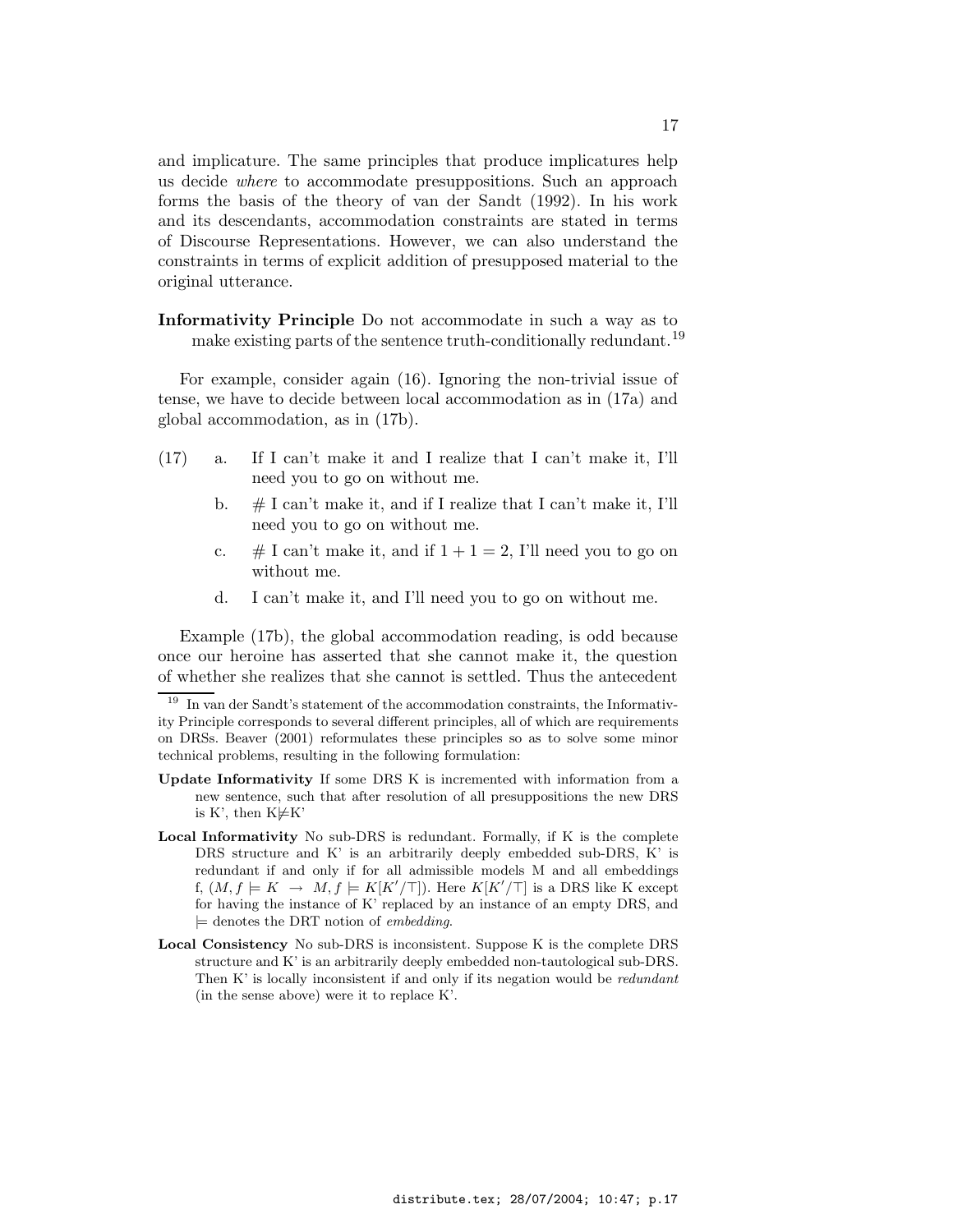of the conditional in  $(17b)$  is redundant — we could replace it with any other true sentence, e.g. as in (17c), without changing the truthconditional import of the utterance. Thus the informativity principle mitigates against global accommodation, and predicts that instead local accommodation must occur. So (16) is correctly predicted to convey the message in (17b).

The Informativity Principle seems at first blush to relate to Grice's Maxim of Quantity: "Make your contribution as informative as is required for the current purposes of the exchange. . . . Do not make your contribution more informative than required." However, Quantity is normally taken to concern utterances of complete sentences, not subparts of sentences. There is no obvious sense in which utterances of (16) are likely to satisfy Quantity any better than utterances of (17b). Grice's "Be Brief", a sub-clause of his *Maxim of Manner*, captures the spirit of The Informativity Principle better: a sentence with a truthconditionally redundant part conveys the same information as would a briefer utterance without that part. So (17a) is odd because it conveys the same information as the briefer (17d), which is just another way of saying that the antecedent of the conditional is redundant in (17a) and (17c).

We can see that in cases traditionally thought of as involving presupposition cancellation, Gricean principles are not in competition with presuppositions but with the globality preference, or whatever principle we take ordinarily to favor global accommodation over local accommodation. Yet the Atlas principle may itself be thought of as a special case of Grice's Quantity maxim, so apparent cases of presupposition cancellation would be reanalyzed as the result of interactions between different conversational principles. However, the above discussion seems to imply that to analyze accommodation correctly in (16), the Maxim of Manner needs to trump an (unusual) application of the Maxim of Quantity. We leave as an open lines of inquiry whether Quantity really explains the preference for global accommodation, whether Manner generally beats Quantity, and, if so, why it should.

We would also note that there is no special reason why Manner and Quantity should be the main maxims that come into play when considering accommodation options. For example, consider the preference for global accommodation in (18), yielding the effect of (18a). Could this be explained not by a general preference for strength, but simply because both the intermediate and local accommodation options, in (18b) and (18d) respectively, yield slightly odd texts? It is quite hard to imagine a context of utterance in which (18c) and (18d) would satisfy Grice's Maxim of Relevance ("Be relevant!").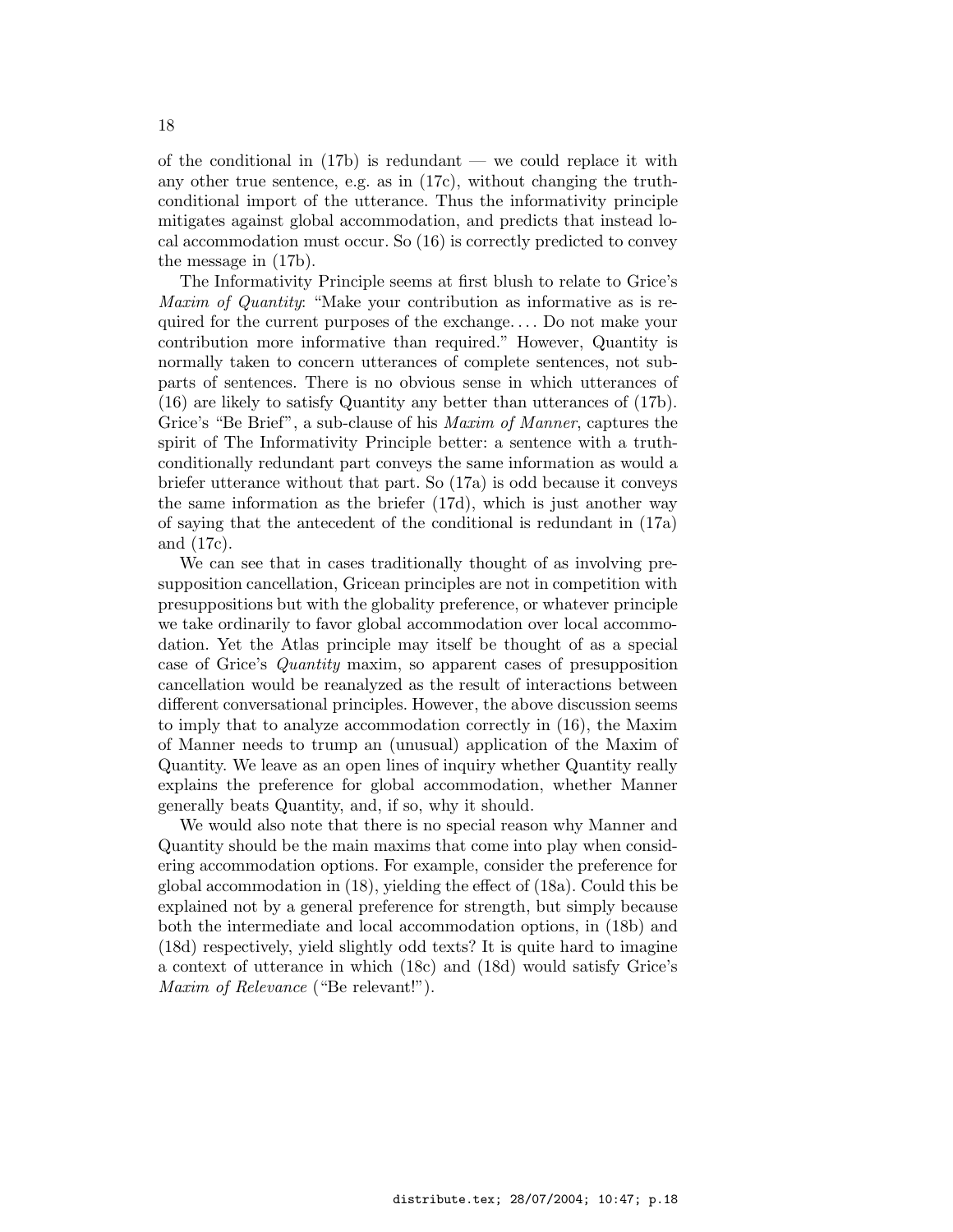- (18) If Mary is smart then her ex-husband will get nothing.
	- a. Mary has an ex-husband. If Mary is smart then her exhusband will get nothing.
	- b.  $\#$  If Mary has an ex-husband and is smart then her exhusband will get nothing.
	- c.  $\#$  If Mary is smart then she has an ex-husband and her ex-husband will get nothing.

### 2.5. Multiple Accommodation

As discussed by Zeevat (1992) and Beaver (1997, 2001), there are two strategies for accommodation within representational approaches to interpretation. In the first approach, which is standard within DRT accounts van der Sandt (1992), Geurts (1999), Kamp (2001a, 2001b), presuppositions are moved from the site of the trigger to a distant but anaphorically accessible site. Corresponding to each trigger there is one and only one site of accommodation. The second approach is found in the work of Fauconnier (1985), and, as argued by Zeevat (1992), is implicit in the theory of Heim (1983). This approach involves accommodation in multiple contexts, as if information that is needed to satisfy the presupposition is first added to the local context, and then spreads outwards, being copied into successively more global contexts until some barrier prevents further expansion.

For extensional contexts, as created by conditionals, truth-conditional negations and other connectives, the choice between the two strategies makes no difference. For example, if a presupposition is triggered in the consequent of a conditional, and is accommodated globally, it makes no truth-conditional difference whether the presupposition is also accommodated in the antecedent and/or consequent of the conditional, at least when the presupposition does not require new discourse markers.  $20$ 

As discussed by Zeevat (1992), the choice between single and multiple accommodation can make a great difference when intensional contexts are involved. For example, consider (19), which involves the presupposition that it is raining triggered by stop, and let us suppose that the presupposition is globally accommodated. On the single

 $^{20}\,$  If accommodation does require addition of new discourse markers, the question of whether additional accommodation makes a difference rests on the way in which discourse markers are interpreted. according to the semantics of Heim (1983) and Kamp (1981), re-introduction of discourse markers in extensional contexts has no effect, so this is not a factor in the above discussion of the difference between single and multiple accommodation.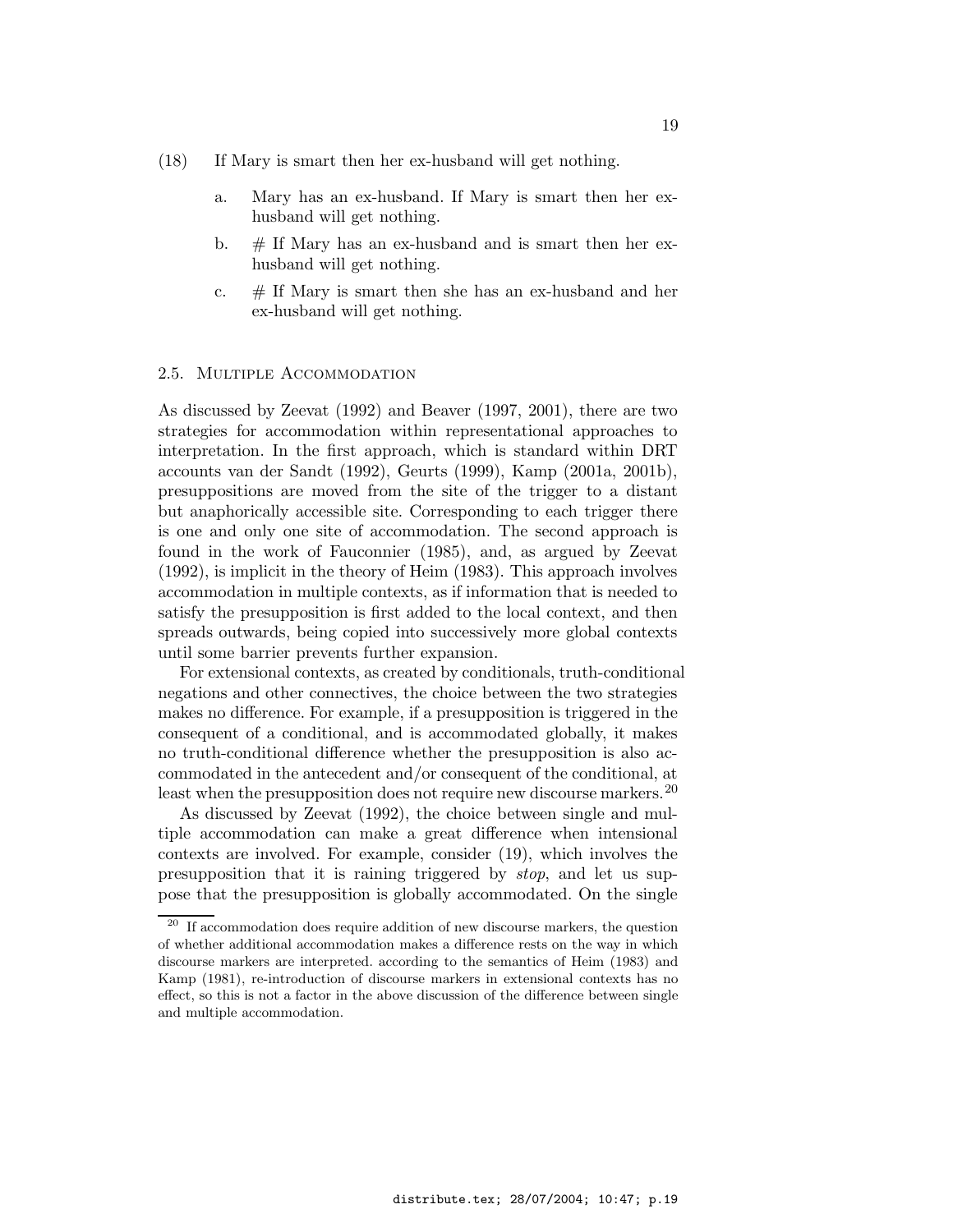accommodation analysis, that is the end of the story, yielding an interpretation like in (19a). But on the multiple accommodation analysis, we should also add the presupposition within the belief context, producing the meaning in (19b). (19a) and (19b) are truth-conditionally distinct. In this case the multiple accommodation strategy in (19b) appears to produce better results.<sup>21</sup>

- (19) Mary thinks it unlikely that it will stop raining.
	- a. It is raining and Mary thinks it unlikely that it will stop.
	- b. It is raining and Mary thinks it is raining and unlikely that it is raining and will stop.

Zeevat (1992) argues that in other cases, single accommodation performs better than multiple accommodation. To take an extreme example, consider (20), involving a scalar presupposition triggered by even within a Scrooge's mother's belief context. Here, the single accommodation reading (a) seems much more plausible than the multiple accommodation reading (b).

- (20) Scrooge's mother —who thinks the world of him— believed even he was generous.
- (21) a. Scrooge was a relatively difficult person to class as generous and his mother believed that he was generous.
	- b. Scrooge was a relatively difficult person to class as generous and his mother believed that he was a relatively difficult person to class as generous and that he was generous.

The two cases above, (19) and (20) involve embedding of triggers under a single occurrence of a belief operator. This leads to two further questions: what happens with embeddings under multiple belief operators, and what happens with other attitude verbs?

As regards multiple belief operators, the data quickly becomes unclear as the sentence complexity increases. In spite of this, we suggest that after hearing (22) it would be natural to conclude that all of the speaker, Mary and John think it is raining. Of course, it could be argued

20

 $21$  It might be felt that the preferred reading of (19) involves accommodation in the global context and within the attitude context, but not in the scope of *unlikely*. The reading would then be: It is raining and Mary thinks it is raining and unlikely that it will stop. Whether this reading is equivalent to (19b) depends on how the semantics of attitude contexts interact with those for *unlikely*, which is not a topic we can discuss in detail here.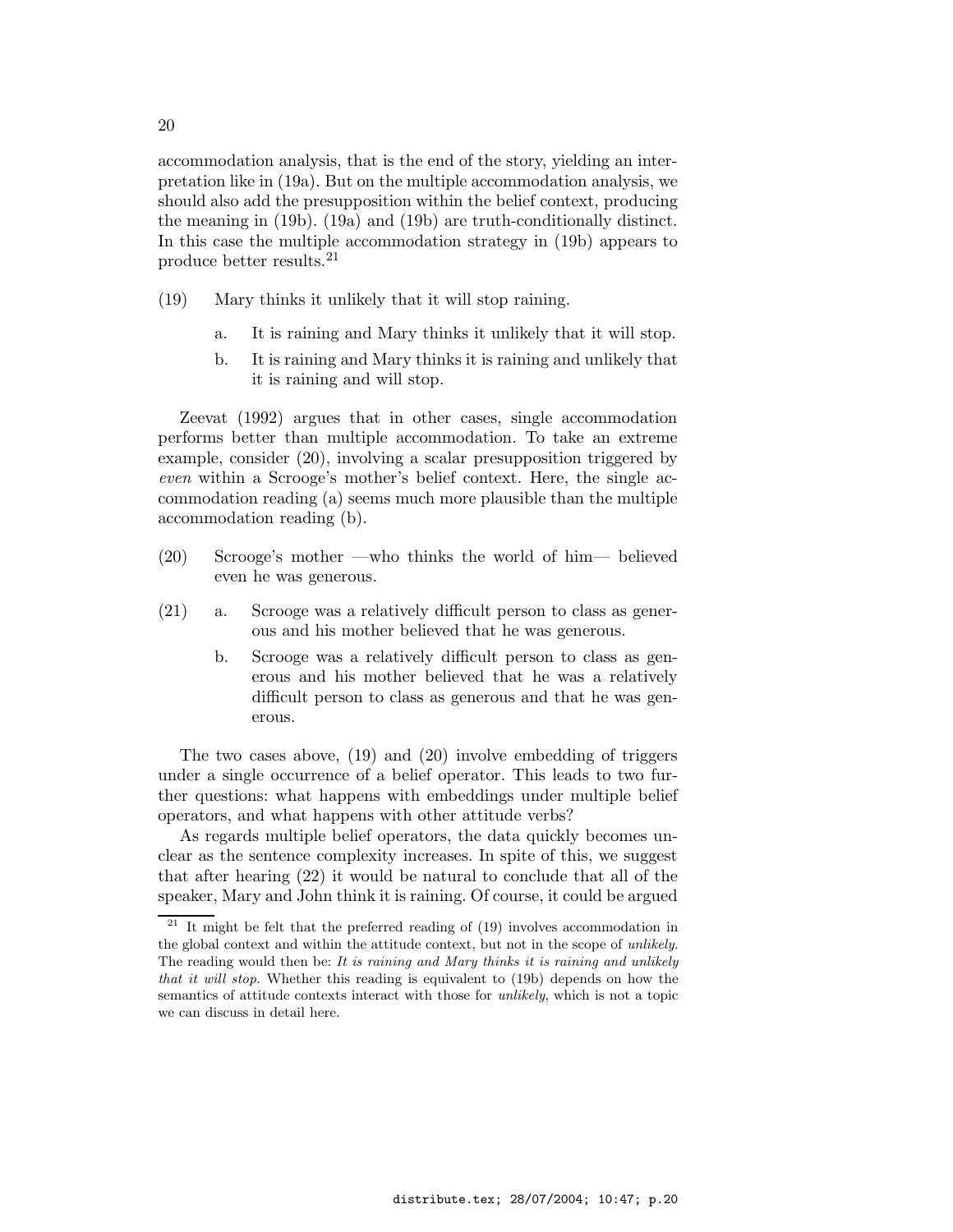that the reason for this is not that multiple accommodation takes place, but that accommodation takes place in the common ground shared by individuals including not only the speaker and addressee, but also John and Mary.

(22) Mary is certain that John thinks it will stop raining.

For attitudes other than belief, we find that while multiple accommodation is needed, it is not multiple accommodation in the form described above. Consider the following examples, which are related to data Zeevat (1992) uses to argue for differences between different types of presupposition triggers:

- (23) Mary hopes that it will stop raining.
- (24) Mary doubts that it will stop raining.
- (25) Mary doesn't doubt that it will stop raining.

According to the single accommodation strategy, there would be no requirement for Mary to hope or believe that it is raining: this prediction is clearly incorrect. According to the above multiple accommodation strategy, (23) should mean that the speaker believes (it is common ground that) it is raining, and Mary hopes that it is raining and will stop. This is also wrong. What we in fact want is to accommodate that Mary believes that it is raining, not that she hopes it is raining.

What (23) suggests is that both the speaker and Mary believe that it is raining, and that Mary hopes it will stop. Similarly, (24) does not indicate that Mary doubts it is raining, but that she believes it is raining, and doubts that it will stop. In other words, we might best describe what we see in cases of presuppositions under attitude verbs not in terms of a combination of global accommodation and local accommodation within the attitude, but in terms of multiple global accommodation. Thus these would be cases of global accommodation that the speaker takes the presupposition to be common ground, combined with further global accommodation that the agent of the attitude shares the given presupposition.<sup>22</sup> Note that an argument based on the plausibility of multiple global accommodation could be used to explain why in (20) we appear not to get accommodation under the attitude

 $\frac{22}{10}$  It was Karttunen (1974) who first suggested a mechanism by which presuppositions triggered within belief contexts could be transformed into presuppositions which themselves involve belief operators. This strategy is among those considered by Heim (1992).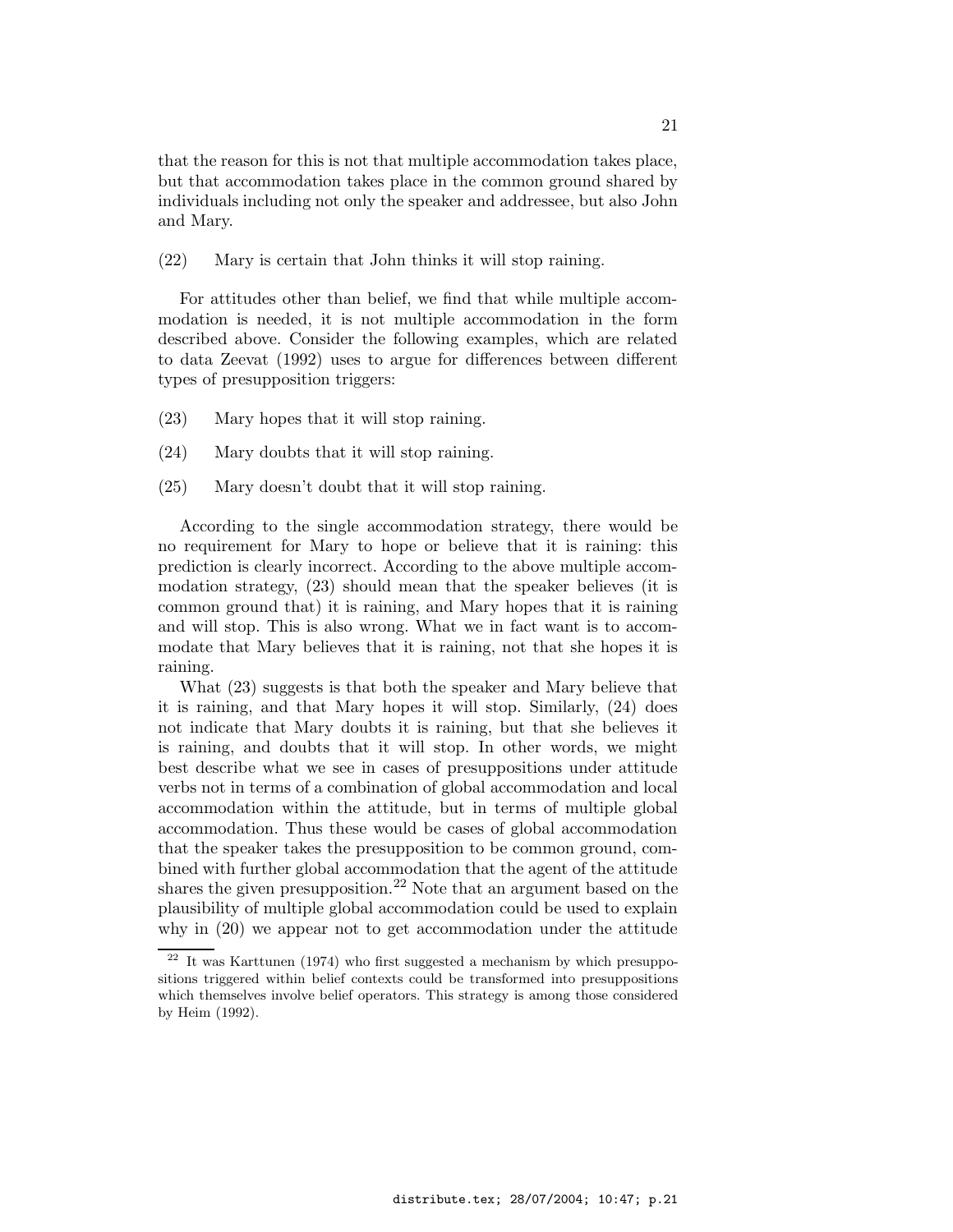verb: it is explicitly denied in a parenthetical non-restrictive relative clause that Scrooge's mother shares our common ground.<sup>23</sup>

If single accommodation is preferred for some triggers, and multiple accommodation is preferred for others, this presumably reflects differences in the presuppositional requirements imposed by those triggers. Zeevat (1992) thus suggests using this sort of difference as the basis of a classification of trigger types. However, as regards some triggers for which single accommodation produces better results than multiple accommodation, the discussion to follow in section 3 casts doubt on whether there is any accommodation at all.

# 2.6. Information structure as a constraint on accommodation

Strawson (1964) suggested, in effect, that a definite description is presuppositional when it is part of the sentence topic, but not when it is focused. Though Strawson was naive as to English information structure, he presented examples in which focused definite descriptions (the King of France, naturally) failed to carry their standard presupposition. Strawson suggested that while Russell's (1905) classic (26) fails to have a truth value if there is no King of France, (27) may simply be false when the question of who visited some particular exhibition is under discussion.

- (26) The King of France is bald.
- (27) The Exhibition was visited yesterday by the King of France.

Hajiĉová (1984) (see also Partee (1996) and Hajiĉová et al. (1998)) presented examples showing an impressively clear interaction between information structure and presupposition:

- (28) Our victory wasn't caused by [Harry]f. (Victory projected)
- (29) Harry didn't cause our [victory]f. (Victory can be suspended)

Partee (1996) presents an interesting alternative view on such examples: perhaps the focussed items still carry their presupposition, but the location in which the presupposition is accommodated is dependent on information structure. Rather than detailing Partee's account, let us observe that examples like Hajičová's might be accounted for by

 $23$  For further discussion of single vs. multiple accommodation of presuppositions triggered in attitude contexts, see Heim (1992) and the counterarguments in Geurts (1998).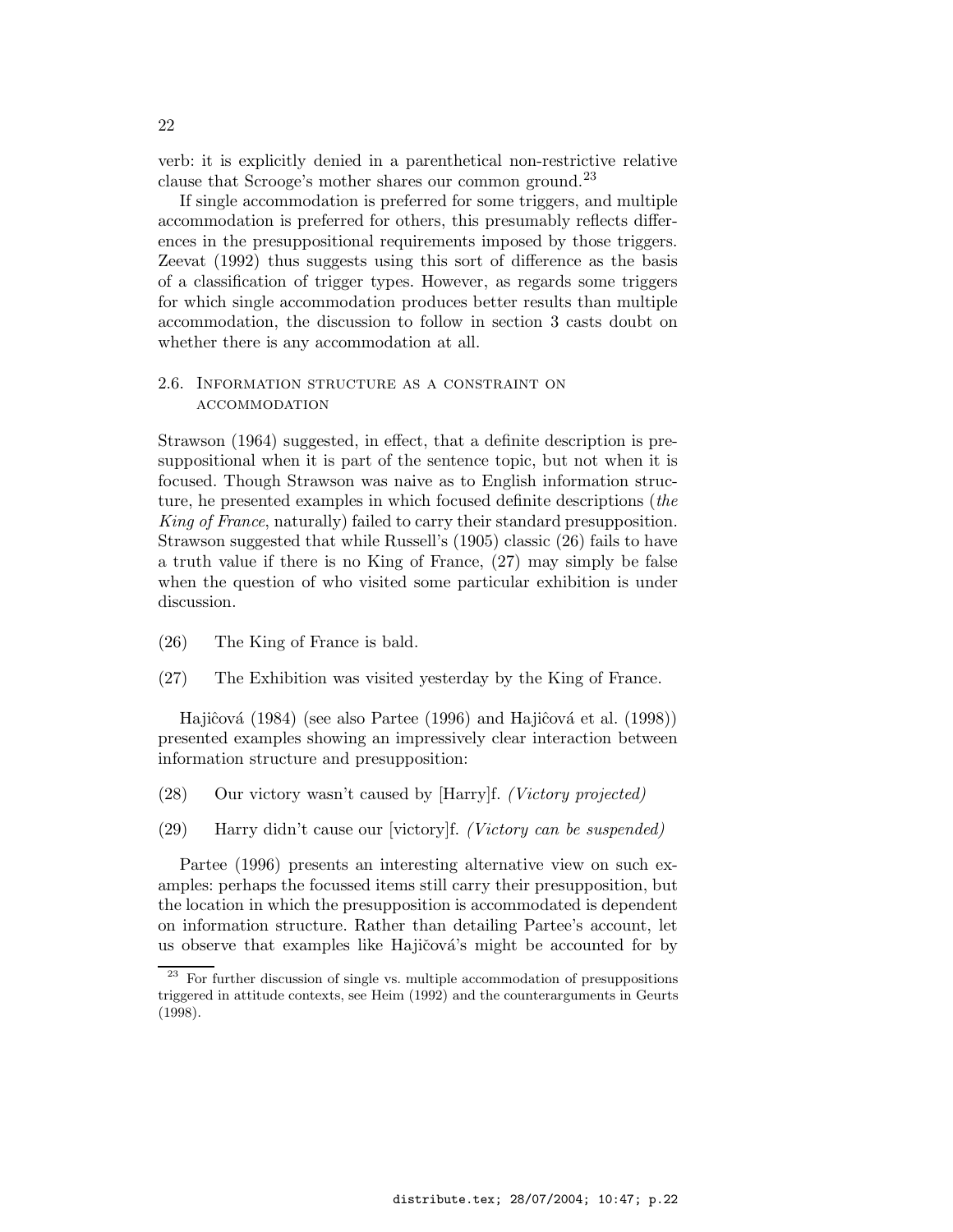either of the following principles, as well as variants which we leave to the reader's imagination: $^{24}$ 

- Topic Principle Presuppositions which are marked as given must be globally accommodated or anaphorically resolved.
- Focus Principle Presuppositions which are intonationally marked as new information may not be globally accommodated.

In the case of  $(28)$ , *our victory* occurs in a topical position, so the Topic Principle would force the victory to be established globally. The Focus Principle would not force the victory to be established globally, but an independent principle such as the Generalized Globality Principle would force this. For (29) our victory is focused. Thus the Focus Principle would force local accommodation, so that the sentence would not imply any victory. The Topic Principle allows but does not force local accommodation in this case, and so local accommodation would only be predicted if some additional factor, such as the threat of global inconsistency, prevented global accommodation.

It is worth noting that both the Topic Principle and the Focus Principle would require extra assumptions in order to predict a difference between Russell's (26) and Strawson's (27), since these examples do not involve any local context in which local accommodation could occur. One way to make the principles work in these cases would be to posit that entire sentences are interpreted within the scope of an assert operator. Then by the Topic Principle, (26) would require accommodation into the global context (which we might equate with the common ground) that there is a King of France, which would presumably fail, producing infelicity. On the other hand, the same principle would allow that (27) was interpreted as asserting that there is a King of France, a false assertion, but not a source of such marked infelicity.<sup>25</sup> The interaction between presupposition accommodation and other aspects of information structure remains an open area for further investigation.

 $24$  Relatedly, Beaver (2004) observes that classic cases of cancellation involving factive (or so-called semi-factive) verbs discussed by Karttunen (1971) and Stalnaker (1974) are also affected by information structure in a way not accounted for by current accounts of presupposition. A comparable observation is made by Delin (1995) for the case of  $it$ -clefts: global accommodation of the cleft presupposition is only possible if there is an accent in the cleft complement.

 $25$  For recent discussion of Strawson's arguments, see von Fintel (pear).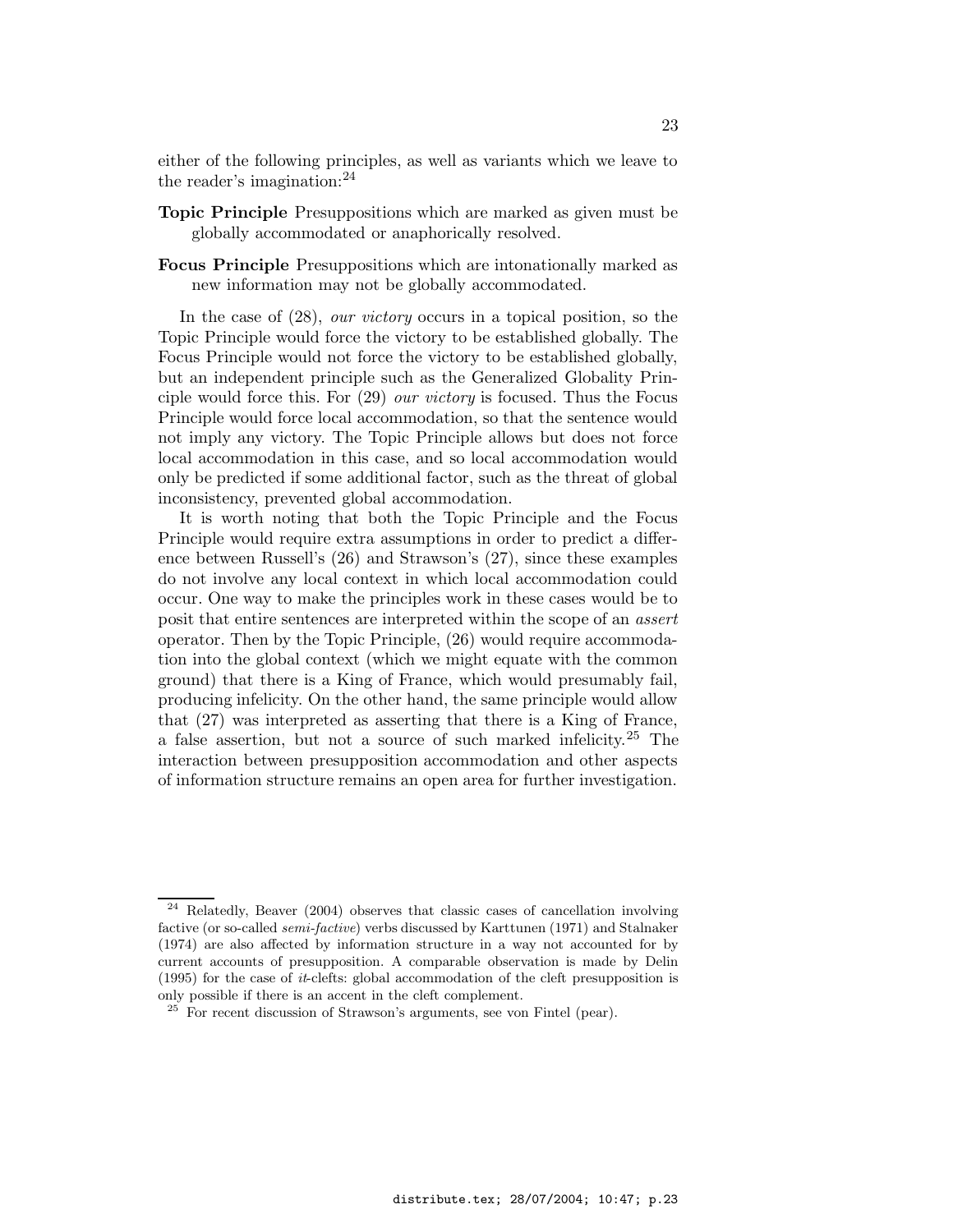### 3. A Puzzle: Missing Accommodation

### 3.1. Triggers that do not accommodate

Accommodation fills a gap, occurring because something is missing from the context: this is the intuition present in all the literature since Lewis (1979). This leads us to a prediction. Start with a presuppositional utterance in a context which satisfies the presupposition, then alter the context so the presupposition is no longer satisfied. Ceteris paribus accommodation should (paraphrasing Lewis) cause the presupposition to spring into existence, repairing the context and filling in whatever was missing. We shall now consider cases in which this prediction is incorrect.

To start with, demonstratives, pronouns, short definite descriptions and names all seem to allow more limited possibilities for accommodation than do the triggers Lewis (1979) considered. Pronouns are the classic case; they come with an obligation of being resolved to an entity that is highly activated at that point in the discourse. If someone uttered (30) as the first exchange in a conversation, and the non-linguistic context did not contain a highly salient male person, the addressee would be confused.

#### (30) He is very cute.

The pattern is the same for a subclass of definite descriptions, demonstrative NPs and certain names. The exceptions are long definite descriptions (where the descriptive content suffices to uniquely single out the unknown referent, as in Russell's the author of Waverley or the king of France) and long names (possibly including appositions, as in my brother John or Peter Flemming, the brother of Ian). In other cases, there is the requirement that the referent has been introduced before or that there is bridging to salient entity, or subsectional anaphora in the sense of van Deemter (1992) (reference to an element or part of a plural entity or group). But bridging and subsectional anaphora place comparable conditions on context as do other types of anaphora: they need a highly salient antecedent from which they build a bridge to the referent, or from which they take a subset. For subsectional anaphora, the new description uniquely identifies its referent as the maximal subset of the antecedent that meets the description. When there is no object to build a plausible bridge from, no object from which a subsection could be taken, the descriptive material by itself is not sufficient to guarantee unique reference, and there is no relevant entity available for deictic reference in the utterance context, the trigger NP is not interpretable.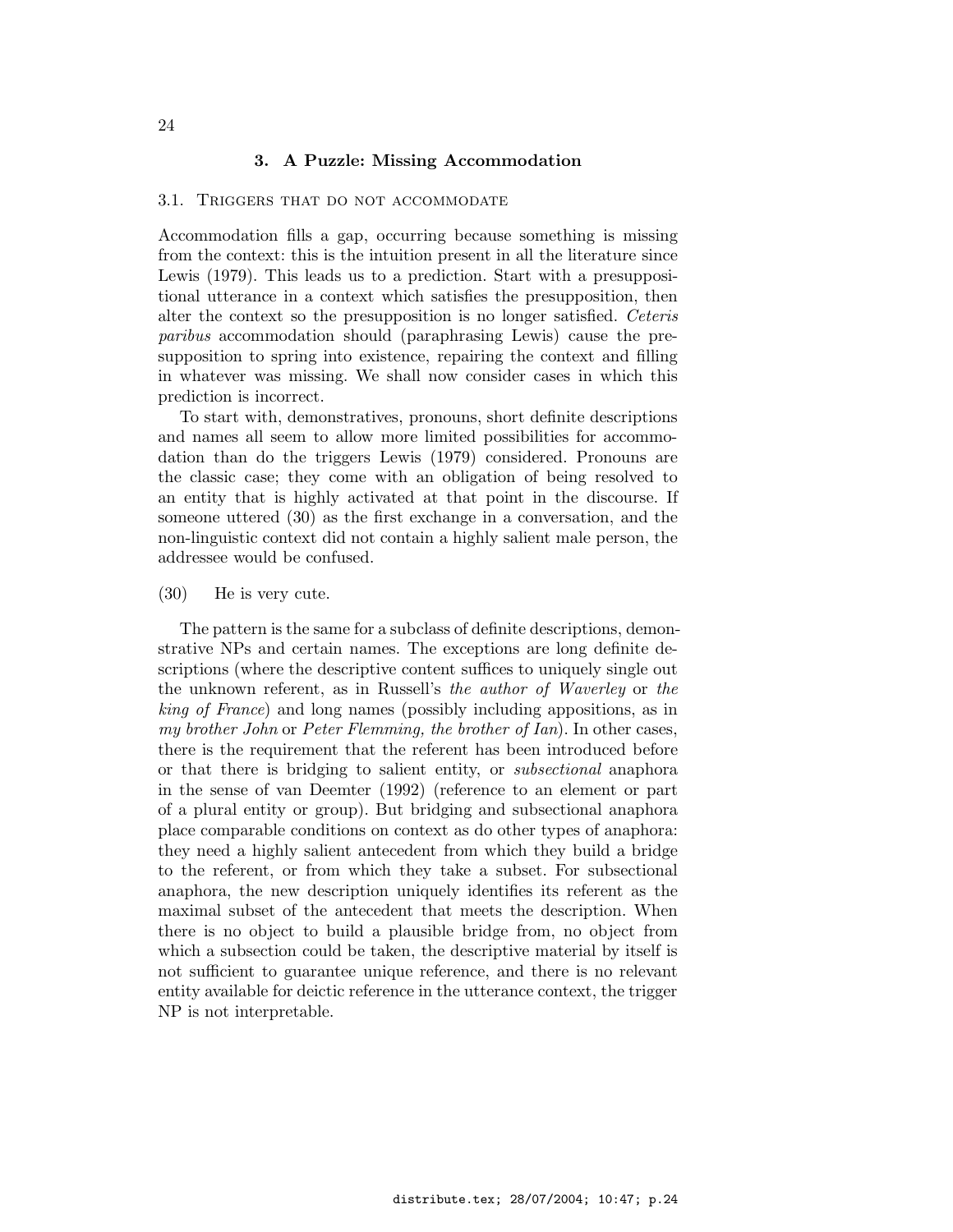Demonstrative NPs in English have a variety of functions, including the indexical use in which identification of the referent requires a demonstration by the speaker. Here we may say that the use of the demonstrative presupposes the demonstration by the speaker. If no such demonstration occurs, infelicity results: the hearer cannot simply accommodate a referent.<sup>26</sup> Names refer in virtue of the fact that there is the social fact that people and other entities can bear names. But the fact that there are bearers of the name Tom is not always enough for a reference to one of them by a use of *Tom*. The referent must have higher salience than others of the same name in order for the interlocutors for the reference to be successful.<sup>27</sup>

Further cases where accommodation fails include the following:

- (31) Another man came in.
- (32) John is having dinner in New York too.
- (33) John is indeed having dinner in New York.

The trigger *another* N requires another N, *too* requires that somebody else is having dinner in New York, and indeed P has a condition the suggestion that P holds is previously salient although  $P$  is not yet in the common ground. In all of these cases, the repair view of accommodation seems misguided. Kripke (ms) points out that many people have dinner in New York every night, yet this fact does not mean that (32) can be used out of the blue. Neither does it mean that it is easy for us to accommodate an antecedent, some particular person other than John who is having dinner in New York. That is not how these triggers are used: they require proper antecedents in the context, and when such antecedents are there the triggers are close to obligatory. 28

The class of politeness markers is another one for which accommodation is the exception rather than than the rule. The French tu presupposes that the speaker is familiar with the addressee, the Dutch pronoun U that the addressee deserves respect or is unfamiliar. These politeness presuppositions are not part of the content of the sentence

 $26$  For a recent treatment of the presuppositions of demonstratives, see Roberts (2002).

 $27$  The Kamp and Reyle (1993) non-presuppositional development rule for names is thus problematic. It forces a new discourse referent and makes the (descriptively inadequate) assumption in the model theory that names have a unique bearer. The rule is essentially correct for long names at first mention. It is inadequate for second mention and short ambiguous names.

 $28$  For a longer discussion, see Zeevat (2002).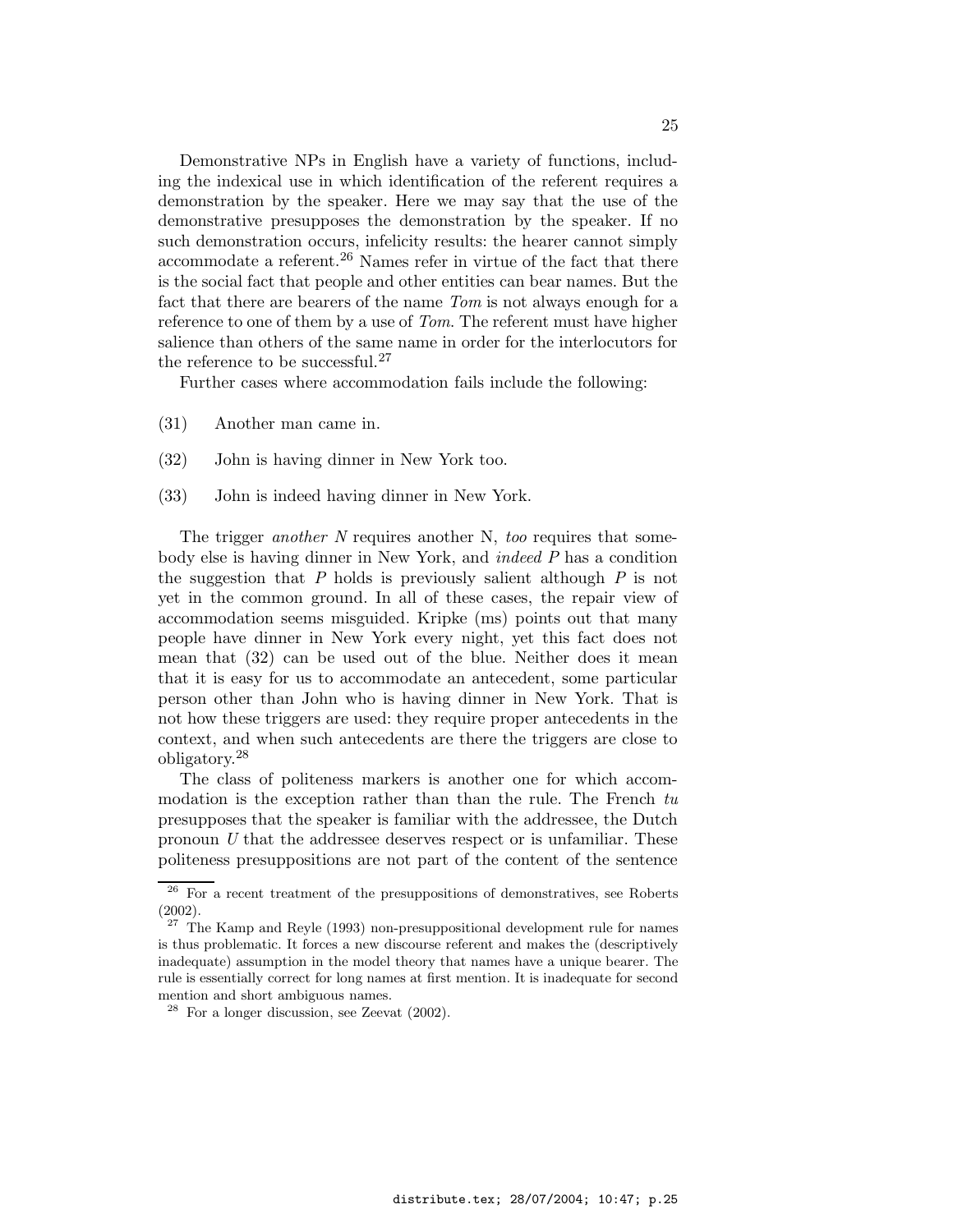and it is problematic to say that hearers accommodate. The social relations on which the use of polite forms depends are not hard facts and the choice of the forms in question can be instrumental in changing them. But it would be incorrect to say that speakers just repair when confronted with a special form: they may feel quite unhappy when respect and unfamiliarity is not recognized or perhaps even worse when distance is created by the use of an inappropriate polite form. Thus, while languages and cultures vary in the rigidity of their politeness and honorific systems, it is standardly the case that use of a certain form will not in and of itself produce accommodation by interlocutors to ensure that the form is in fact socially appropriate.

Yet another case where accommodation is highly constrained, and often impossible, is the intonational marking of focus. This is most obvious in examples like (34) which unambiguously involve narrow focus, i.e. focus on a word or small constituent rather than on an entire verb phrase or clause. (34) requires not only that it is established that Mary ate some sort of sandwich, but also that it is directly relevant to issues raised in the prior discourse what type of sandwich Mary ate. In case this relevance is not obvious, the utterance is infelicitous. The hearer cannot simply accommodate that Mary ate a sandwich and that it is in some unspecified way relevant what sort of sandwich she ate.<sup>29</sup>

(34) Mary ate a  $[\text{ham}]_F$  sandwich.

Consider the set of presupposition triggers other than short definites, politeness markers, discourse functional markers and intonation: what remains is a heterogeneous collection, united by little more than the fact that all members involve open-class lexical items and trigger accommodation readily. The collection includes factives (realize; regret), Karttunen's (1971) implicatives (manage), Fillmore's (1971) verbs of judging (accuse, praise for), aspectual verbs (stop; continue) and sortally restricted predicates of various categories (bachelor, presupposing marriageable male; happy, presupposing sentient), clefts, pseudo-clefts, long definite descriptions and long names.

Although all members of this grab-bag of remaining triggers produce accommodation, even here there are awkward cases not handled by existing theories. For example, consider Klein's (1975) observation that the subject's belief is sufficient to satisfy the presuppositions of an emotive factive. Thus (35) is felicitous, even though the factive complement (that Jane 's friend had Jane's keys) need not be satisfied globally.

 $\frac{29}{28}$  Schwarzschild (1999) provides the most explicit formalization of the requirements that utterances of examples like (34) place on context. A recent discussion of the existential nature of focal presuppositions, and the limits on accommodation of such presuppositions, is given by Geurts and van der Sandt (2004).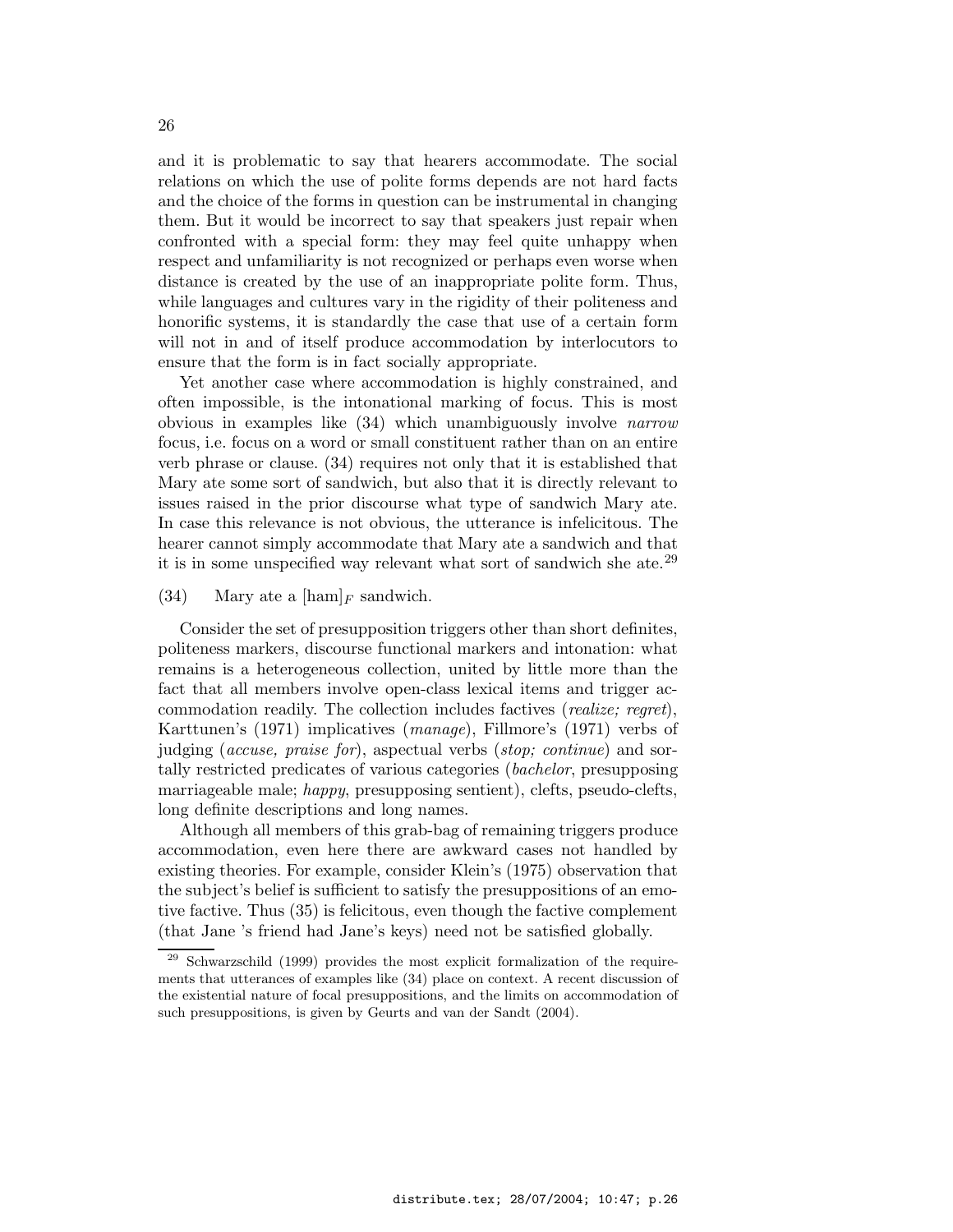(35) Jane's keys were sitting in her bag. However, she believed her friend had them, and she regretted that her friend had them.

On the basis of this observation, and the fact that factives in general do allow for accommodation, we should expect emotive factives to allow for accommodation concerning their subject's belief state. However, this prediction is not born out. We do not usually accommodate the subject's belief alone, even when this is the only possibility:

(36) ? Jane's keys were sitting in her bag. However, she regretted that her friend had them.

No current theory explains why we cannot accommodate "she believed her friend had them." in (36). Note, however that the solution to this problem may be distinct to that for the earlier cases of missing accommodation. The solution may be linked to the broader issue of presuppositions triggered within belief contexts, as discussed by Heim (1992). For a similar absence of accommodation is observed in (38). Here the presupposition that it is raining is triggered within a report of Jane's beliefs. A comparable text (37) in which it is made explicit that Jane thinks it is raining is felicitous. So we might expect (38) to be similarly felicitous, requiring only accommodation of the proposition that Jane thinks it is raining. The fact that (38) is infelicitous indicates that such accommodation does not occur. It seems that all such attitudinal cases might be profitably related to the discussion of multiple global accommodation of beliefs discussed in section 2.5, but we leave this as yet another open line of inquiry.

- (37) It isn't raining, but Jane thinks it is, and thinks Bill realizes that it is.
- (38) ? It isn't raining, but Jane thinks Bill realizes that it is.

#### 3.2. Explanations of Missing Accommodation

We will now discuss two accounts that have been offered for missing accommodation in the non-attitudinal cases, and then speculate on a further line of research.

Van der Sandt (1992) and Geurts and van der Sandt (2004) operate under the principle "presupposition is anaphora", or sometimes the reverse.<sup>30</sup> As already noted, antecedents for pronouns generally cannot

<sup>30</sup> Van der Sandt (1992) does not define presupposition as anaphora, but "presupposition projection as anaphora resolution." Geurts and van der Sandt (2004)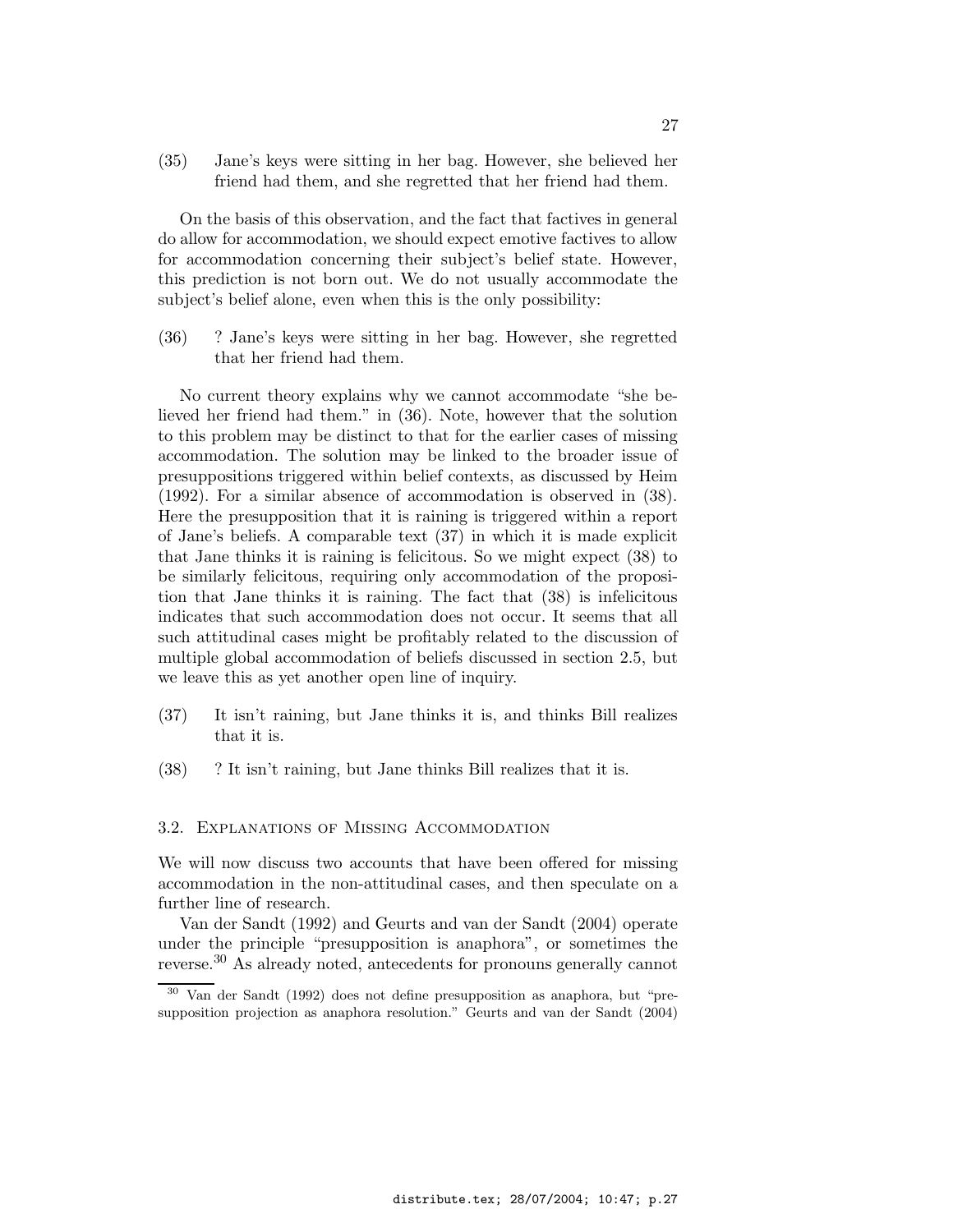be accommodated, whereas antecedents for factives and long definites typically can be. It is crucial to the plausibility of van der Sandt's and Geurt's theory that they account for the fact that the paradigmatic case of an anaphoric form behaves quite differently from paradigmatic presupposition triggers. Their solution (Geurts and van der Sandt 2001, 2004) has been to suggest that pronouns unlike descriptions do not accommodate because they have too little descriptive content. We can enshrine this idea in a general principle:

The Insufficient Content Principle Accommodation is only possible when the presupposition is descriptively rich. If a low content presupposition cannot be resolved, infelicity results.

To the extent that we define "descriptively rich" not to include pronouns and short definites like the man, this principle seems reasonable. However, there are problems, as we will see. First, there is a problem of motivation. Second, although the Principle has been used as an explanation for non-accommodation of discourse functional triggers like too, it fails for these cases. Third, the Principle has nothing to say about other cases of missing accommodation, such as politeness presuppositions, long demonstratives or belief presuppositions of emotive factives. We will now expand a little on the issue of motivation, before turning to empirical problems.

Consider first how the principle could be motivated. Are presuppositions perhaps rocket-ships powered by their descriptive material, so that if the tank is empty, the presupposition never leaves the launch pad? Lacking any such story, the obvious question is why the insufficient content principle should hold and not a completely opposed principle. Accommodation, after all, is sometimes seen as a repair on a faulty discourse representation, and surely it should be easier to make a minor repair than a major one. The more descriptive content is present in the presupposition, the larger the repair. Hence it would be easy to justify on intuitive grounds the opposite of the Insufficient Content Principle, the descriptively false hypothesis that overly rich presuppositions cannot be accommodated. Given the equal plausibility of its converse, the Insufficient Content Principle is at best an interesting observation, not yet an explanation.

As regards empirical short-comings, the fact is that the Insufficient Content Principle, as stated, explains very few of the cases of missing

describe their theory of presupposition as an "anaphoric binding theory", and say that "pronominal anaphora is a species of presupposition." Geurts (1999) also takes "anaphora to be a special case of presupposition." Catchy variants of "presupposition(s) is/as/are anaphor(a/s)" have been used in numerous talks and papers, some having been popularized, or de-popularized, by Bosch (2001).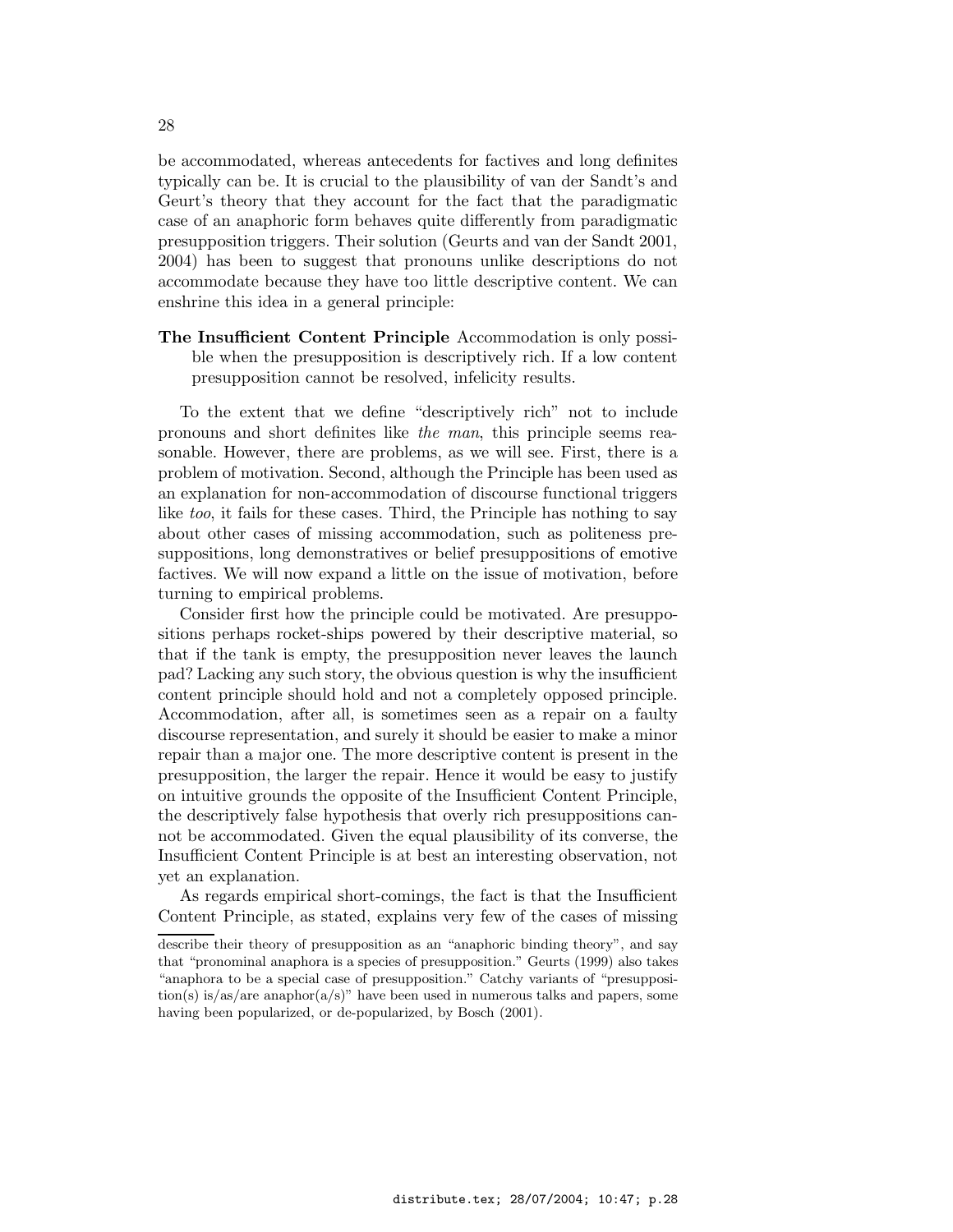accommodation discussed in sections  $3.1 - 3.3$ . Many of the triggers involved have quite elaborate descriptive contents but still do not accommodate. Consider discourse functional triggers like too, for which van der Sandt and Geurts have claimed explicitly that lack of content explains lack of accommodation.

It seems at first blush surprising that anyone would even attempt to apply such a principle in the case of *too*, since the presuppositions associated with too generally have such high content. For example in (32), repeated below, too is associated with a presupposition that involves having dinner in New York, an act which, while common-place for many, is not content-free. Given the apparently non-trivial content associated with the standard presupposition, van der Sandt and Geurts are forced to claim that too is associated with an additional low-content presupposition. They propose that (32) carries first a presupposition that some individual (other than Bill) is salient, and second a presupposition that the salient individual is having dinner in New York. Thus (ignoring the inequality between Bill and the other salient individual) we can gloss the proposed analysis of (32) as in (39).

- (32) Bill is having dinner in New York too.
- (39) It is known that (s)he is having dinner in New York, and Bill is having dinner in New York.

Given that *too* supposedly carries deep in its bowels the presuppositions of a pronoun, and given that pronouns do not trigger accommodation, van der Sandt and Geurts are able to derive that too does not trigger accommodation either. However, there is a serious problem with their analysis (as was first pointed out, we believe, by Nick Asher): in case there is a salient individual, but the other presuppositions of too are not met, van der Sandt and Geurts provide no mechanism to block accommodation. Consider (40), in which Jane is salient although not established to be having dinner in New York. Van der Sandt and Geurts predict that the internal pronoun-like presupposition will simply resolve to Jane. We are then left with the remaining presupposition that the salient individual is known to be having dinner in New York. In the absence of any further, as yet unspecified constraints on accommodation, the account of van der Sandt and Geurts is quite clear about what should happen: this presupposition will be accommodated. So (40) is incorrectly predicted to be perfectly felicitous, and to imply that Jane is having dinner in New York. It seems that two things must normally be salient for a felicitous utterance of (32), both an entity other than Bill and the proposition that the entity is having dinner in New York.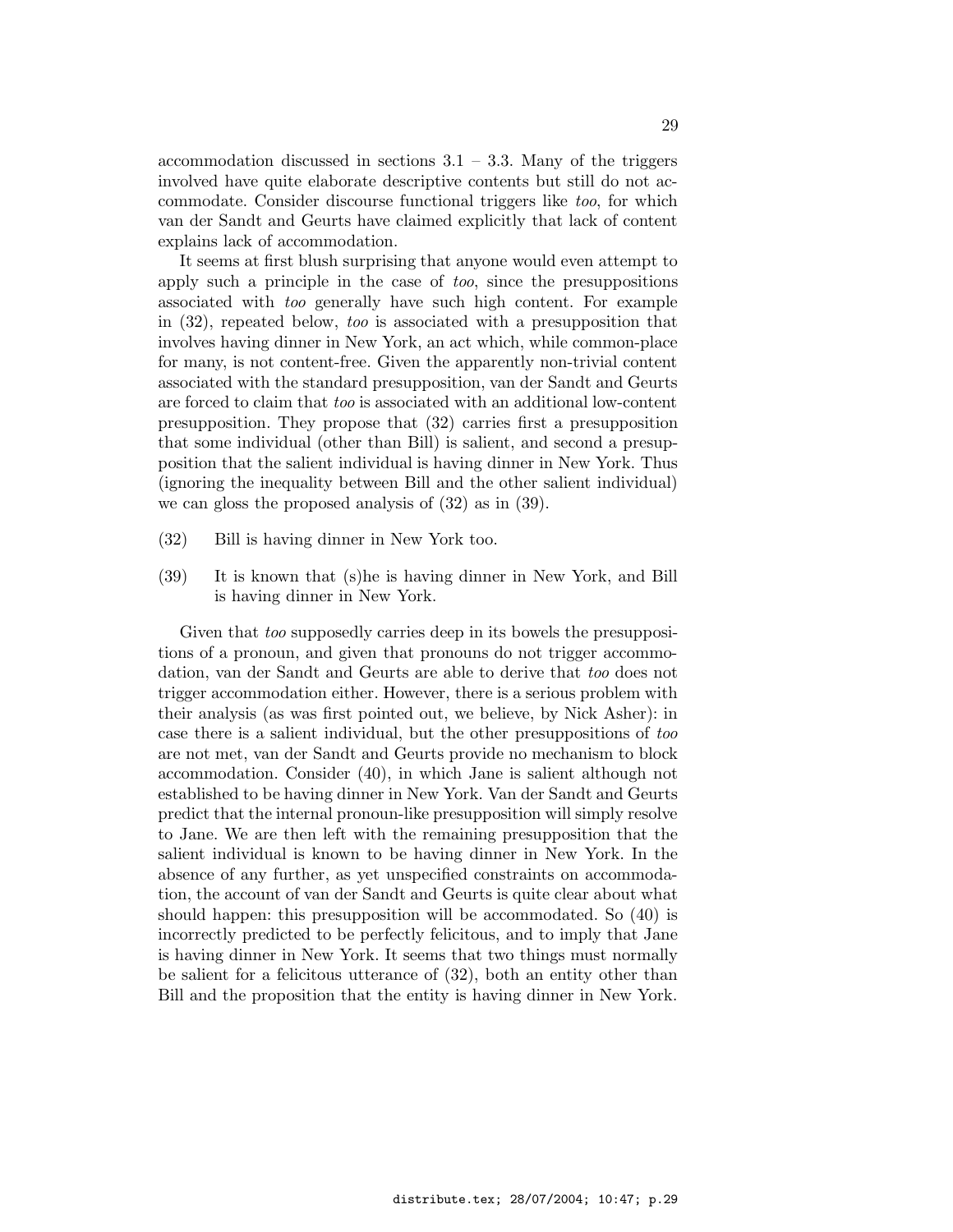$(40)$  ? Jane likes Bill. Bill is having dinner in New York too. (In the absence of further relevant context.)

Another principle that might explain missing accommodation, and which makes correct predictions for a larger set of phenomena than the Insufficient Content Principle, is what Zeevat (2002) terms Blutner's Theorem.

Blutner's Theorem If a presupposition trigger has simple expression alternatives that do not presuppose, the trigger does not accommodate.

Blutner's Theorem is based on bidirectional Optimality Theory (Blutner, 2000), an extension to standard (unidirectional) Optimality Theory (Prince and Smolensky, 1993). In unidirectional Optimality Theory as applied to the syntax-semantics interface, production is understood as an optimization in which alternative expressions for a given meaning are compared, and an optimal expression is chosen relative to various competing grammatical constraints. For example, "sang Mary" is ruled out because "Mary sang" better satisfies the constraints of English. Blutner's bidirectional version involves simultaneously checking that the expression is a better realization of the intended meaning than are alternative expressions, and that the expression would optimally be interpreted as having the original meaning. For example, suppose that "she sang" is in unidirectional production the optimal way of realizing the proposition that Mary sang. "She sang" could still be ruled out as an expression of this proposition if it would be misunderstood, say because Mary is not salient in the particular context of utterance.

To derive Blutner's theorem within the reconstruction of presupposition theory by Blutner and Jäger  $(2003)$  in bidirectional OT, a constraint Do Not Accommodate is used. Arguably, this constraint is less ad hoc than the Insufficient Content Principle in as much as it applies equally to every trigger. Since all constraints in the Blutner/Jaeger model are soft, there will still be cases when accommodation occurs. The crucial cases are those where two expression alternatives are available which are equally good with respect to basic grammatical constraints, but differ in that one carries a presupposition and the other does not. Suppose that the presupposition is already in the common ground of the interlocutors. In that case, the presuppositional form may be preferred, e.g. because it enhances textual coherence, which would presumably be reflected by another constraint. However, if the presupposition is not in the common ground of the interlocutors, then using the presuppositional form would force accommodation, and thus be sub-optimal in interpretation. For this reason, non-presuppositional

30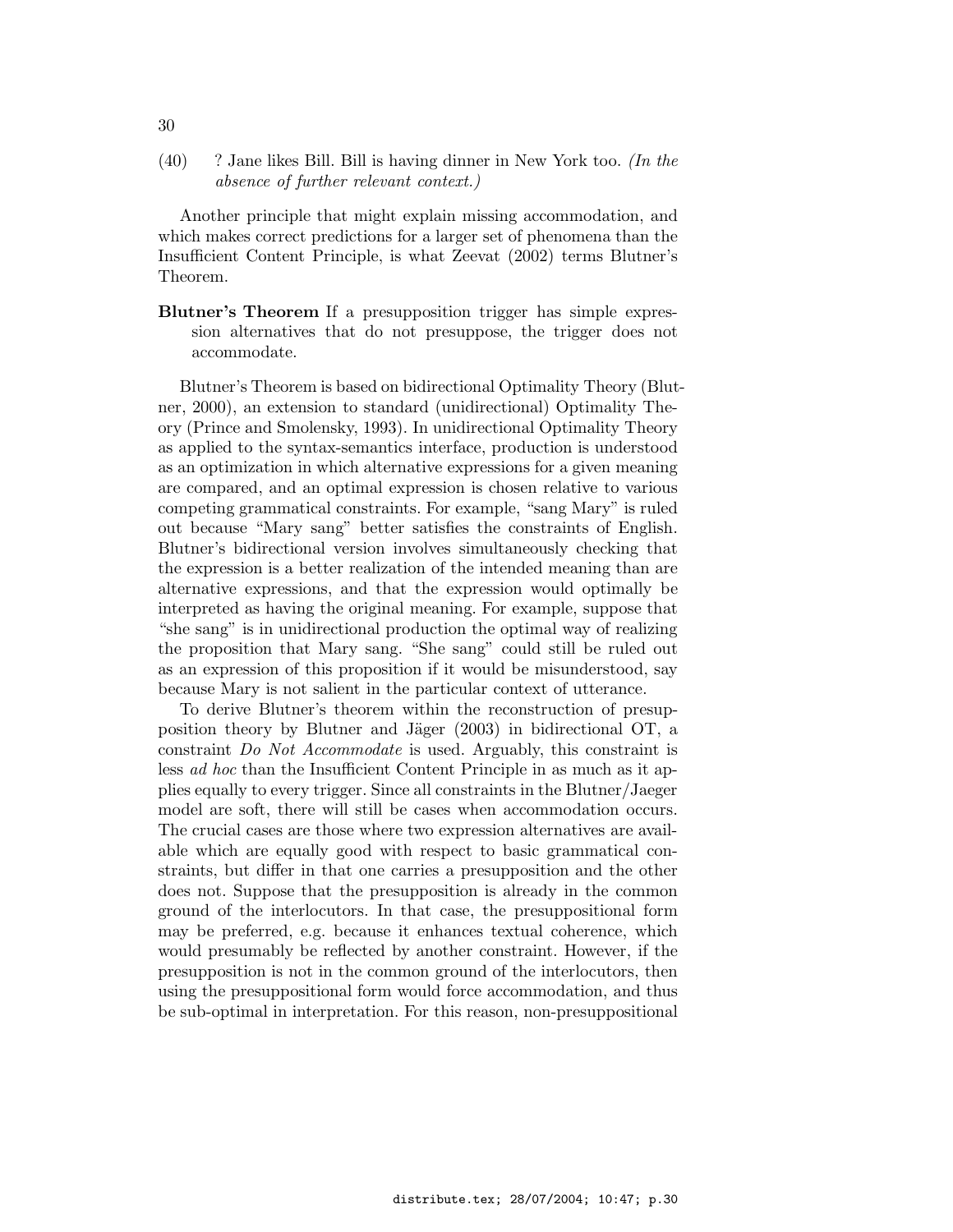forms are predicted to be preferred over presuppositional forms whenever they are equally acceptable with respect to other constraints but the presupposition would need to be accommodated, hence Blutner's Theorem.

Blutner, in unpublished work, originally explained the difficulty of accommodating of intonationally marked topics in this way, where the other candidates are plausibly given by variation in the intonation. Zeevat (2002) generalizes the explanation to all presupposition triggers and uses the generalization to explain the non-accommodation of discourse functional markers where the alternative is obtained by just omitting the marker.<sup>31</sup>

In the case of Blutner's Theorem, there is a strong theoretical motivation. The principle also makes correct predictions for too, and, under certain assumptions, for some other non-accommodating triggers. For example, Blutner's Theorem would predict that politeness presuppositions would not be accommodable provided there was a competing form which was unmarked for politeness. There are, however, empirical shortcomings. For example, *finish* and *manage* are potential counterexamples: their presuppositions accommodate easily, but they can be omitted to obtain suitable alternative candidates that do not trigger presuppositions.<sup>32</sup> Perhaps even more problematic for current applications of Blutner's Theorem is its close tie to bidirectional Optimality Theory which comes with a host of technical problems beyond the scope of the current article — see Beaver and Lee (2003) for discussion.

The two current accounts of missing accommodation, the van der Sandt/Geurts account using Insufficient Content and Blutner's Theorem, are interesting descriptively and theoretically. Ultimately, we must seek a theory of missing accommodation that accounts both for when the current accounts work and when they fail. We speculate that progress might be made by sharpening Lewis' original conception of accommodation, and considering the function of accommodation in terms of common ground.

<sup>&</sup>lt;sup>31</sup> A related approach to non-accommodation of discourse functional markers is presented by Zeevat (2003).

 $32$  It is instructive to consider whether lexical presuppositions like *bachelor* may also create problems for Blutner's Theorem. Suppose that is unmarried is an expression alternative to is a bachelor, and differs only with respect to a presupposition of maleness, and marriagability, then Blutner's theorem predicts that accommodation should not be triggered by is a bachelor. But if we only consider lexical nouns as alternatives to bachelor, then there is no appropriate non-presuppositional alternative, and accommodation is allowed. Clearly more needs to be said before Blutner's Theorem leads to a general predictive model of missing accommodation.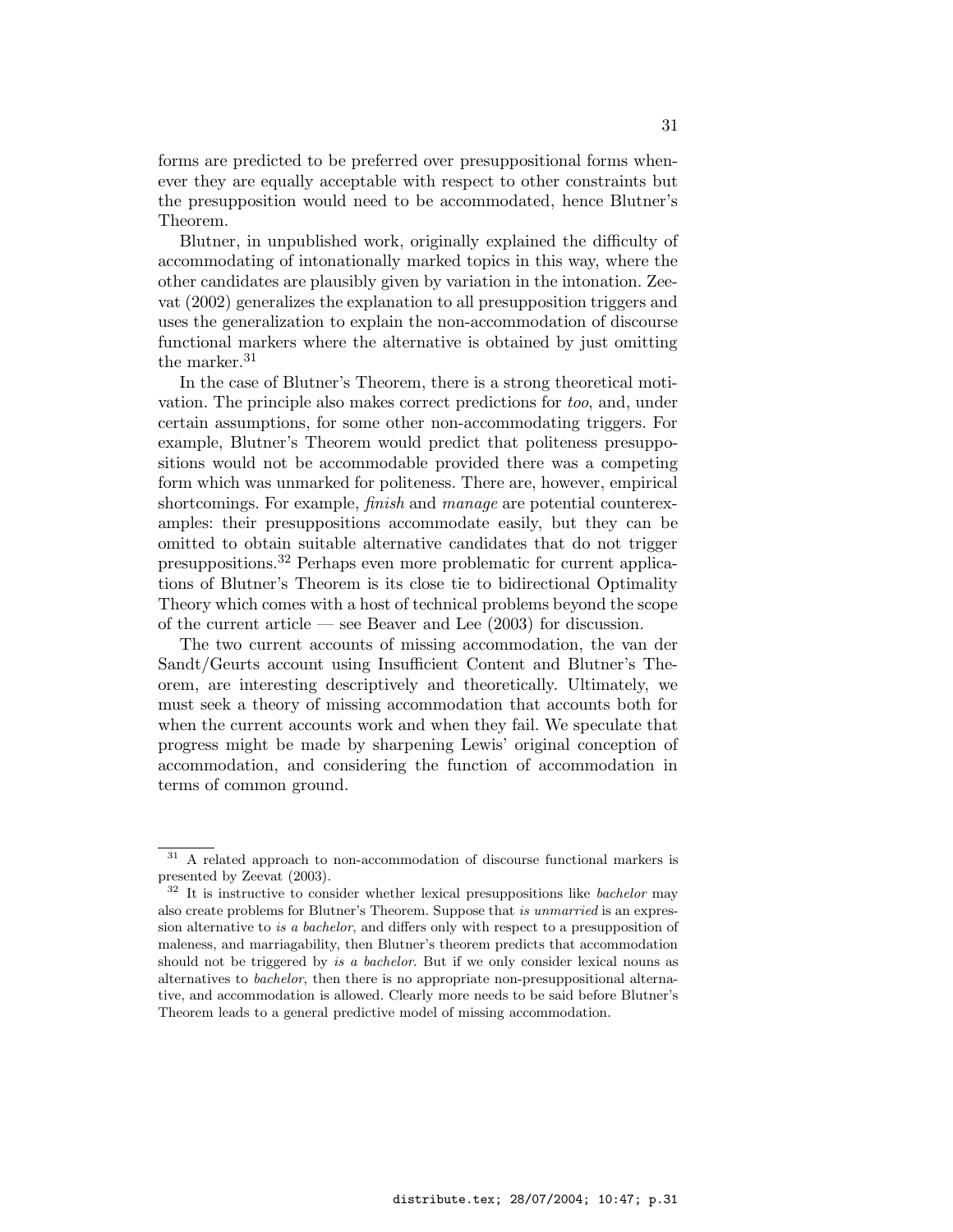Let us suppose that accommodation is a process which resolves uncertainty about the common ground.<sup>33</sup> Then, we should expect accommodation to be blocked whenever it would conflict with the common ground. For example, given that the presupposition of too resists accommodation, we can hypothesize that its presupposition concerns something that could be in direct conflict with the common ground. An example of something that is in the common ground is the discourse record itself, the history of what has been said. So a natural hypothesis, closely related to the Kripke's suggestions, is that the presupposition of too involves information about what is jointly salient to the discourse participants, and that this salience is normally established by virtue of facts about the discourse record.<sup>34</sup> If the discourse record satisfies the presupposition, accommodation is unnecessary. But if the discourse record does not satisfy the presupposition, and nothing else establishes the salience of the relevant material, then accommodation is impossible, because accommodation only occurs when there is uncertainty and, by assumption, there is no uncertainty about the discourse record: it is in the common ground already. Therefore, too should not trigger accommodation. More generally, we might base an analysis of many cases of missing accommodation on principles like the following, the second being a sub-case of the first:

# The Common Ground Principle If a proposition is such that its truth or falsity is a matter of mutual knowledge between discourse

<sup>33</sup> Beaver (2001) provides a formal model of accommodation as resolution of uncertainty about the common ground that could form the basis of an analysis such as the one we suggest here. However, Beaver's original proposal did not incorporate an account of cases of missing accommodation.

 $34$  It might be suggested that the presuppositon of too is solely concerned with the discourse record, and not with what is salient more generally. However, it is well known that too sometimes occurs even when there is no linguistic antecedent. For example, consider the idiom *(Hey) X have feelings too(!)*, where X can be e.g. men, fish or we. A web search revealed 20,000 uses of the idiom, and a causal sample indicates that most have no explicit linguistic antecedent. We posit that in these cases the speaker is assuming that there is some  $Y$  (e.g. *women, people* or *you*) such that Y has a uniquely salient contrast with X and such that Y has feelings is already in the common ground. In this case, no accommodation would be needed. This type of explanation suggests that the analysis of too might make use of a notion like Roberts' (2003) weak familiarity, a condition she uses in the analysis of definites: it allows that a referent is identifiable but not previously mentioned. An alternative account would be that too does indeed have a presupposition that explicitly concerns what has been mentioned in the discourse, and thus that cases where there is no linguistic antecedent involve accommodation after all. However, if we were to allow that too can sometimes trigger accommodation, we would be left with no explanation of Kripke's observation that occurrences of too without an explicit antecedent are often infelicitous.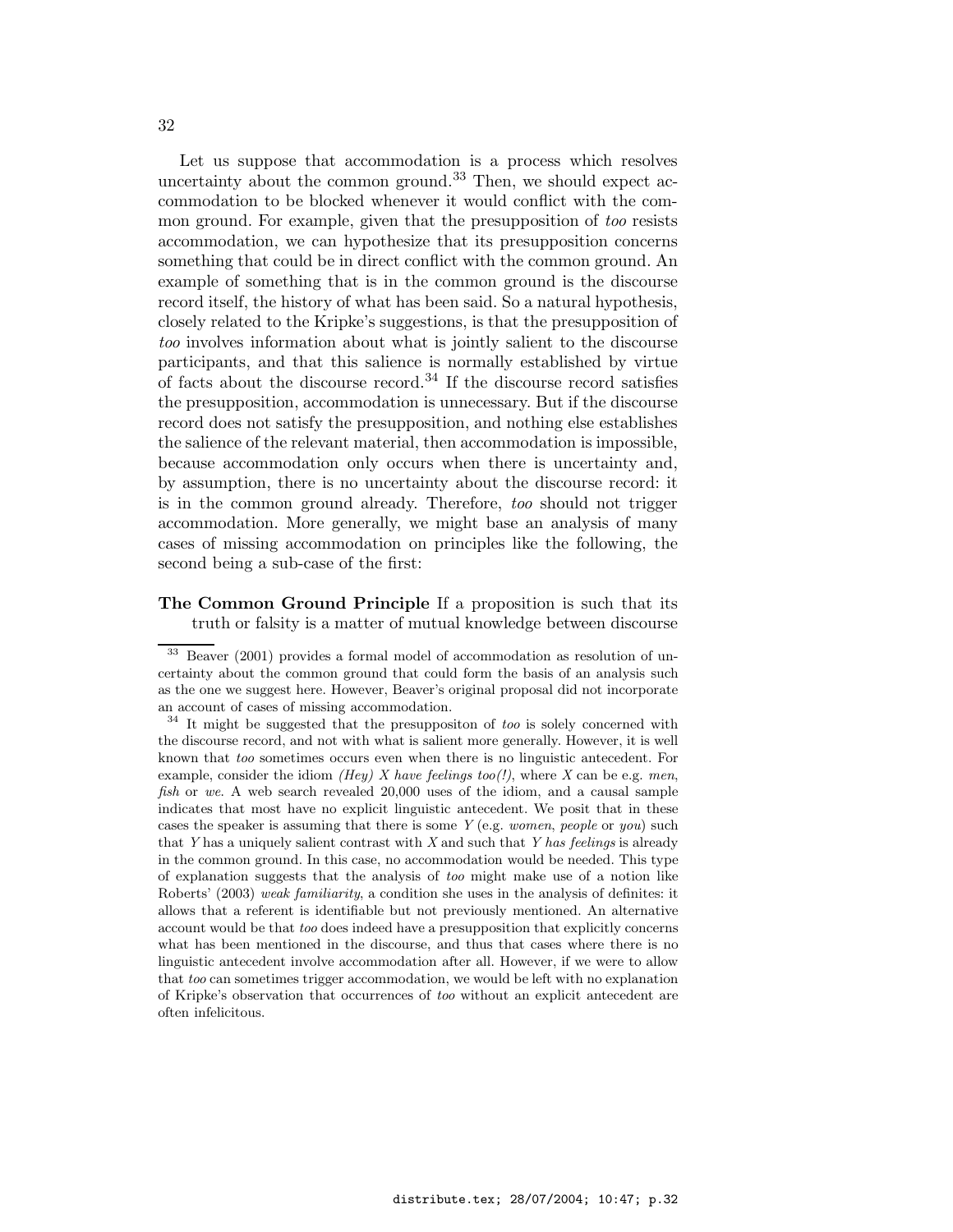participants in normal conversational situations, then the presupposition that the proposition is true (or that it is false) can never be accommodated.

The Discourse Record Principle Presuppositions about what is in the discourse record may not be accommodated.

On this type of analysis, too differs from e.g. canonical factives like realize, because the presuppositions of *realize* are concerned with whatever propositions or facts are under discussion, and are not intrinsically concerned with the discourse record itself. It remains a matter for future research how such an account can be formalized, and whether it can be extended to other presupposition triggers for which accommodation is missing.

#### 4. Conclusion

Lewis' accommodation might have initially appeared to be all or nothing. Mostly all. That is, the hearer seemed forced to choose between putting up with a defective context, or adding the failed presupposition to it to make things work. Given such a choice, adding the presupposition would be a good bet. This notion of accommodation might not have seemed destined to make a big mark on the theory of presupposition: it only solved one problem, the problem of informative presuppositions.

In the last 25 years, the theory of accommodation has become far more nuanced than Lewis' original conception. Contemporary theories allow (i) that what we accommodate may not be predictable from the form of the presupposition trigger alone, (ii) that we may accommodate not only globally, but in a variety of intermediate and local contexts created during the evaluation of an utterance's meaning, and (iii) that accommodation is a complex form of inference based on a considerations including semantics, general principles of pragmatics, and specific calculations of the (joint) goals of discourse participants. In combination, these advances mean that accommodation is no longer merely an add-on pragmatic component designed to deal with a single special case. Rather, accommodation is at the heart of modern presupposition theory, and has resulted in theories which improve empirically on earlier accounts of presupposition, which are far better motivated than their predecessors, and which extend the reach of those theories to new phenomena like modal subordination. Indeed, it may even be said that accommodation has partially supplanted the presupposition projection problem of Langendoen and Savin (1971), the problem of predicting which presuppositions triggered within a complex utterance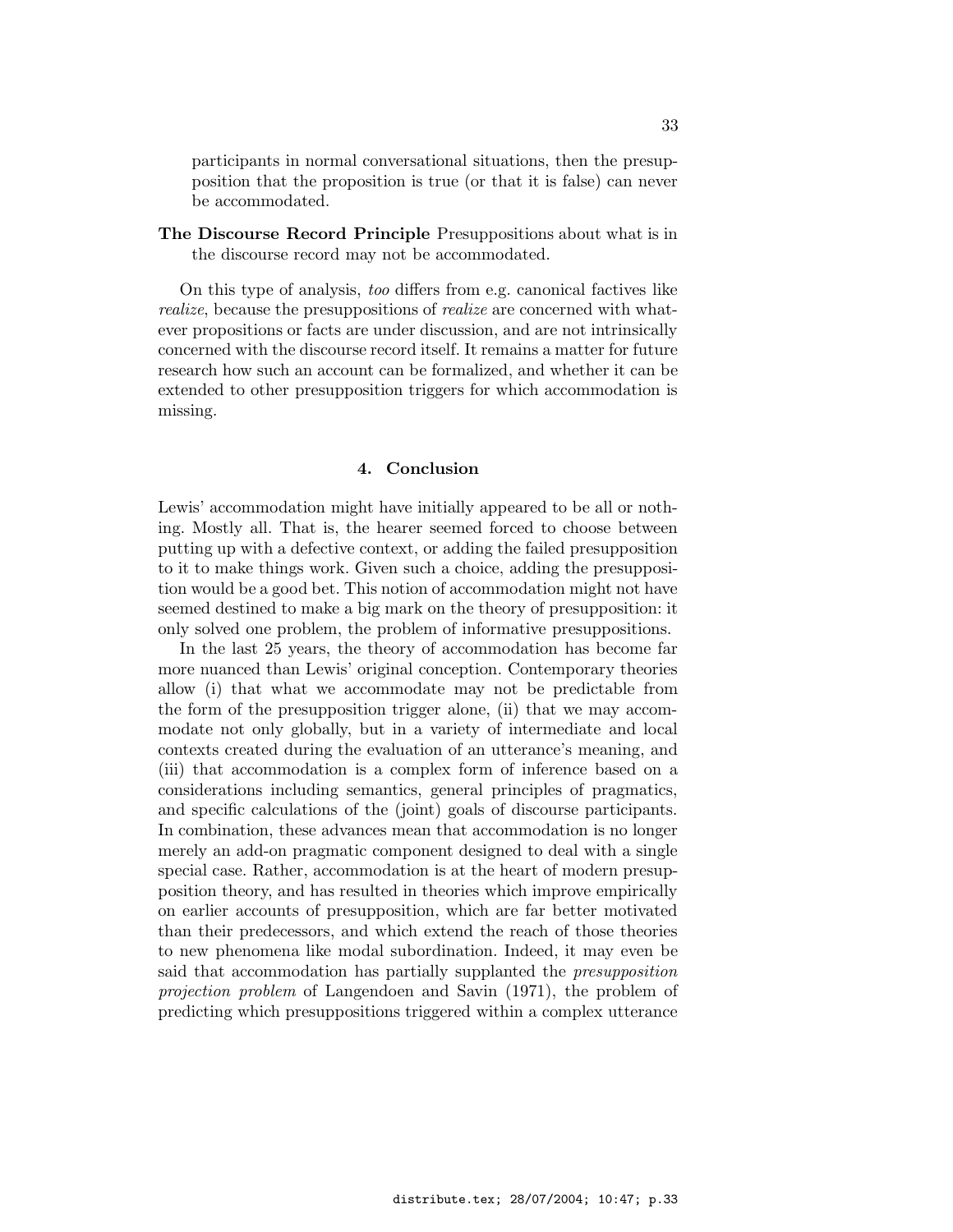would be presuppositions of the utterance as a whole. A restatement of that question would be: given that there are presuppositions in a complex utterance, what is accommodated and in which contexts?

The ideas we have discussed in this chapter suggest that accommodation bears on one of the central issues in the study of how semantics and pragmatics are related, the issue of pragmatic intrusion. Pragmatic intrusion concerns cases in which pragmatic inferences affect truthconditional meaning: a recent case for such effects is made by Levinson  $(2000)$ <sup>35</sup> It is controversial whether pragmatic intrusion occurs at all, and it has certainly not been shown to be common. However, observe that local and intermediate accommodation as we have defined them are inferential processes governed by pragmatic constraints which can directly influence truth conditions. So if the models discussed in this chapter are correct, then pragmatic intrusion is not merely a marginal phenomenon occurring in special cases, but a common occurence. For example, whenever we accommodate information necessary for a bridging definite description, and the material is accommodated in a local context, pragmatic intrusion must be occurring. In (41), the material bridging the music to an elevator is accommodated locally, yet this material is presumably pragmatically derived rather than lexically encoded.

(41) Every time we step in an elevator, the music soothes us.

Pragmatic intrusion is sometimes taken to imply that there really is no sharp division between semantics and pragmatics, yet that is not the view taken here. Rather, we have described models of accommodation in which compositional semantics and pragmatics do discrete tasks, and in which these tasks could even be ordered quite straightforwardly. Specifically, on the view we have described, the interaction of syntax and semantics produces an initial representation which involves unresolved presuppositions, and accommodation then acts on that representation to compute a final representation in which all the

<sup>&</sup>lt;sup>35</sup> A standard type of example of pragmatic intrusion is based on the idea that the temporal asymmetry of and (noticed by Strawson 1952) is commonly analyzed as a case of Gricean implicature, and yet can have truth-conditional significance when a conjunction is embedded in a comparative:

<sup>(</sup>i) It is marginally more common to get depressed and take drugs than to take drugs and get depressed.

The phenomenon was discussed by Cohen (1971) and Wilson (1975), and has become a central issue in Relevance Theory (Sperber and Wilson, 1984), discussed in particular by Carston (1988). Apart from Levinson (2000), the reader is also referred to Horn (2004). Note that pragmatic intrusion as discussed in the literature is standardly taken to involve conversational implicatures, but many cases might instead be analyzed as conventional implicature, for which see Potts (lume).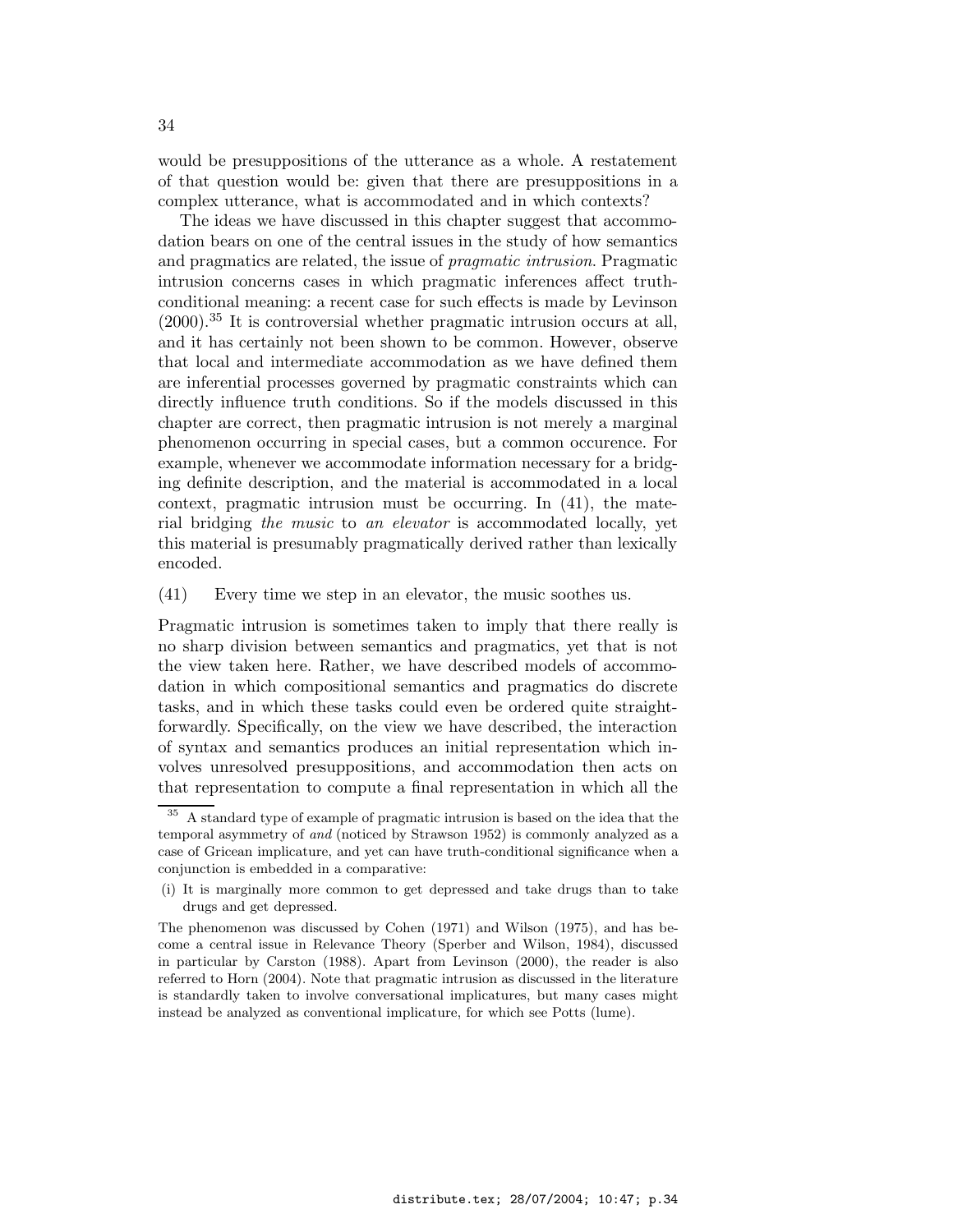presuppositions are resolved. So pragmatic intrusion does not necessarily imply that compositional semantics is indistinguishable from pragmatics. Rather, what it implies is that the output of compositional operations could be a representation that is not yet ready for truth-conditional interpretation. If so, compositional semantics could (but need not) still be understood as an entirely discrete grammatical module, even if it is only after applying pragmatic processes such as accommodation that truth conditions are available.<sup>36</sup>

There remain a variety of open questions. First, we have presented in the main text of this article, in as general a form as we could, fourteen different principles of accommodation. All have descriptive merit, and most of them seem well motivated. The question must be: which of these principles are merely apt descriptions, and which should be seen as essential and underivable parts of the theory of accommodation. Second, we have observed that as regards accommodation, not all presupposition triggers are equal. As we have indicated, a full account of why sometimes accommodation cannot occur, and why there should be differences between triggers, remains elusive. Third, and related to the second point, most work on accommodation centers on its application to presupposition projection. Enormous progress has been made on the projection problem since it was first set out over 30 years ago. Perhaps we should not merely restate the projection problem, but ask a different question altogether. The outstanding conundrum in presupposition theory is surely what can be called the *trigger problem*: why are there any presuppositions and what are the specific mechanisms that produce them?

Based on the above considerations, we anticipate that scholars interests will shift. Current solutions to the projection problem hinge on broad uniformities in accommodation behavior across triggers. Progress on the trigger problem will require detailed observation of how accommodation varies from trigger to trigger. Indeed, there remains yet a further layer of potential variation which we have not even touched on in this article: variation from language to language. To our knowledge, no examples have been given in the literature evidencing cross-linguistic variation of accommodation strategies. It is quite possible that this lack of evidence results from a failure on the part of semanticists to

<sup>36</sup> Note that the picture of accoomodation we describe here differs in an important way from that of Gazdar (1979). In Gazdar's model, like Grice's, a hearer's pragmatics need only spring into action after semantics has produced truth conditions. Indeed, semantics was understood as no more and no less than truth conditions. The view we describe allows us to conceive of pragmatic interpretation operating after semantics, but suggests that the output of semantics might be a representation that is not yet ready for truth-conditional interpretation.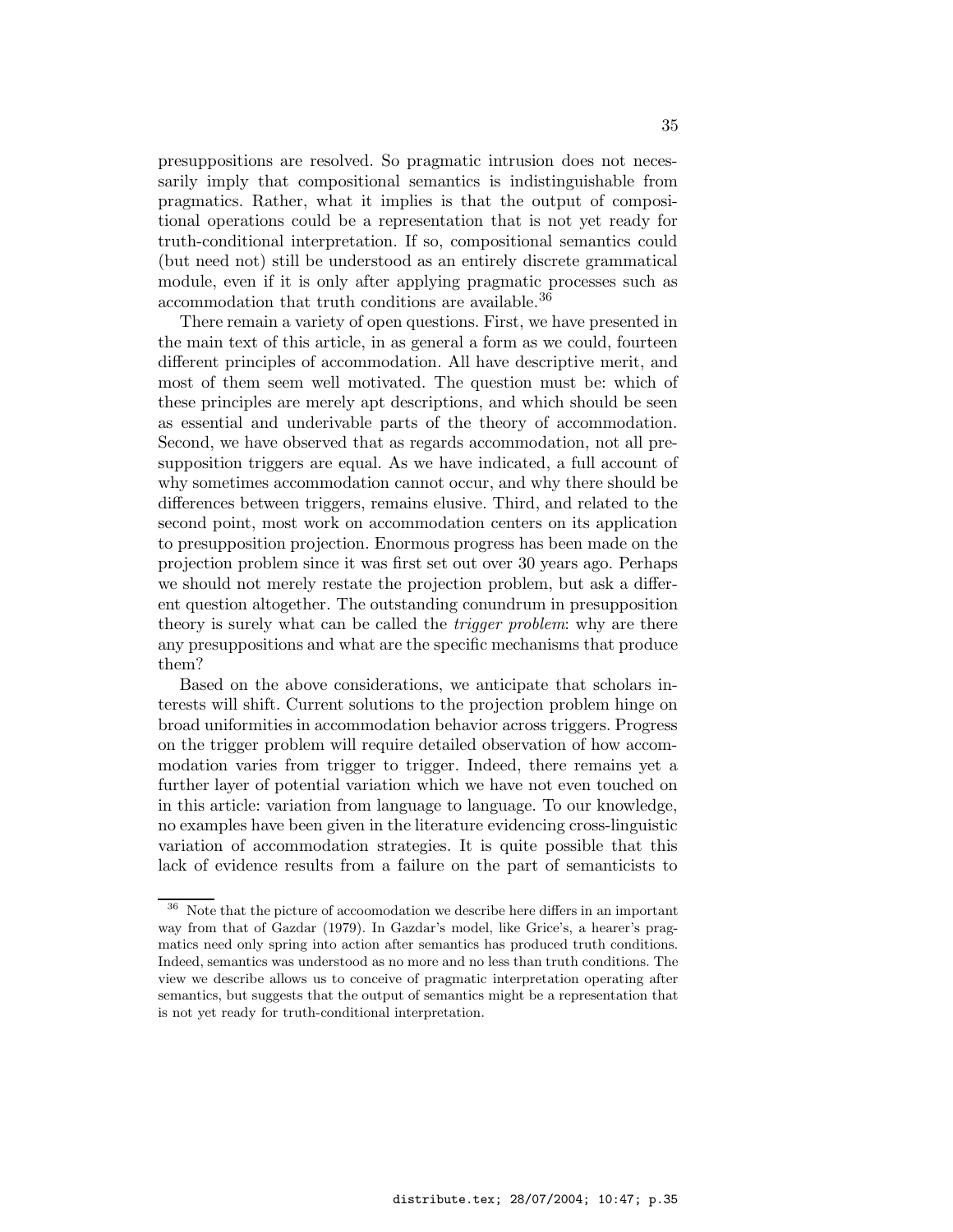search for such variation. But it is also possible that the principles constraining accommodation are universal. This in turn would suggest that these principles have some deep functional motivation, or are in some way intimately related to our general cognitive make-up. Yet the present state of our understanding of accommodation does not provide a firm independent functional or cognitive basis for the principles that govern accommodation. Although some principles can be functionally motivated (say the Atlas Principle preferring stronger readings, or Blutner's Theorem preventing use of presupposition triggers when a semantically equivalent non-trigger is available), every such principle faces empirical problems. The search for general theoretical principles underlying accommodation must go on, hand in hand with empirical work that proceeds trigger by trigger, context by context, and language by language.

#### References

- Asher, N. and A. Lascarides: 1998, 'The Semantics and Pragmatics of Presupposition'. Journal of Semantics 15, 239–299.
- Asher, N. and A. Lascarides: 1999, 'Bridging'. Journal of Semantics 15, 83-113.
- Asher, N. and A. Lascarides: 2003, Logics of Conversation. Cambridge University Press.
- Atlas, J.: 1976, 'On the Semantics of Presupposition and Negation: an Essay in Philosophical Logic and the Foundations of Linguistics'. Ph.D. thesis, University of Princeton.
- Barker, C.: 2002, 'The dynamics of vagueness'. *Linguistics and Philosophy* 25, 1–36.
- Beaver, D.: 1994, 'Accommodating Topics'. In: R. van der Sandt and P. Bosch (eds.): The Proceedings of the IBM and Journal of Semantics Conference on Focus. Heidelberg.
- Beaver, D.: 1997, 'Presupposition'. In: J. van Benthem and A. ter Meulen (eds.): The Handbook of Logic and Language. Amsterdam: Elsevier, pp. 939–1008.
- Beaver, D.: 1999, 'Presupposition: A Plea for Common Sense'. In: L. Moss, J. Ginzburg, and M. de Rijke (eds.): Logic, Language and Computation, Vol. 2. Stanford: CSLI Publications, pp. 21–44.
- Beaver, D.: 2001, Presupposition and Assertion in Dynamic Semantics. Stanford, CA: CSLI Publications.
- Beaver, D.: 2002, 'Presupposition in DRT'. In: D. Beaver, L. Casillas, B. Clark, and S. Kaufmann (eds.): The Construction of Meaning. Stanford, CA: CSLI Publications.
- Beaver, D.: 2004, 'Have you Noticed that your Belly Button Lint Colour is Related to the Colour of your Clothing?'. In: R. Bäuerle, U. Reyle, and T. E. Zimmerman (eds.): Presupposition: Papers in Honor of Hans Kamp. To appear.
- Beaver, D. and H. Lee: 2003, 'Input-Output Mismatches in OT'. In: R. Blutner and H. Zeevat (eds.): Pragmatics and Optimality Theory. Palgrave, pp. 112–153.
- Blutner, R.: 2000, 'Some aspects of optimality in natural language interpretation'. Journal of Semantics  $17(3)$ ,  $189-216$ .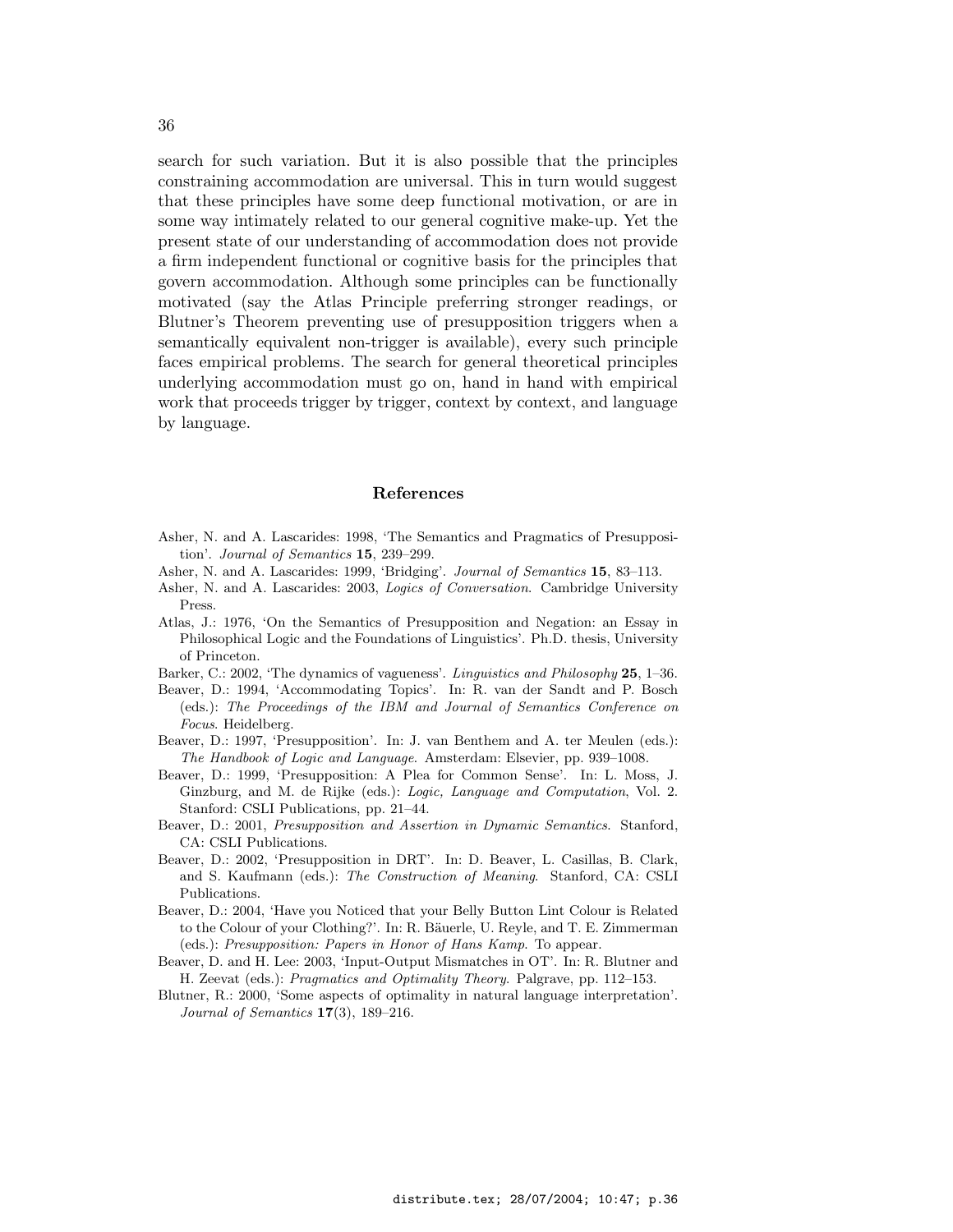- Blutner, R. and G. Jäger: 2003, 'Competition and interpretation: The German adverb wieder ("again")'. In: C. Fabricius-Hansen, E. Lang, and C. Maienborn (eds.): Modifying Adjuncts. Berlin: Mouton de Gruyter.
- Bosch, P.: 2001, 'Against the Identification of Anaphora and Presupposition'. In: J. van Kuppevelt and R. Smith (eds.): Proceedings of the 2nd SIGdial Workshop on Discourse and Dialogue. Aalborg, Denmark: ACL SIGdial.
- Burton-Roberts, N.: 1989, The Limits to Debate: A Revised Theory of Semantic Presupposition, Vol. 51 of *Cambridge Studies in Linguistics*. Cambridge University Press.
- Carston, R.: 1988, 'Explicature, implicature and truth-theoretic semantics'. In: R. Kempson (ed.): Mental representations: the interface between language and reality. Cambridge: C.U.P., pp. 155–181.
- Clark, H. and C. Marshall: 1981, 'Definite Reference and Mutual Knowledge'. In: A. Joshi, B. Webber, and I. Sag (eds.): Elements of Discourse Understanding. Cambridge: Cambridge University Press, pp. 10–63.
- Cohen, L. J.: 1971, 'Some remarks on Grice's views about the logical particles of natural language'. In: Y. Bar-Hillel (ed.): Pragmatics of Natural Language. Dordrecht: Reidel, pp. 50–68.
- Dalrymple, M., M. Kanazawa, Y. Kim, S. A. Mchombo, and S. Peters: 1998, 'Reciprocal Expressions and the Concept of Reciprocity'. Linguistics and Philosophy 21, 159–210.
- van Deemter, K.: 1992, 'Towards a generalisation of anaphora'. Journal of Semantics 9, 27–51.
- Delin, J.: 1995, 'Presupposition and shared knowledge in it-clefts'. Language and Cognitive Processes 10(2), 97–120.
- Fauconnier, G.: 1985, Mental Spaces: Aspects of Meaning Construction in Natural Language. Cambridge, Massachusetts.: MIT Press.
- Fillmore, C.: 1971, 'Verbs of Judging: An Exercise in Semantic Description'. In: C. Fillmore and D. T. Langendoen (eds.): Studies in Linguistic Semantics. New York.: Holt, Reinhardt and Winston, pp. 272–289.
- von Fintel, K.: 2000, 'What is Presupposition Accommodation?'. Unpublished ms., MIT.
- Frege, G.: 1892, 'Uber Sinn und Bedeutung'. Zeitschrift fur Philosophie und philosophische Kritik pp. 25–50. English Translation: "On Sense and Meaning", in Brian McGuinness (ed), Frege: collected works, pp. 157–177, Basil Blackwell, Oxford.
- Gauker, C.: 1998, 'What Is a Context of Utterance?'. Philosophical Studies 91, 149–172.
- Gauker, C.: 2003, Words without Meaning. MIT Press.
- Gazdar, G.: 1979, Pragmatics: Implicature, Presupposition and Logical Form. New York: Academic Press.
- Geurts, B.: 1998, 'Presuppositions and anaphors in attitude contexts'. Linguistics and Philosophy 21, 545–601.
- Geurts, B.: 1999, Presuppositions and Pronouns, Vol. 3 of CRiSPI. Amsterdam: Elsevier.
- Geurts, B.: 2000, 'Buoyancy and Strength'. Journal of Semantics 17(4), 315–333.
- Geurts, B. and R. van der Sandt: 1999, 'Domain Restriction.'. In: P. Bosch and R. van der Sandt (eds.): Focus: Linguistic, Cognitive, and Computational Perspectives. Cambridge: Cambridge University Press, pp. 268–292.
- Geurts, B. and R. van der Sandt: 2001, 'Too'. In: Proceedings of the 13th Amsterdam Colloquium. pp. 180–185.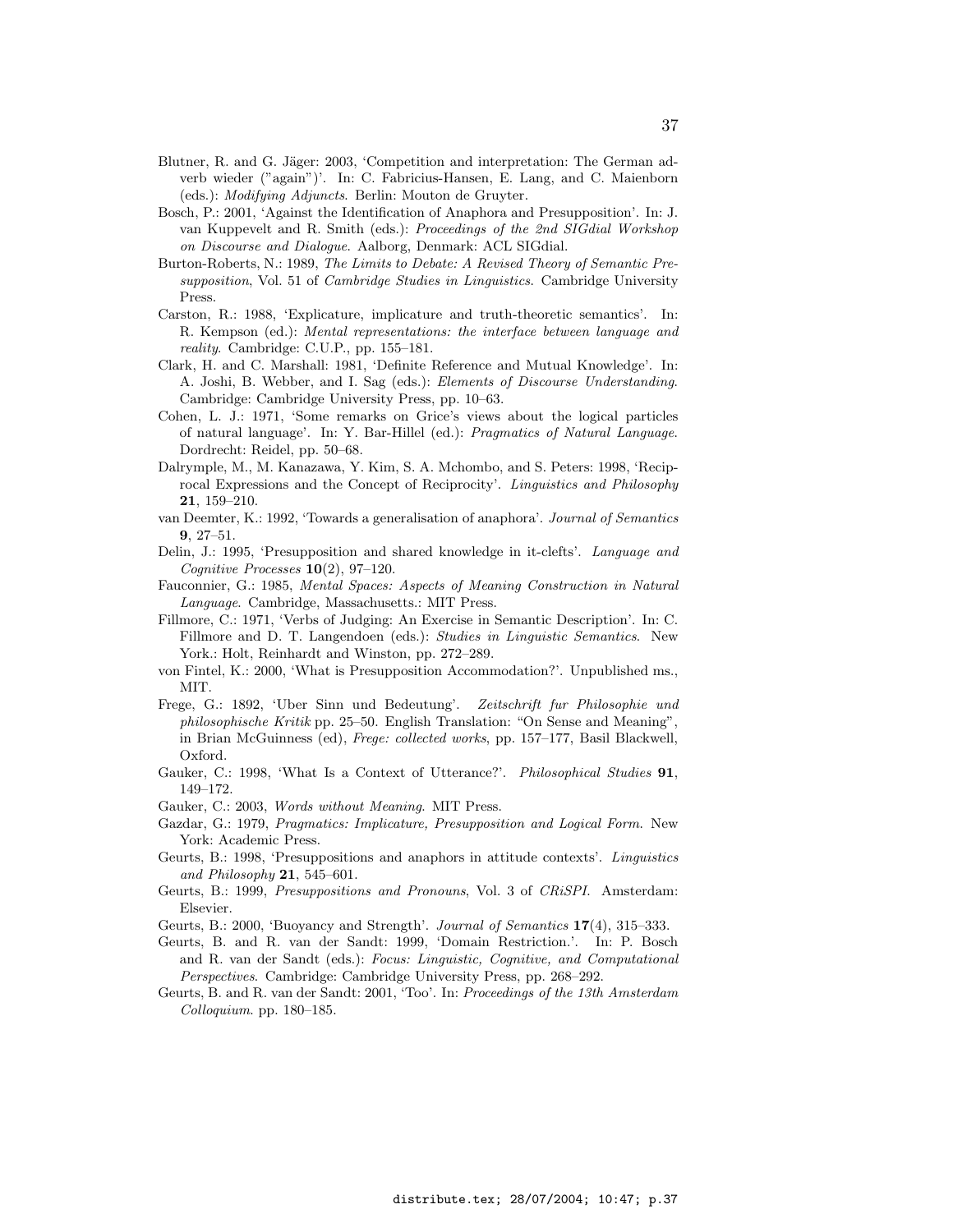- Geurts, B. and R. van der Sandt: 2004, 'Interpreting Focus'. To appear: Theoretical Linguistics.
- Giles, H., A. Mulac, J. J. Bradac, and P. Johnson: 1987, 'Speech accommodation theory: The next decade and beyond'. In: Communication Yearbook, Vol. 10. Newbury Park: Sage.
- Grice, H. P.: 1989, Studies in the Way of Words. Cambridge, Massachusetts: Harvard University Press.
- Hajiĉová, E.: 1984, 'Presupposition and allegation revisited'. Journal of Pragmatics 8, 155–167.
- Hajiĉová, E., B. Partee, and P. Sgall: 1998, Topic-Focus Articulation, Tripartite Structures, and Semantic Content. Dordrecht: Kluwer.
- Heim, I.: 1982, 'On the Semantics of Definite and Indefinite Noun Phrases'. Ph.D. thesis, University of Massachusetts at Amherst.
- Heim, I.: 1983, 'On the Projection Problem for Presuppositions'. In: M. Barlow, D. Flickinger, and M. Westcoat (eds.): Second Annual West Coast Conference on Formal Linguistics. Stanford University, pp. 114–126.
- Heim, I.: 1992, 'Presupposition Projection and the Semantics of Attitude Verbs'. Journal of Semantics 9, 183–221.
- Hobbs, J., M. Stickel, D. Appelt, and P. Martin: 1990, 'Interpretation As Abduction'. Technical Report 499, SRI International, Menlo Park, California.
- Horn, L.: 1994, 'Pragmatics, Implicature and Presupposition'. In: R. E. Asher and J. Simpson (eds.): The Encyclopedia of Language and Linguistics. Oxford: Pergamon Press.
- Horn, L.: 1995, 'Presupposition and Implicature'. In: S. Lappin (ed.): The Handbook of Contemporary Semantic Theory. Oxford: Blackwell's, pp. 299–319.
- Horn, L.: 2004, 'Implicature'. In: The Handbook of Pragmatics. Oxford: Blackwell, pp. 3–28.
- Kamp, H.: 1981, 'A Theory of Truth and Semantic Representation'. In: J. Groenendijk, T. Janssen, and M. Stokhof (eds.): Formal Methods in the Study of Language, Part 1, Vol. 135. Amsterdam: Mathematical Centre Tracts, pp. 277– 322. Reprinted in Jeroen Groenendijk, Theo Janssen and Martin Stokhof (eds), 1984, Truth, Interpretation, and Information; Selected Papers from the Third Amsterdam Colloquium, Foris, Dordrecht, pp. 1–41.
- Kamp, H.: 2001a, 'Computation and justification of presuppositions'. In: M. Bras and L. Vieu (eds.): Semantics and pragmatics of dialogue: experimenting with current theories. Amsterdam: Elsevier, pp. 57–84.
- Kamp, H.: 2001b, 'The importance of presupposition'. In: C. Rohrer and A. Rossdeutscher (eds.): Linguistic Form and its Justification. Selected papers from the SFB 340. Stanford, CA: CSLI Publications.
- Kamp, H. and U. Reyle: 1993, From Discourse to Logic. Dordrecht: Kluwer.
- Karttunen, L.: 1971, 'Some Observations on Factivity'. Papers in Linguistics 5, 55–69.
- Karttunen, L.: 1973, 'Presuppositions of Compound Sentences'. Linguistic Inquiry 4, 167–193.
- Karttunen, L.: 1974, 'Presuppositions and Linguistic Context'. Theoretical Linguistics 1, 181–194.
- Karttunen, L. and S. Peters: 1979, 'Conventional Implicatures in Montague Grammar'. In: C.-K. Oh and D. Dineen (eds.): Syntax and Semantics 11: Presupposition. New York: Academic Press, pp. 1–56.
- Kempson, R.: 1975, Presupposition and the Delimitation of Semantics. Cambridge: Cambridge University Press.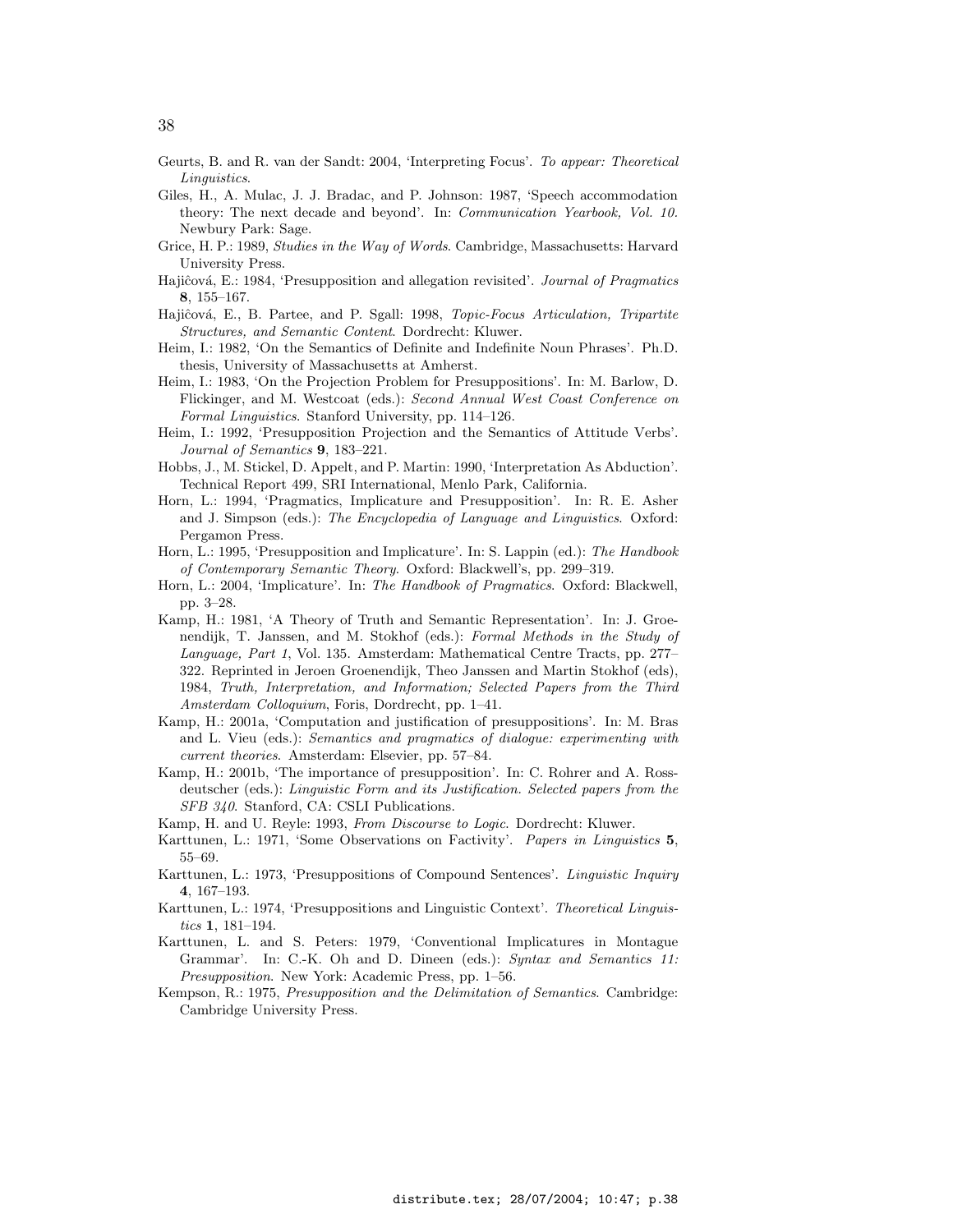- Klein, E.: 1975, 'Two Sorts of Factive Predicate'. Pragmatics Microfiche 1.1. frames B5–C14.
- Krahmer, E.: 1998, Presupposition and Anaphora. Stanford: CSLI Publications.
- Kripke, S.: ms, 'Presupposition and Anaphora: Remarks on the Formulation of the Projection Problem'. Princeton University.
- Langendoen, D. T. and H. Savin: 1971, 'The Projection Problem for Presuppositions'. In: C. Fillmore and D. T. Langendoen (eds.): Studies in Linguistic Semantics. New York: Holt, Reinhardt and Winston, pp. 373–388. Reprinted in János Petöfi and Dorothea Franck (eds) 1973, Präsuppositionen in Philosophie und Linguistik — Presuppositions in Philosophy and Linguistics, Athanäum Verlag, Frankfurt.
- Levinson, S.: 1983, Pragmatics. Cambridge: Cambridge University Press.
- Levinson, S.: 2000, Presumptive Meanings. Cambridge: MIT Press.
- Lewis, D.: 1969, Convention: A Philosophical Study. Cambridge, Mass.: Harvard University Press.
- Lewis, D.: 1979, 'Scorekeeping in a Language Game'. Journal of Philosophical Logic 8, 339–359. Also in Rainer Bäuerle, Urs Egli and Arnim von Stechow (eds) 1979, Semantics from Different Points of View, Springer, Berlin.
- Mercer, R.: 1987, 'A Default Logic Approach to the Derivation of Natural Language Presuppositions'. Ph.D. thesis, University of British Columbia.
- Partee, B. H.: 1996, 'Allegation and local accommodation'. In: B. H. Partee and P. Sgall (eds.): *Discourse and Meaning. Papers in honor of Eva Haji*čová. Amsterdam: John Benjamins, pp. 65–86.
- Potts, C.: this volume, 'Conventional implicatures, a distinguished class of meanings?'. In: The Oxford Handbook of Linguistic Interfaces. OUP.
- Prince, A. and P. Smolensky: 1993, 'Optimality Theory: Constraint Interaction in Generative Grammar'. Technical Report RuCCS Technical Report #2, Center for Cognitive Science, Rutgers University, Piscataway.
- Roberts, C.: 1987, 'Modal Subordination, Anaphora and Distributivity'. Ph.D. thesis, University of Massachusetts at Amherst.
- Roberts, C.: 1989, 'Modal Subordination and Pronominal Anaphora in Discourse'. Linguistics and Philosophy  $12(6)$ , 683–721.
- Roberts, C.: 1999, 'Presupposition'. In: R. A. Wilson and F. C. Keil (eds.): MIT Encyclopedia of Cognitive Science. Cambridge, Mass.: MIT Press.
- Roberts, C.: 2002, 'Demonstratives as Definites'. In: K. van Deemter and R. Kibble (eds.): Information Sharing. Stanford, CA.: CSLI Publications, pp. 89–136.
- Roberts, C.: 2003, 'Uniqueness presuppositions in English definite noun phrases'. Linguistics and Philosophy  $26(3)$ , 287–350.

van Rooy, R.: 2003, 'Relevance and Bidirectional OT'. In: R. Blutner and H. Zeevat (eds.): Pragmatics and Optimality Theory. Palgrave, pp. 173–210.

Russell, B.: 1905, 'On Denoting'. Mind 14, 479–493.

van der Sandt, R.: 1982, 'Kontekst en Presuppositie: Een Studie van het Projektieprobleem en de Presuppositionele Eigenschappen van de Logische Konnektieven'. Ph.D. thesis, Nijmegen Institute of Semantics.

van der Sandt, R.: 1988, Context and Presupposition. London: Croom Helm.

- van der Sandt, R.: 1992, 'Presupposition Projection As Anaphora Resolution'. Journal of Semantics 9, 333–377.
- Schwarzschild, R.: 1999, 'GIVENness, AvoidF and other constraints on the placement of accent'. Natural Language Understanding 7, 141–177.
- Seuren, P.: 1985, Discourse Semantics. Oxford: Blackwell.